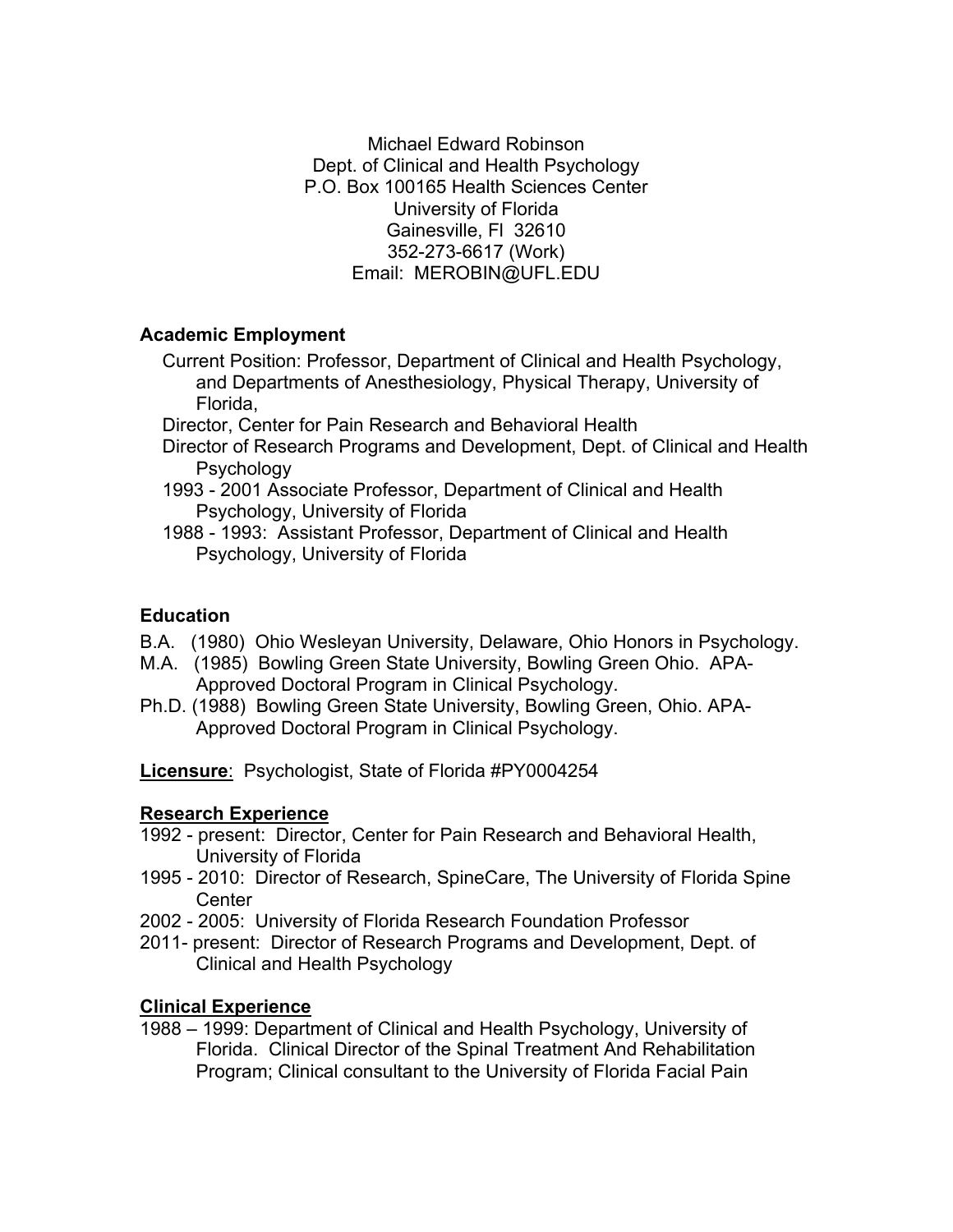Center; Attending Psychologist, Medical Psychology Consultation Service; Chief, Psychology Clinic Pain Service

- 1987 Clinical Psychology Intern, Department of Psychiatry, Duke University Medical Center, Durham, North Carolina. APA-Approved Predoctoral Internship.
- 1985 1986: Psychology Assistant, Behavioral Medicine Clinic, Department of Psychiatry, Medical College of Ohio, Toledo, Ohio.
- 1984 1985: Psychology Trainee, Children's Resource Center, Bowling Green, Ohio.
- 1982 1987: Graduate Assistant Therapist, Psychological Services Center, Department of Psychology, Bowling Green State University.

# **Teaching Experience**

2004- 2010 - Instructor for graduate course entitled "Advanced Writing Seminar"

- 1991 2003 Instructor for graduate course entitled " Measurement, Research Design and Statistical Analysis in Clinical Psychology "
- 1988- present Clinical Supervisor for graduate students, interns, post-doctoral fellows
- 1989 91 Instructor for graduate course entitled "Biofeedback in Health Psychology"
- 1987 Instructor for undergraduate course entitled "Personality and Adjustment," Bowling Green State University
- 1982 1983 Teaching Assistant for Introductory Psychology, Bowling Green State University.
- 1980 Teaching Assistant, Experimental Psychology, Ohio Wesleyan University.

# *Professional Organizations*

International Association for the Study of Pain

### **Editorial/Review Activities**

Associate Editor/Editorial Board Memberships: PAIN, Journal of Pain, European Journal of Pain, Pain Medicine

### *Awards*

2018-2020. UF Research Foundation Professor 2016-2018 UF University Term Professorship 2011-2012 University of Florida Research Mentor Award 2011 Superior Accomplishment Award 2010- Faculty Mentor Award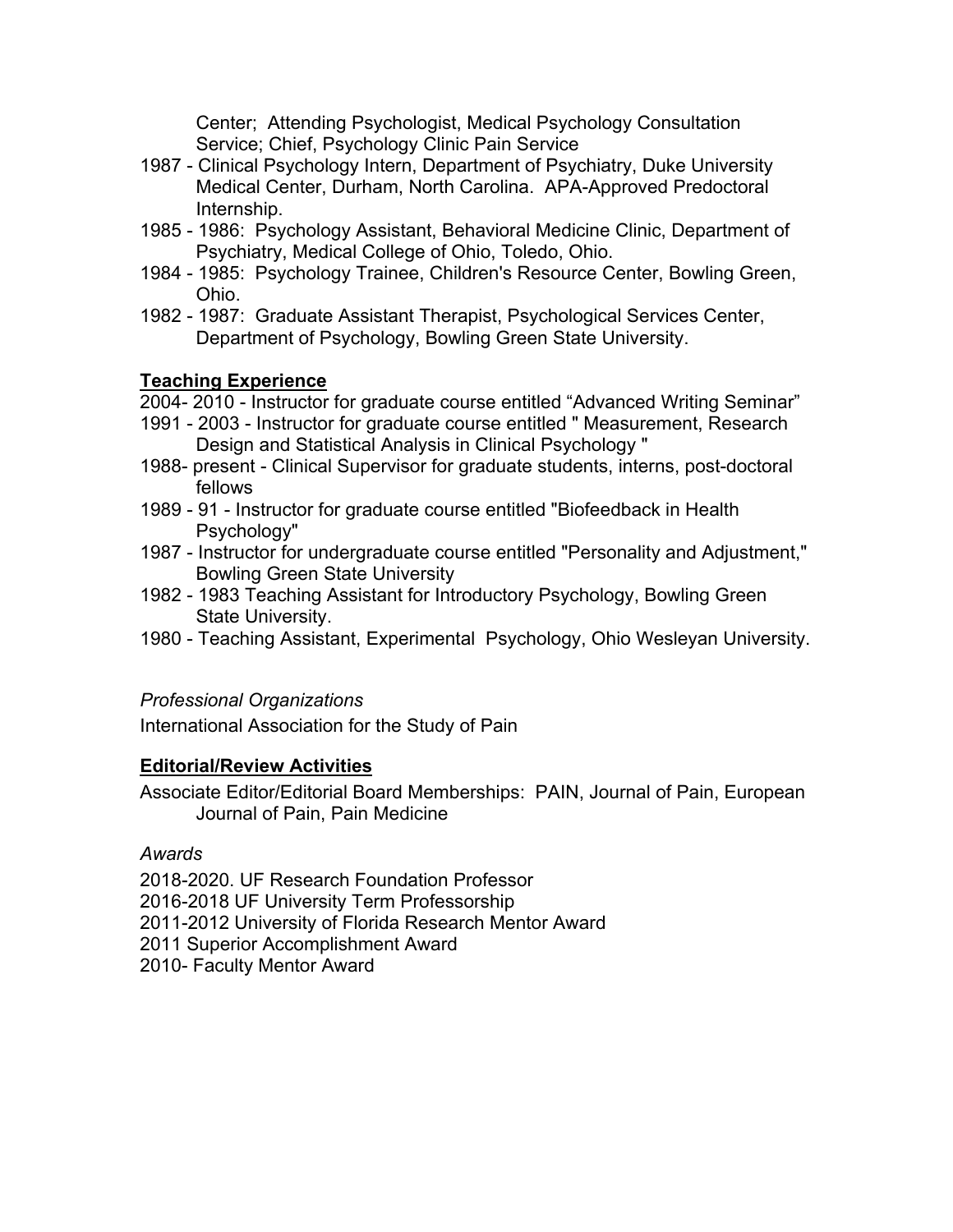2002-2005 University of Florida Research Foundation Professor 2005 College of Public Health and Health Professions "Teacher Scholar Award 2004 College of Public Health and Health Professions "Teacher Scholar Award" 2000 Teacher of the Year Award, Department of Clinical and Health Psychology 1990 Faculty Research Award, College of Health Related Professions, University of Florida

1988 Donald Becker Leventhal Memorial Award, Bowling Green State University

External Grants Active:

R01AT001424 (Robinson) 06/01/03-06/30/22 2.40 calendar NIH/NCCIH \$2,316,073 Brain Imaging and Pain: Analysis of Placebo Analgesia Role: PI

R01AA025337 08/01/18-07/30/2023 2.4 CMPY NIH/NIAAA \$1,750,000 (total direct costs) Characterizing the effects of family history of alcoholism on alcohol analgesia Role: Co-I (Boissoneault, PI)

1R01NR017168-01A1 8/27-2018 – 5-31-2023 1.2 CM IMPACT OF CBT FOR INSOMNIA ON PAIN SYMPTOMS AND CENTRAL SENSITIZATION IN FIBROMYALGIA. Role: Co-I (McCrae, PI) NIH/NINR (\$437,507 year 1 direct costs)

R01AR073745 05/01/2020 – 04/31/2025 2.4 CMPY Role: PI NIH/NIAMS (\$3,125, 396 total costs) Mechanisms and Modification of Pain Modulatory Capacity

R21AA026805 (Boissoneault) 5/7/19-5/1/2021 .6 CMPY NIH/NIAAA Acute Effects of Alcohol Use on Chronic Orofacial Pain Role: Co-I

**Previous** 

Co-Investigator - "Training in Dental Behavioral Sciences and Clinical Research" - NIDR, Marc W. Heft, P.I.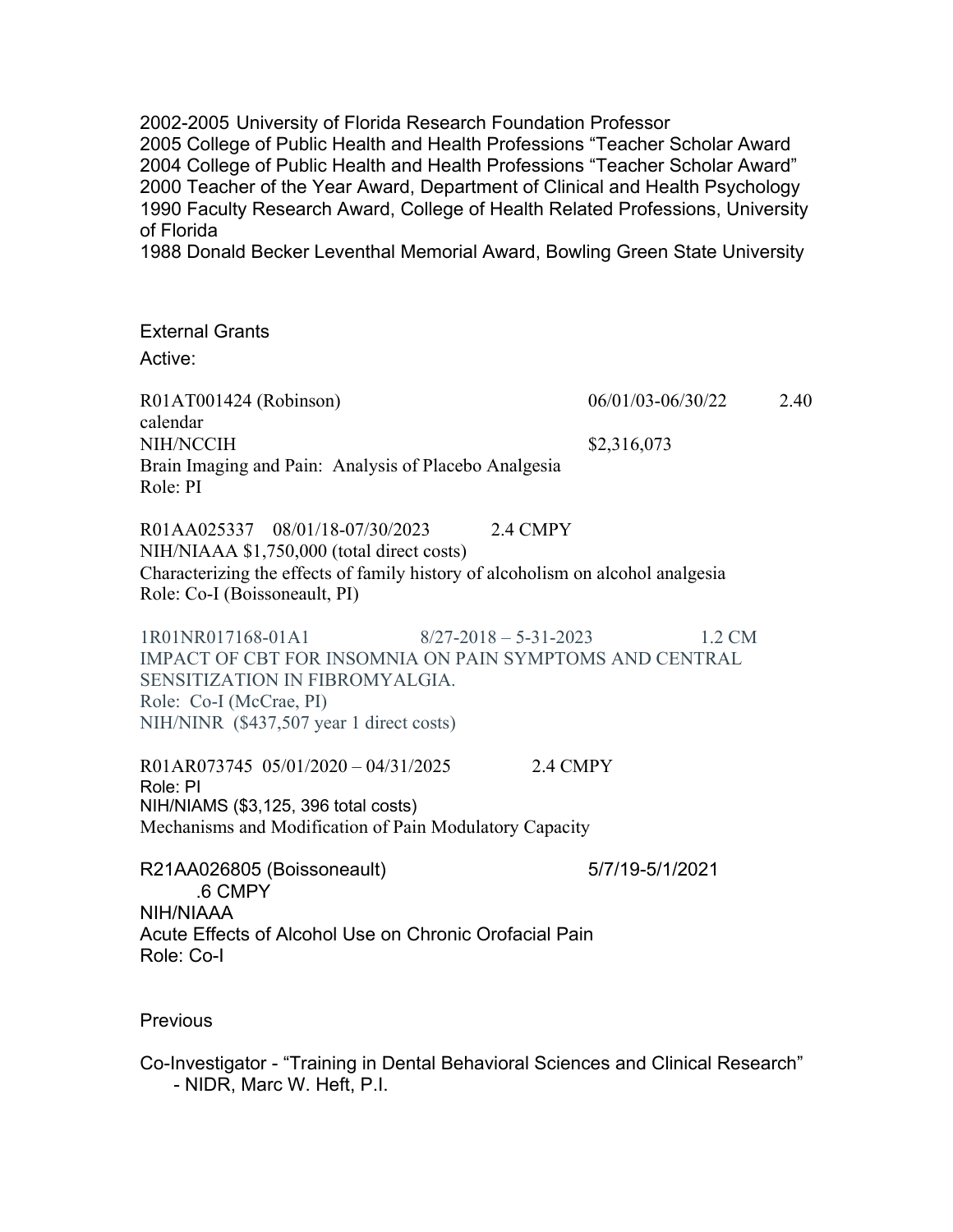- Co-Investigator "Age differences in Oral Sensory Functioning" NIDR, Marc Heft, P.I.
- Co-Investigator "Psychophysiological Investigations of Myocardial Ischemia" NHLBI, Carl Pepine
- P.I. American Massage Therapy Foundation. Sep. 1996 Sep.1997.
- Co-Investigator "Planning Grant for the UF Orofacial Pain Center of Discovery" – NIDR

Co-Investigator - "Mechanisms of Pain in Patients with Fibromyalgia Syndrome NINDS, Roland Staud, PI

- Co-Investigator "Pain Assessment in Nursing Home Residents" NINR, Ann Horgas, P.I.
- P.I. "Depression and Clinical Pain Perception" NIH (NIMH
- P.I. "Sex vs. Gender in Pain Perception" NIH (NIDCR
- P.I. -"Brain Imaging and Pain: Analysis of Placebo Analgesia" NIH (NCCAM, NINDS.
- P.I, "Pain Rehabilitation: Patient Centered Outcomes" NIH/NINR
- Co-Investigator ""Characterization of pain processing mechanisms in the irritable bowel syndrome." - VA Merit Review,G. Nicholas Verne, PI.
- Co-Investigator "Mechanisms of Pain in Patients with Fibromyalgia Syndrome NINDS, Roland Staud, PI
- Co-Investigator- "Behavioral Interventions for Low Back Pain" -1 RO3 AR051128-0,1 S. George, P.I.
- Co-Investigator- "Prevention of Low Back Pain in the Military: A Randomized Clinical Trial" PR054098 Agency: DoD, S. George, P.I.
- Co-Investigator- "Mechanisms of Neural Mobilization for Chronic Pain" R21 AT002796-01A1., S. George, P.I.
- Co-PI. (with Christina McCrae, Ph.D.) .Sleep and Pain Interventions in Fibromyalgia: Hyperalgesia and Central Sensitization. NIH/NIAMS.
- P.I. -"Brain Imaging and Pain: Analysis of Placebo Analgesia" NIH/NCCAM
- PI "Pain Treatment Decisions: Influence of Sex, Race, and Age". R01DE013208-05A1 NIH/NIDCR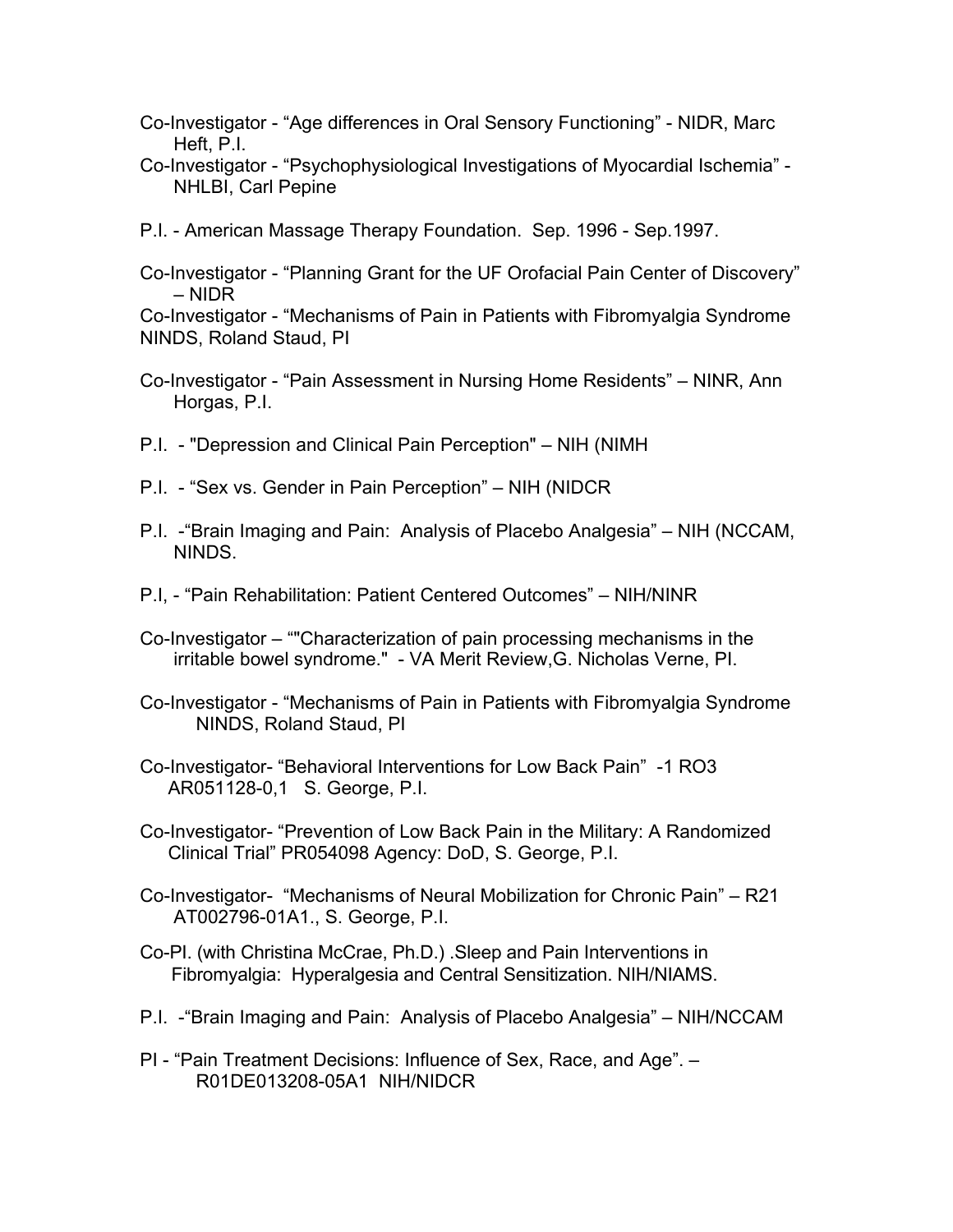Co-PI - "Cognitive Behavioral Effects on Sleep Pain, and Cytokines in Endometrial Cancer" Principal Investigator: Pereira, D. NIH/NCI

Co-I -"Central Mechanisms of Body Based Intervention for Musculoskeletal Low Back Pain" NIH (NCAAM) (Bishop, PI)

Co-I- Peripheral and Central Mechanisms of Fatigue and Pain in Patients with ME/CFS NIH/NINR (Staud, PI)

Co-I - Swallow Function and Oral Morbidities in RT Treated Head/Neck Cancer Survivors NIH/NCI (Crary PI)

Co-I - 4U19DE022516-05 (Gilbert) The Common Practices of Head and Neck Examinations in U.S. Dental Offices

Co-I - NIH/NIMHDVirtual Perspective Taking to Reduce Race and SES Disparities in Pain Care

R01 NR015314 Co-I NIH/NINR Evaluation of Pain Signatures: Psychometric Properties of Imaging Pain

Co-I - R01MD008931 (Hirsh) Virtual Perspective Taking to reduce Race and SES Disparities in Pain Care

Co-I R01AA025337 (Boissoneault) Characterizing the effects of family history of alcoholism on alcohol analgesia

### **Publications**

https://scholar.google.com/citations?user=BTM2Y88AAAAJ&hl=en  $(h$ -index = 84, 6/22/2021)

- 1. Bush, N., Robinson, M., Bryan, M., Staud, R., & Boissoneault, J. (2021). Taskdependent functional connectivity of pain-related brain regions is related to magnitude of placebo analgesia. The Journal of Pain, 22(5), 603.
- 2. Ferguson, E., Zale, E., Ditre, J., Wesolowicz, D., Stennett, B., Robinson, M., & Boissoneault, J. (2021). CANUE: a theoretical model of pain as an antecedent for substance use. Annals of behavioral medicine, 55(5), 489-502.
- 3. Kirsch, J. L., Hanvey, G. A., Schultz, G., McCrae, C. S., Robinson, M. E., Berry, R., . . . Sannes, T. S. (2021). CIRCADIAN RHYTHM, BMI, AND TOBACCO USE EFFECTS ON INFLAMMATION AMONG WOMEN WITH GYNECOLOGIC CANCER. Paper presented at the Annals of behavioral medicine.
- 4. Morais, C. A., Fullwood, D., Palit, S., Fillingim, R. B., Robinson, M. E., & Bartley, E. J. (2021). Race Differences in Resilience Among Older Adults with Chronic Low Back Pain. Journal of Pain Research, 14, 653.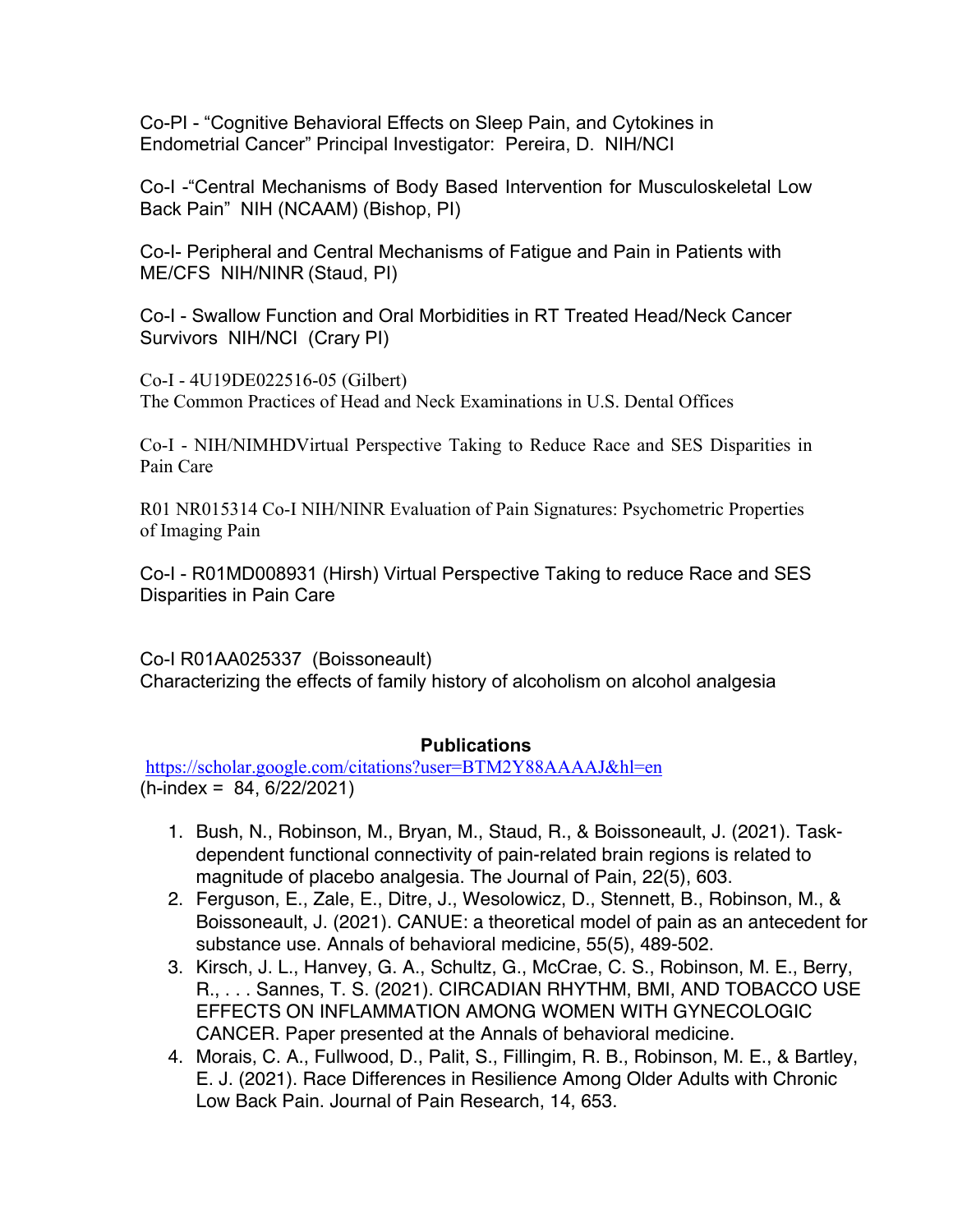- 5. Staud, R., Godfrey, M. M., & Robinson, M. E. (2021). Fibromyalgia Patients Are Not Only Hypersensitive to Painful Stimuli But Also to Acustic Stimuli. The Journal of Pain.
- 6. Stennett, B., Anderson, M. B., Vitus, D., Ferguson, E., Dallery, J., Alappattu, M., . . . Boissoneault, J. (2021). Sex moderates the effects of experimentally induced musculoskeletal pain on alcohol demand in healthy drinkers. Drug and Alcohol Dependence, 219, 108475.
- 7. Wesolowicz, D. M., Bishop, M. D., & Robinson, M. E. (2021). An Examination of Day-to-Day and Intraindividual Pain Variability in Low Back Pain. Pain Medicine.
- 8. Williams, M. K., Vitus, D., Ferguson, E., Stennett, B., Robinson, M., & Boissoneault, J. (2021). Acute Tolerance to the Analgesic Effects of Alcohol. Journal of Studies on Alcohol and Drugs, 82(3), 422-430.
- 9. Yao, H., Alappattu, M., Robinson, M., & Lok, B. (2020). *Investigating Trainees' Nonverbal Behaviors in Virtual Patients Communication in Virtual Reality.* Paper presented at the 2020 IEEE Conference on Virtual Reality and 3D User Interfaces Abstracts and Workshops (VRW).
- 10.Wesolowicz, D. M., Robinson, M. E., & Staud, R. (2020). *EFFECT OF PAIN VARIABILITY ON DAY-TO-DAY CHANGES IN FIBROMYALGIA SYMPTOMS.* Paper presented at the Annals of Behavioral Medicine.
- 11.Sevel, L., Stennett, B., Schneider, V., Bush, N., Nixon, S. J., Robinson, M., & Boissoneault, J. (2020). Acute Alcohol Intake Produces Widespread Decreases in Cortical Resting Signal Variability in Healthy Social Drinkers. *Alcoholism: Clinical and Experimental Research*.
- 12.Sevel, L., Boissoneault, J., Alappattu, M., Bishop, M., & Robinson, M. (2020). Training endogenous pain modulation: a preliminary investigation of neural adaptation following repeated exposure to clinically-relevant pain. *Brain Imaging and Behavior, 14*(3), 881-896.
- 13.Morais, C. A., Palit, S., Robinson, M. E., Fillingim, R., & Bartley, E. (2020). *RACE AS MODERATOR OF THE RELATIONSHIP BETWEEN RESILIENCE AND PAIN-RELATED OUTCOMES AMONG OLDER ADULTS WITH LOW-BACK PAIN.* Paper presented at the Annals of Behavioral Medicine.
- 14.McCrae, C. S., Curtis, A. F., Miller, M. B., Nair, N., Rathinakumar, H., Davenport, M., . . . Berry, R. (2020). Effect of cognitive behavioural therapy on sleep and opioid medication use in adults with fibromyalgia and insomnia. *Journal of Sleep Research*, e13020.
- 15.McCrae, C., Craggs, J., Curtis, A., Staud, R., Berry, R., & Robinson, M. (2020). 0077 Objective Sleep and Neural Response to Thermal Pain Testing Following Cognitive Behavioral Treatment in Patients with Comorbid Insomnia and Fibromyalgia: A Pilot Study. *Sleep, 43*(Supplement\_1), A31-A31.
- 16.Kirsch, J. L., Robinson, M. E., McCrae, C. S., Kacel, E. L., Wong, S. S., Patidar, S., . . . Pereira, D. B. (2020). Associations Among Sleep Latency, Subjective Pain, and Thermal Pain Sensitivity in Gynecologic Cancer. *Pain Medicine, 21*(1), 5-12.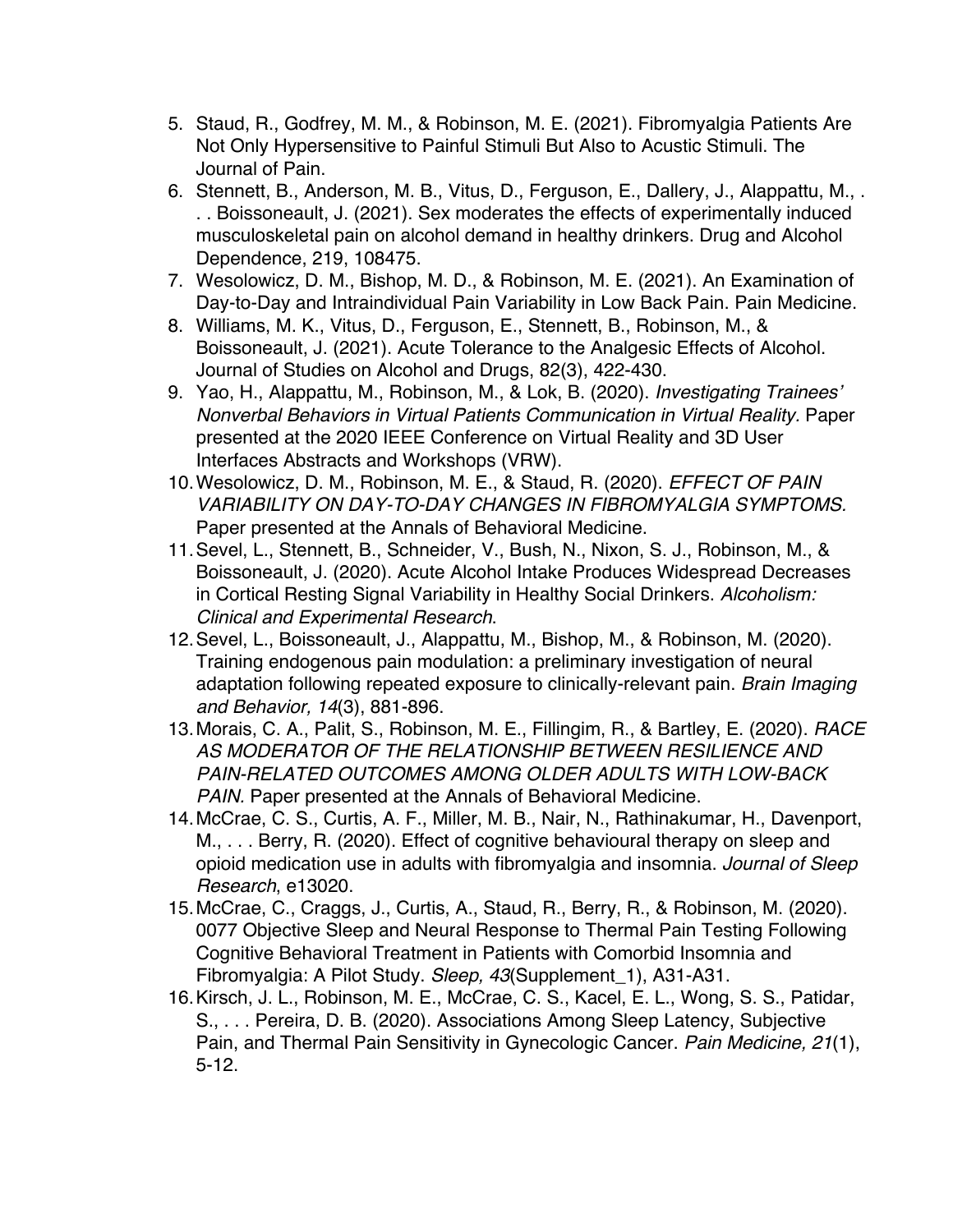- 17.Kirsch, J. L., McCrae, C. S., Robinson, M. E., Kacel, E. L., & Pereira, D. B. (2020). *COGNITIVE-BEHAVIORAL EFFECTS ON ACROPHASE AND MORNING DISTRESS IN GYNECOLOGIC CANCER.* Paper presented at the Annals of Behavioral Medicine.
- 18.Kerr, A. R., Robinson, M. E., Meyerowitz, C., Morse, D. E., Aguilar, M. L., Tomar, S. L., . . . Makhija, S. K. (2020). Cues Utilized by Dentists in the Early Detection of Oral Cancer and Oral Potentially Malignant Lesions: Findings from the National Dental PBRN. *Oral Surgery, Oral Medicine, Oral Pathology and Oral Radiology*.
- 19.Boissoneault, J., Stennett, B., & Robinson, M. E. (2020). Acute alcohol intake alters resting state functional connectivity of nucleus accumbens with painrelated corticolimbic structures. *Drug and Alcohol Dependence, 207*, 107811.
- 20.Boissoneault, J., Sevel, L., Stennett, B., Alappattu, M., Bishop, M., & Robinson, M. (2020). Regional increases in brain signal variability are associated with pain intensity reductions following repeated eccentric exercise bouts. *European Journal of Pain, 24*(4), 818-827.
- 21.Boissoneault, J., Penza, C. W., George, S. Z., Robinson, M. E., & Bishop, M. D. (2020). Comparison of brain structure between pain-susceptible and asymptomatic individuals following experimental induction of low back pain. *The Spine Journal, 20*(2), 292-299.
- 22.Bartley, E. J., Palit, S., Morais, C. A., Robinson, M. E., & Fillingim, R. (2020). *RESILIENCE PHENOTYPES PREDICT PHYSICAL AND COGNITIVE FUNCTIONING IN OLDER ADULTS WITH CHRONIC LOW BACK PAIN.* Paper presented at the Annals of Behavioral Medicine.
- 23.Ulfig, C. M., Kacel, E. L., Padron, A., McCrae, C., Robinson, M., Antoni, M. H., & Pereira, D. B. (2019). *THE EFFECTS OF A COGNITIVE BEHAVIORAL INTERVENTION ON WORRY ABOUT CANCER PROGRESSION AMONG WOMEN WITH GYNECOLOGIC MALIGNANCIES.* Paper presented at the Psychosomatic Medicine.
- 24.Staud, R., Tom, G., Godfrey, M., & Robinson, M. (2019). *Hypersensitivity Beyond Pain: Hyperacusis and Hyperalgesia of Patients with Fibromyalgia.* Paper presented at the Arthritis & Rheumatology.
- 25.Staud, R., Godfrey, M. M., Mejia, M., Ramanlal, R., Riley, J. L., & Robinson, M. E. (2019). Usefulness of Ramp & Hold Procedures for Testing of Pain Facilitation in Human Participants: Comparisons With Temporal Summation of Second Pain. *The Journal of Pain*.
- 26.McCrae, C. S., Williams, J., Roditi, D., Anderson, R., Mundt, J. M., Miller, M. B., . . . Berry, R. B. (2019). Cognitive behavioral treatments for insomnia and pain in adults with comorbid chronic insomnia and fibromyalgia: clinical outcomes from the SPIN randomized controlled trial. *Sleep, 42*(3), zsy234.
- 27.McCrae, C., Curtis, A., Staud, R., Berry, R., & Robinson, M. (2019). 0393 Baseline Pain Severity as a Moderator of the Effect of CBTi on Sleep and Pain Outcomes in Patients with Fibromyalgia. *Sleep, 42*(Supplement\_1), A159-A160.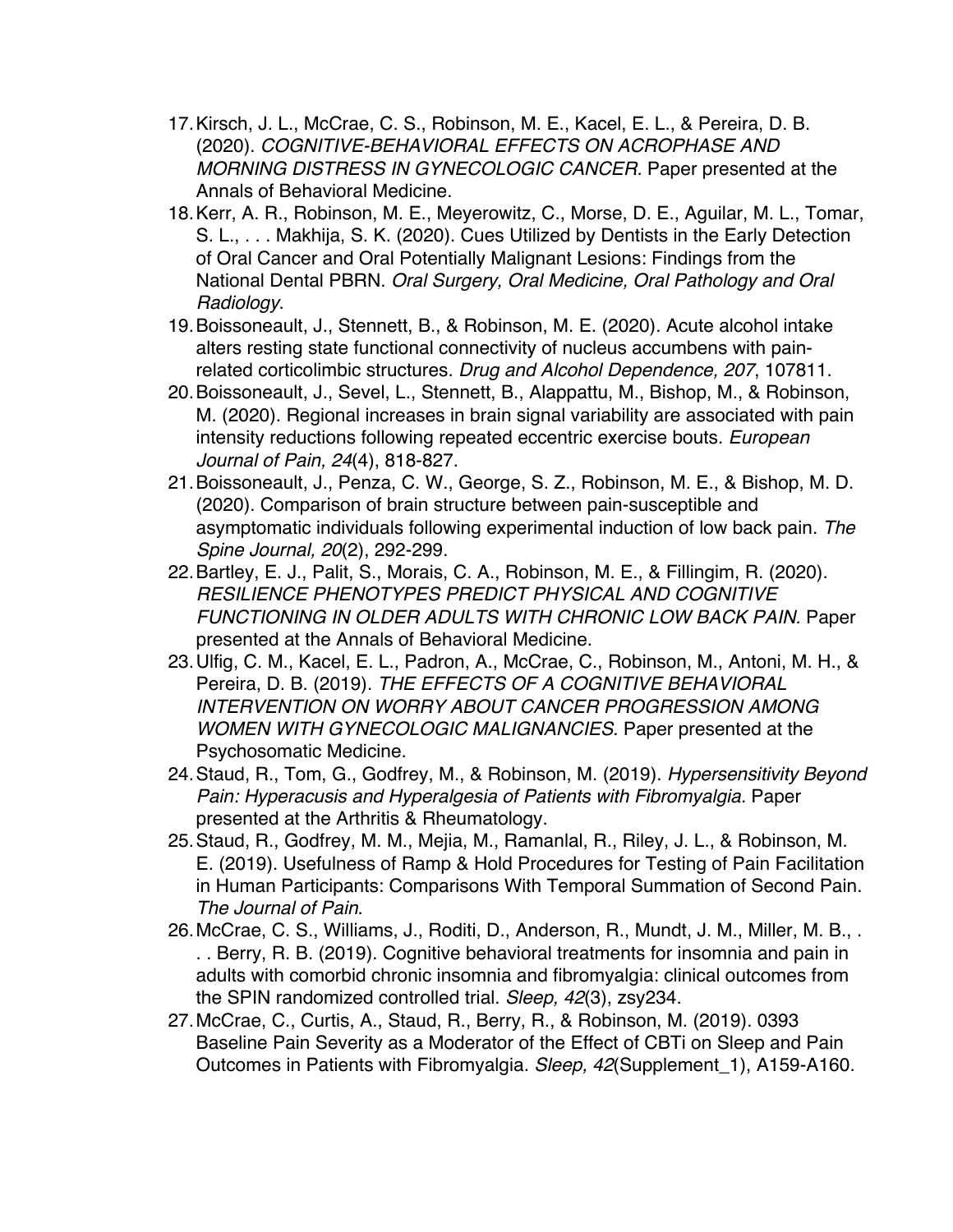- 28.Mayer-Brown, S., Basch, M. C., Robinson, M. E., & Janicke, D. M. (2019). Impact of child and maternal weight on healthcare trainee clinical assessment decision making: a virtual human study. *Childhood Obesity, 15*(1), 63-70.
- 29.Letzen, J. E., Boissoneault, J., Sevel, L. S., & Robinson, M. E. (2019). Altered mesocorticolimbic functional connectivity in chronic low back pain patients at rest and following sad mood induction. *Brain Imaging and Behavior*, 1-12.
- 30.Kacel, E. L., Kirsch, J. L., Sannes, T. S., Patidar, S., Postupack, R., Jensen, S., . . . Ulfig, C. M. (2019). Interleukin-6 and body mass index, tobacco use, and sleep in gynecologic cancers. *Health Psychology, 38*(10), 866.
- 31.Hirsh, A. T., Miller, M. M., Hollingshead, N. A., Anastas, T., Carnell, S. T., Lok, B. C., . . . Kroenke, K. (2019). A randomized controlled trial testing a virtual perspective-taking intervention to reduce race and socioeconomic status disparities in pain care. *Pain, 160*(10), 2229-2240.
- 32.Curtis, A. F., Miller, M. B., Rathinakumar, H., Robinson, M., Staud, R., Berry, R. B., & McCrae, C. S. (2019). Opioid use, pain intensity, age, and sleep architecture in patients with fibromyalgia and insomnia. *Pain, 160*(9), 2086-2092.
- 33.Curtis, A. F., Miller, M. B., Rathinakumar, H., Robinson, M., Staud, R., Berry, R. B., & McCrae, C. S. (2019). 0846 Opioid Use and Sleep Architecture in Fibromyalgia. *Sleep, 42*(Supplement\_1), A339-A340.
- 34.Curtis, A. F., Miller, M. B., Boissoneault, J., Robinson, M., Staud, R., Berry, R. B., & McCrae, C. S. (2019). Discrepancies in sleep diary and actigraphy assessments in adults with fibromyalgia: Associations with opioid dose and age. *Journal of Sleep Research, 28*(5), e12746.
- 35.Crew, E. C., Price, C. E., & Robinson, M. E. (2019). 0934 Effects of Sleep Quality and Pain Intensity on Negative Affect in Idiopathic Parkinson's Disease. *Sleep, 42*, A375-A376.
- 36.Clark, J., & Robinson, M. E. (2019). The influence of patient race, sex, painrelated body postures, and anxiety status on pain management: a virtual human technology investigation. *Journal of Pain Research, 12*, 2637.
- 37.Boyle, S. L., Janicke, D. M., Robinson, M. E., & Wandner, L. D. (2019). Using virtual human technology to examine weight bias and the role of patient weight on student assessment of pediatric pain. *Journal of Clinical Psychology in Medical Settings, 26*(1), 106-115.
- 38.Boissoneault, J., Letzen, J., Robinson, M., & Staud, R. (2019). Cerebral blood flow and heart rate variability predict fatigue severity in patients with chronic fatigue syndrome. *Brain Imaging and Behavior, 13*(3), 789-797.
- 39.Basch, M. C., Mayer-Brown, S., Robinson, M. E., & Janicke, D. M. (2019). Pediatric weight bias in prehealth profession undergraduates: an idiographic approach. *Translational Behavioral Medicine*.
- 40.Bartley, E. J., Palit, S., Fillingim, R. B., & Robinson, M. E. (2019). Multisystem Resiliency as a Predictor of Physical and Psychological Functioning in Older Adults With Chronic Low Back Pain. *Frontiers in psychology, 10*, 1932.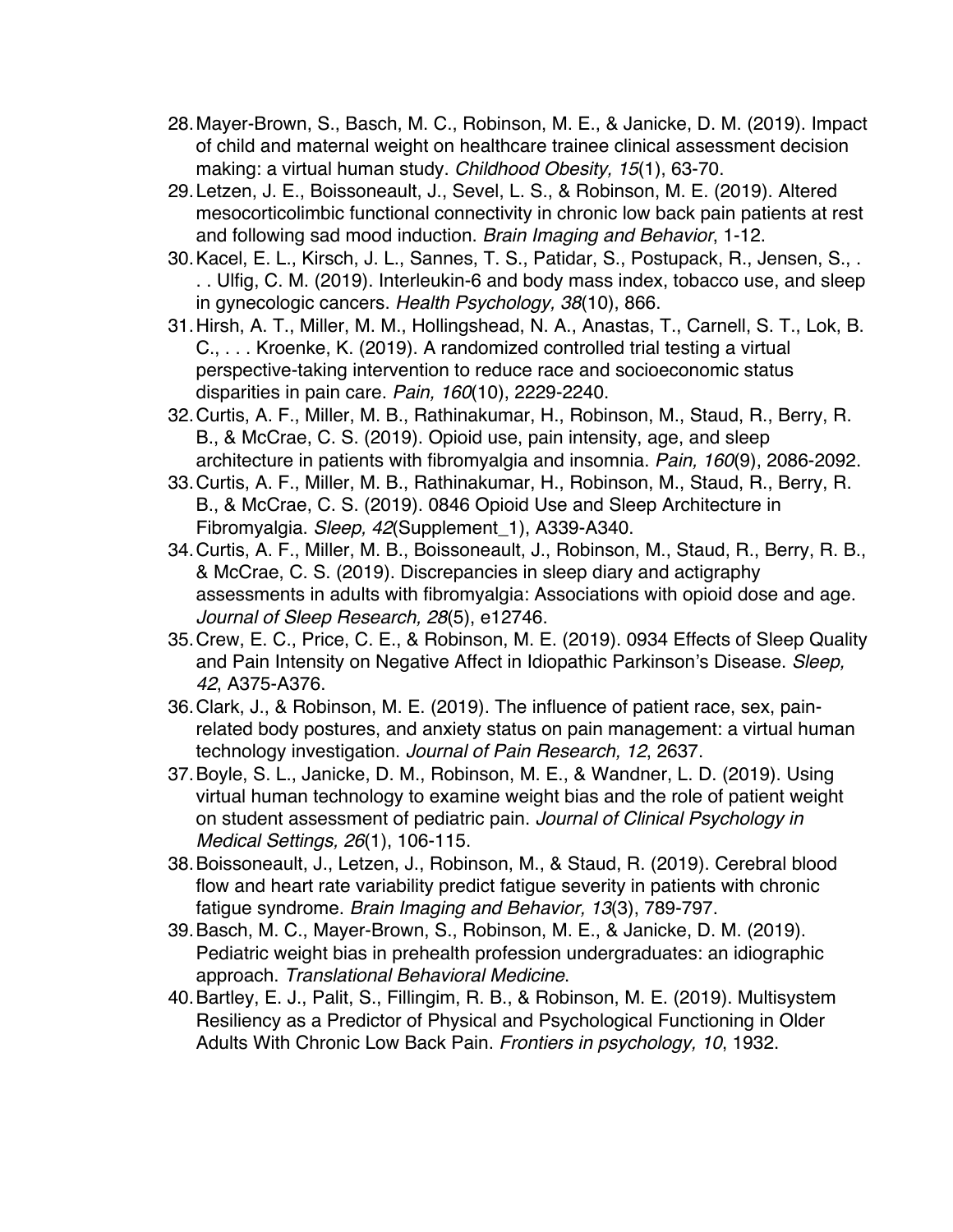- 41.Bartley, E. J., LaGattuta, N. R., Robinson, M. E., & Fillingim, R. B. (2019). Optimizing resilience in orofacial pain: a randomized controlled pilot study on hope. *Pain Reports, 4*(2).
- 42.Wesolowicz, D. M., Clark, J. F., Boissoneault, J., & Robinson, M. E. (2018). The roles of gender and profession on gender role expectations of pain in health care professionals. *Journal of Pain Research, 11*, 1121.
- 43.Wesolowicz, D. M., Clark, J. F., Boissoneault, J., & Robinson, M. E. (2018). *SELF-PERCEPTIONS AND GENDER-ROLE STEREOTYPES OF PAIN IN PHYSICIANS AND DENTISTS.* Paper presented at the Annals of Behavioral Medicine.
- 44.Staud, R., Boissoneault, J., Craggs, J. G., Lai, S., & Robinson, M. E. (2018). Task related cerebral blood flow changes of patients with chronic fatigue syndrome: an arterial spin labeling study. *Fatigue: biomedicine, health & behavior, 6*(2), 63-79.
- 45.Sevel, L. S., Boissoneault, J., Letzen, J. E., Robinson, M. E., & Staud, R. (2018). Structural brain changes versus self-report: machine-learning classification of chronic fatigue syndrome patients. *Experimental brain research, 236*(8), 2245- 2253.
- 46.Robinson, M., Whitton, A., Remeniuk, B., Smith, M., Letzen, J., Irwin, M., . . . Finan, P. (2018). 0099 Effects of Sleep Disruption on Reward Learning in Healthy Adults. *Sleep, 41*, A40.
- 47.Mundt, J. M., Eisenschenk, S., & Robinson, M. E. (2018). An examination of pain's relationship to sleep fragmentation and disordered breathing across common sleep disorders. *Pain Medicine, 19*(8), 1516-1524.
- 48.Miller, M. B., Chan, W. S., Curtis, A. F., Boissoneault, J., Robinson, M., Staud, R., . . . McCrae, C. S. (2018). Pain intensity as a moderator of the association between opioid use and insomnia symptoms among adults with chronic pain. *Sleep medicine, 52*, 98-102.
- 49.Miller, M. B., Chan, W. S., Boissoneault, J., Robinson, M., Staud, R., Berry, R. B., & McCrae, C. S. (2018). Dynamic daily associations between insomnia symptoms and alcohol use in adults with chronic pain. *Journal of Sleep Research, 27*(3), e12604.
- 50.Miller, M., Chan, W., Boissoneault, J., Robinson, M., Staud, R., Berry, R., & McCrae, C. (2018). 0368 Pain Severity as a Moderator of the Association between Prescription Opioid Use and Insomnia Symptoms among Adults with Chronic Pain. *Sleep, 41*(suppl\_1), A141-A141.
- 51.McCrae, C. S., Mundt, J. M., Curtis, A. F., Craggs, J. G., O'Shea, A. M., Staud, R., . . . Robinson, M. E. (2018). Gray matter changes following cognitive behavioral therapy for patients with comorbid fibromyalgia and insomnia: a pilot study. *Journal of Clinical Sleep Medicine, 14*(9), 1595-1603.
- 52.Makhija, S. K., Robinson, M. E., Bader, J. D., Shugars, D. A., Litaker, M. S., Im, H. R., . . . Gordan, V. V. (2018). Dentists' decision strategies for suspicious occlusal caries lesions in a National Dental PBRN study. *Journal of dentistry, 69*, 83-87.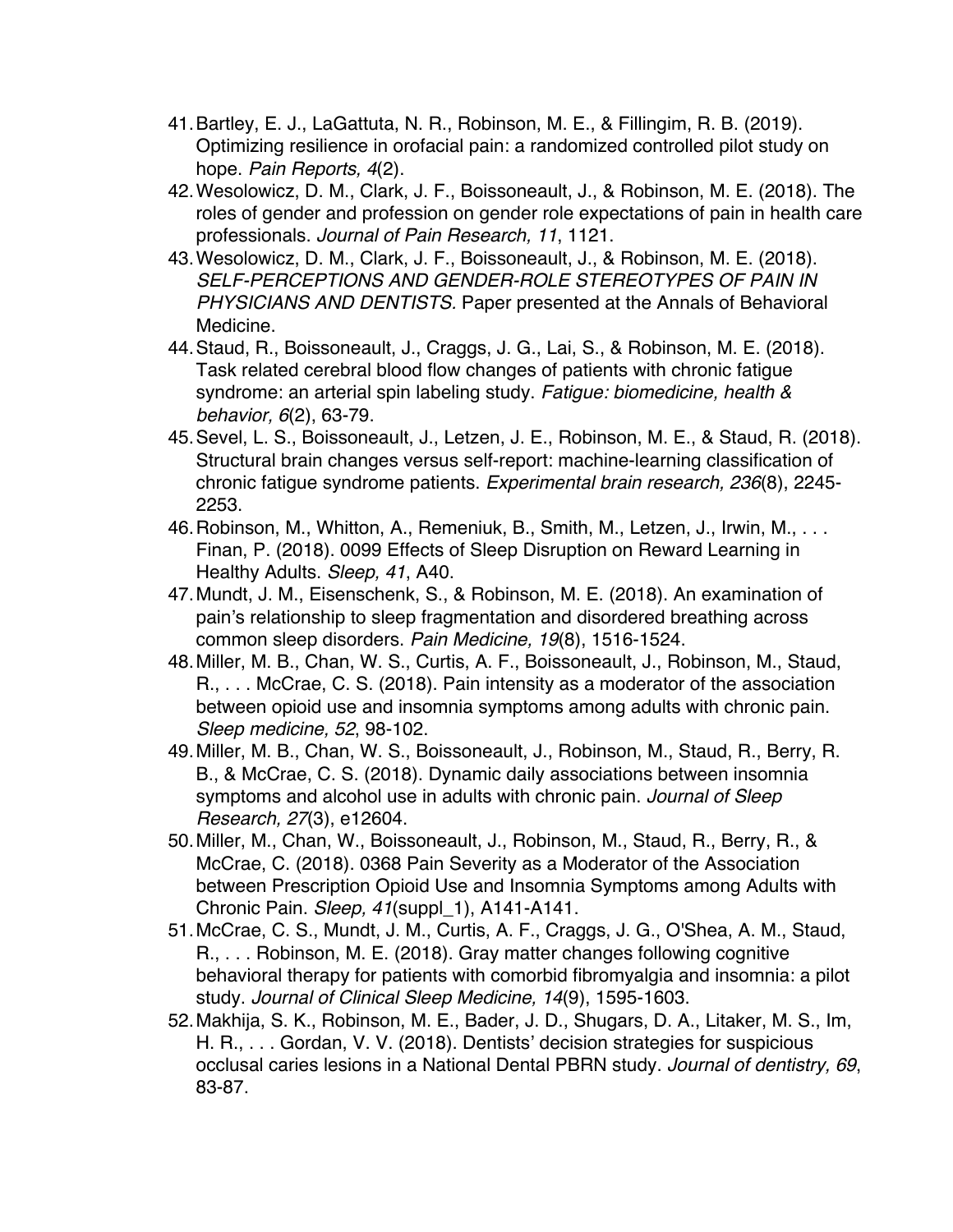- 53.Letzen, J., Boissoneault, J., Sevel, L., & Robinson, M. (2018). Altered mesocorticolimbic functional connectivity in chronic low back pain patients at rest and following pain-related episodic memory recall. *The Journal of Pain, 19*(3), S8.
- 54.Lamvu, G., Alappattu, M., Witzeman, K., Bishop, M., Robinson, M., & Rapkin, A. (2018). Patterns in vulvodynia treatments and 6-month outcomes for women enrolled in the national vulvodynia registry—an exploratory prospective study. *The journal of sexual medicine, 15*(5), 705-715.
- 55.Kirsch, J. L., Kacel, E. L., Ulfig, C. M., Padron, A., Wong, S., Esparza-Duran, D., . . . Pereira, D. B. (2018). *THE ROLE OF SLEEP LATENCY AND SUBJECTIVE PAIN ON THERMAL PAIN SENSITIVITY IN GYNECOLOGIC CANCER.* Paper presented at the Annals of Behavioral Medicine.
- 56.Hill, C., Wesolowicz, D., Robinson, M., & Boissoneault, J. (2018). *SEX DIFFERENCES IN THE ACUTE ANALGESIC EFFECTS OF A SUB-INTOXICATING DOSE OF ALCOHOL IN HEALTHY SOCIAL DRINKERS.* Paper presented at the ALCOHOLISM-CLINICAL AND EXPERIMENTAL RESEARCH.
- 57.Curtis, A., Miller, M., Boissoneault, J., Robinson, M., Staud, R., Berry, R., & McCrae, C. (2018). 0912 Sleep Diary vs Actigraphy based Outcomes in Adults with Fibromyalgia: Do Opioid Dose and Age Predict Discrepancies? *Sleep, 41*(suppl\_1), A338-A339.
- 58.Chan, W. S., Levsen, M. P., Puyat, S., Robinson, M. E., Staud, R., Berry, R. B., & McCrae, C. S. (2018). Sleep discrepancy in patients with comorbid fibromyalgia and insomnia: demographic, behavioral, and clinical correlates. *Journal of Clinical Sleep Medicine, 14*(11), 1911-1919.
- 59.Chan, W., Levsen, M., Puyat, S., Robinson, M., Staud, R., Berry, R., & McCrae, C. (2018). 0438 Correlates of Subjective-Objective Sleep Discrepancy in Patients with Comorbid Fibromyalgia and Insomnia. *Sleep, 41*(suppl\_1), A166-A166.
- 60.Boissoneault, J., Sevel, L., Robinson, M. E., & Staud, R. (2018). Functional brain connectivity of remembered fatigue or happiness in healthy adults: Use of arterial spin labeling. *Journal of clinical and experimental neuropsychology, 40*(3), 224- 233.
- 61.Boissoneault, J., Letzen, J., & Robinson, M. (2018). Treating patients rather than their functional neuroimages. Comment on Br J Anaesth 2018; 120: 299–307. *British Journal of Anaesthesia, 121*(4), 969-971.
- 62.Boissoneault, J., Letzen, J., Lai, S., Robinson, M. E., & Staud, R. (2018). Static and dynamic functional connectivity in patients with chronic fatigue syndrome: use of arterial spin labelling fMRI. *Clinical physiology and functional imaging, 38*(1), 128-137.
- 63.Bialosky, J., & Robinson, M. (2018). PLACEBO DISCLOSURE DOES NOT RESULT IN NEGATIVE CHANGES IN MOOD OR ATTITUDES TOWARD HEALTH CARE OR THE PROVIDER: OPL6. *Journal of Orthopaedic & Sports Physical, 48*(1).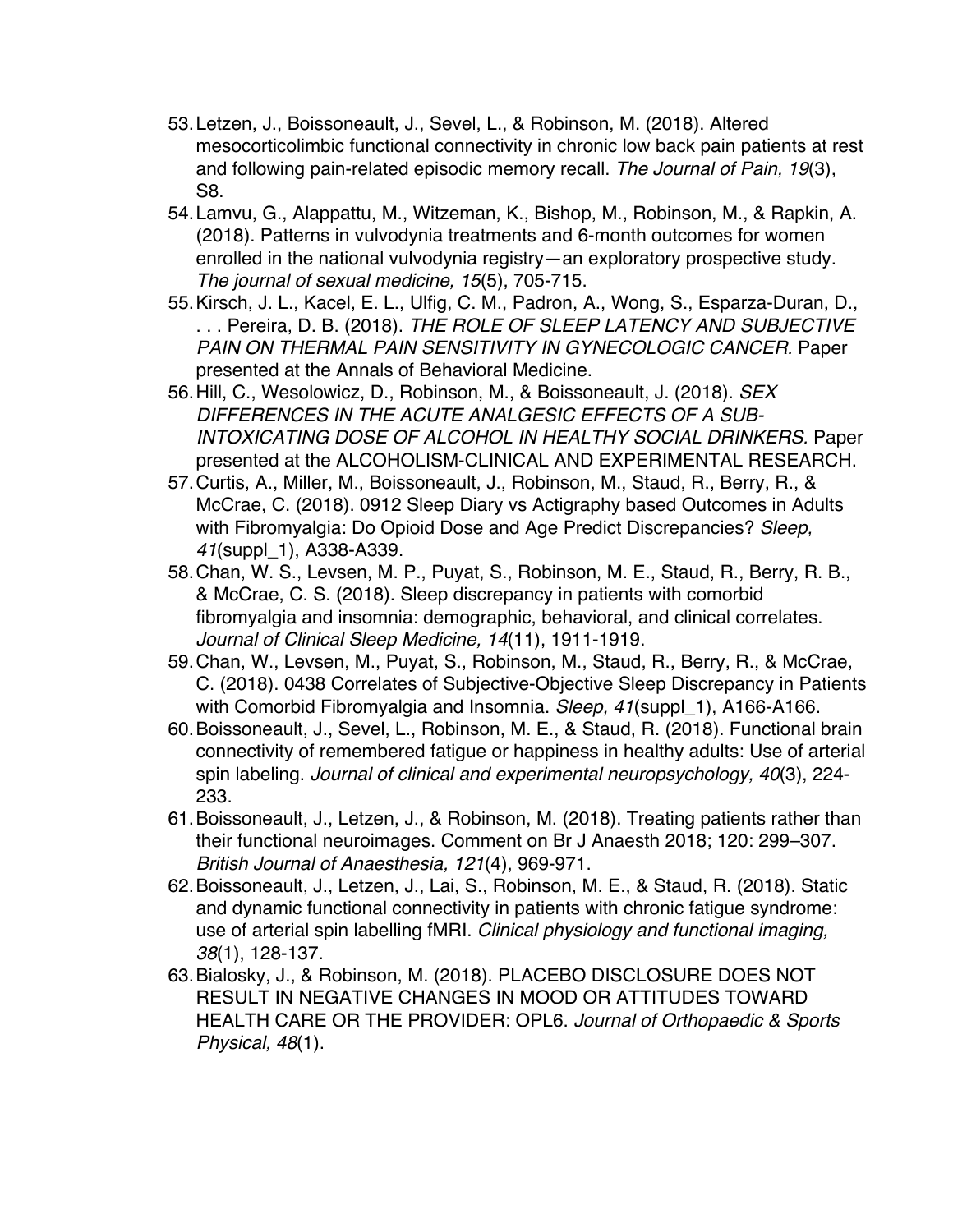- 64.Bartley, E. J., Robinson, M. E., & Staud, R. (2018). Pain and fatigue variability patterns distinguish subgroups of fibromyalgia patients. *The Journal of Pain, 19*(4), 372-381.
- 65.Staud, R., Kizer, T., & Robinson, M. E. (2017). Muscle injections with lidocaine improve resting fatigue and pain in patients with chronic fatigue syndrome. *Journal of Pain Research, 10*, 1477.
- 66.Staud, R., Boissoneault, J., Robinson, M., Lai, S., & Stroman, P. (2017). (445) Increased Spinal Cord Neuronal Activity of Healthy Individuals Correlates with Temporal Summation of Second Pain. *The Journal of Pain, 18*(4), S85.
- 67.Sevel, L., Boissoneault, J., Alappattu, M., Bishop, M., Staud, R., & Robinson, M. (2017). (325) Repeated Exposure to Clinically-Relevant Pain Stimuli Results in Changes in Functional Brain Connectivity: Evidence of Novel Pain Modulatory Adaptation. *The Journal of Pain, 18*(4), S56.
- 68.Mundt, J. M., Roditi, D., & Robinson, M. E. (2017). A comparison of deceptive and non-deceptive placebo analgesia: efficacy and ethical consequences. *Annals of Behavioral Medicine, 51*(2), 307-315.
- 69.Mundt, J., Eisenschenk, S., & Robinson, M. (2017). (396) Severity and likelihood of chronic pain in individuals with obstructive sleep apnea and insomnia. *The Journal of Pain, 18*(4), S73.
- 70.Letzen, J. E., & Robinson, M. E. (2017). Negative mood influences default mode network functional connectivity in chronic low back pain patients: implications for functional neuroimaging biomarkers. *Pain, 158*(1), 48.
- 71.Heft, M., & Robinson, M. (2017). Somatosensory function in old age. *Journal of Oral Rehabilitation, 44*(4), 327-332.
- 72.Gay, C., Boissoneault, J., Robinson, M., & Bishop, M. (2017). (332) Comparison of brain structure between pain-susceptible and pain-resilient individuals following a standardized delayed onset muscle soreness protocol. *The Journal of Pain, 18*(4), S58.
- 73.Boissoneault, J., Vatthauer, K., O'Shea, A., Craggs, J. G., Robinson, M., Staud, R., . . . McCrae, C. S. (2017). Low-to-moderate alcohol consumption is associated with hippocampal volume in fibromyalgia and insomnia. *Behavioral sleep medicine, 15*(6), 438-450.
- 74.Boissoneault, J., Sevel, L., Letzen, J., Robinson, M., & Staud, R. (2017). Biomarkers for musculoskeletal pain conditions: use of brain imaging and machine learning. *Current rheumatology reports, 19*(1), 5.
- 75.Boissoneault, J., Robinson, M., Stroman, P., Lai, S., & Staud, R. (2017). (333) Spinal Cord Neuronal Activity Correlates with Experimental Pain Ratings of Healthy Participants: Use of BOLD fMRI. *The Journal of Pain, 18*(4), S58.
- 76.Boissoneault, J., Robinson, M., Lai, S., & Staud, R. (2017). (331) Brain Activity Associated with Fatigue or Happiness in Healthy Adults: Use of Arterial Spin Labeling MRI. *The Journal of Pain, 18*(4), S57-S58.
- 77.Boissoneault, J., Mundt, J., Robinson, M., & George, S. Z. (2017). Predicting low back pain outcomes: suggestions for future directions. *Journal of Orthopaedic & Sports Physical Therapy, 47*(9), 588-592.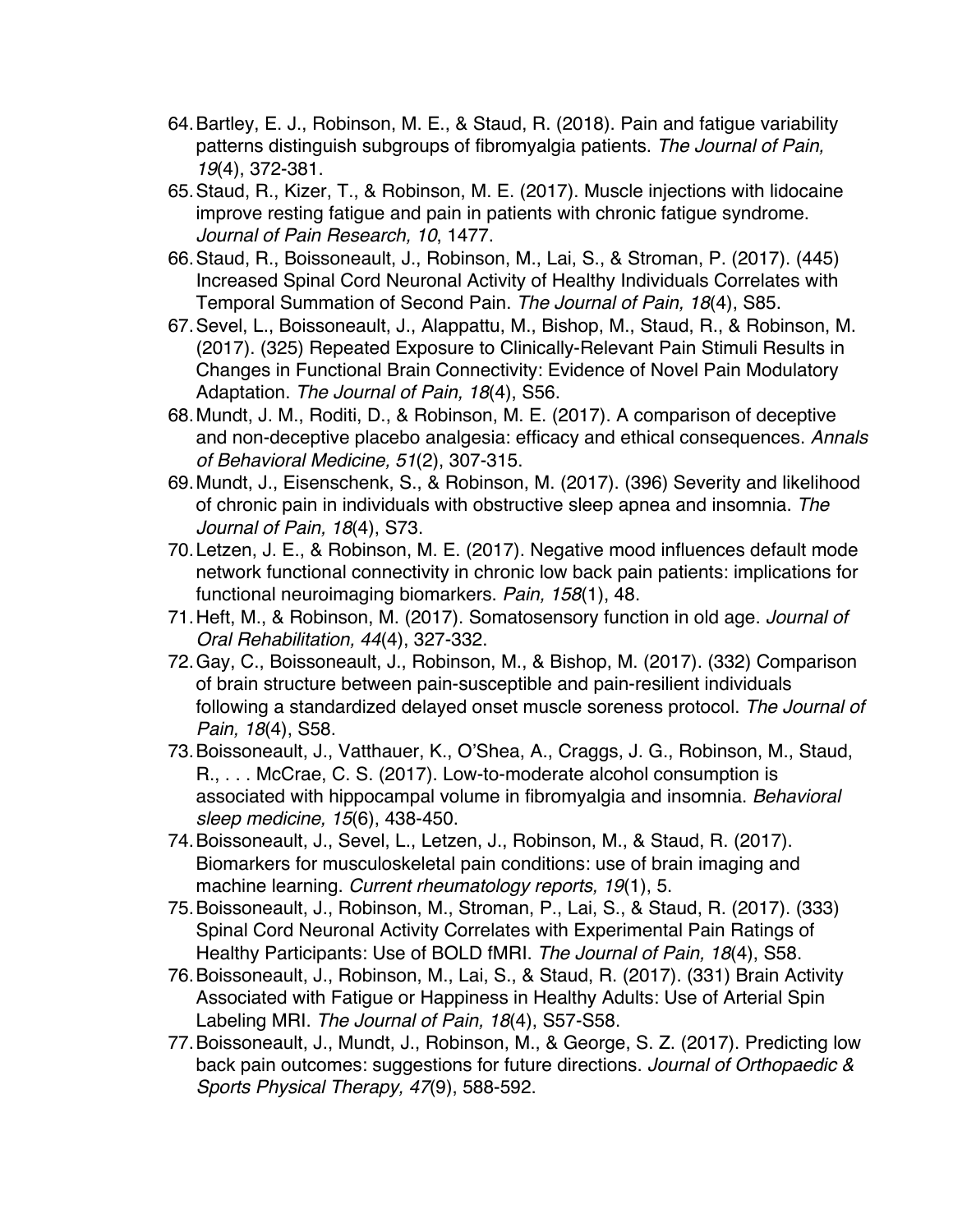- 78.Bialosky, J. E., & Robinson, M. E. (2017). Placebo disclosure does not result in negative changes in mood or attitudes towards health care or the provider. *Journal of Manual & Manipulative Therapy, 25*(3), 151-159.
- 79.Alappattu, M., Lamvu, G., Feranec, J., Witzeman, K., Robinson, M., & Rapkin, A. (2017). Vulvodynia is not created equally: empirical classification of women with vulvodynia. *Journal of Pain Research, 10*, 1601.
- 80.Staud, R., Boissoneault, J., Price, D., & Robinson, M. (2016). (470) Effects of lidocaine injections on overall fatigue in patients with chronic fatigue syndrome. *The Journal of Pain, 17*(4), S91-S92.
- 81.Springer, K. S., George, S. Z., & Robinson, M. E. (2016). The development of a technology-based hierarchy to assess chronic low back pain and pain-related anxiety from a fear-avoidance model. *The Journal of Pain, 17*(8), 904-910.
- 82.Sevel, L. S., Letzen, J. E., Staud, R., & Robinson, M. E. (2016). Interhemispheric dorsolateral prefrontal cortex connectivity is associated with individual differences in pain sensitivity in healthy controls. *Brain connectivity, 6*(5), 357-364.
- 83.Sevel, L., Letzen, J., Staud, R., & Robinson, M. (2016). (338) Interhemispheric Dorsolateral Prefrontal Cortex Connectivity: a study of individual differences in pain sensitivity in healthy controls. *The Journal of Pain, 17*(4), S60.
- 84.Sevel, L., Letzen, J., Boissoneault, J., O'Shea, A., Robinson, M., & Staud, R. (2016). (337) MRI based classification of chronic fatigue, fibromyalgia patients and healthy controls using machine learning algorithms: a comparison study. *The Journal of Pain, 17*(4), S60.
- 85.Robinson, M., Boissoneault, J., Sevel, L., Letzen, J., & Staud, R. (2016). The effect of base rate on the predictive value of brain biomarkers. *The journal of pain: official journal of the American Pain Society, 17*(6), 637.
- 86.Mundt, J. M., Crew, E. C., Krietsch, K., Roth, A. J., Vatthauer, K., Robinson, M. E., . . . McCrae, C. S. (2016). Measuring treatment outcomes in comorbid insomnia and fibromyalgia: concordance of subjective and objective assessments. *Journal of Clinical Sleep Medicine, 12*(2), 215-223.
- 87.Letzen, J. E., Boissoneault, J., Sevel, L. S., & Robinson, M. E. (2016). Reply to: What reliability can and cannot tell us about pain report and pain neuroimaging. *Pain, 157*(7), 1575.
- 88.Letzen, J. E., Boissoneault, J., Sevel, L. S., & Robinson, M. E. (2016). Test-retest reliability of pain-related functional brain connectivity compared to pain selfreport. *Pain, 157*(3), 546.
- 89.Letzen, J., & Robinson, M. (2016). (340) Sad mood state alters default mode network functional connectivity in low back pain patients and healthy individuals. *The Journal of Pain, 17*(4), S60-S61.
- 90.Kisaalita, N. R., Hurley, R. W., Staud, R., & Robinson, M. E. (2016). Placebo use in pain management: a mechanism-based educational intervention enhances placebo treatment acceptability. *The Journal of Pain, 17*(2), 257-269.
- 91.Kisaalita, N., & Robinson, M. (2016). (259) Placebo use among medical providers: patient perceptions and the effects of a mechanism-based educational intervention. *The Journal of Pain, 17*(4), S40.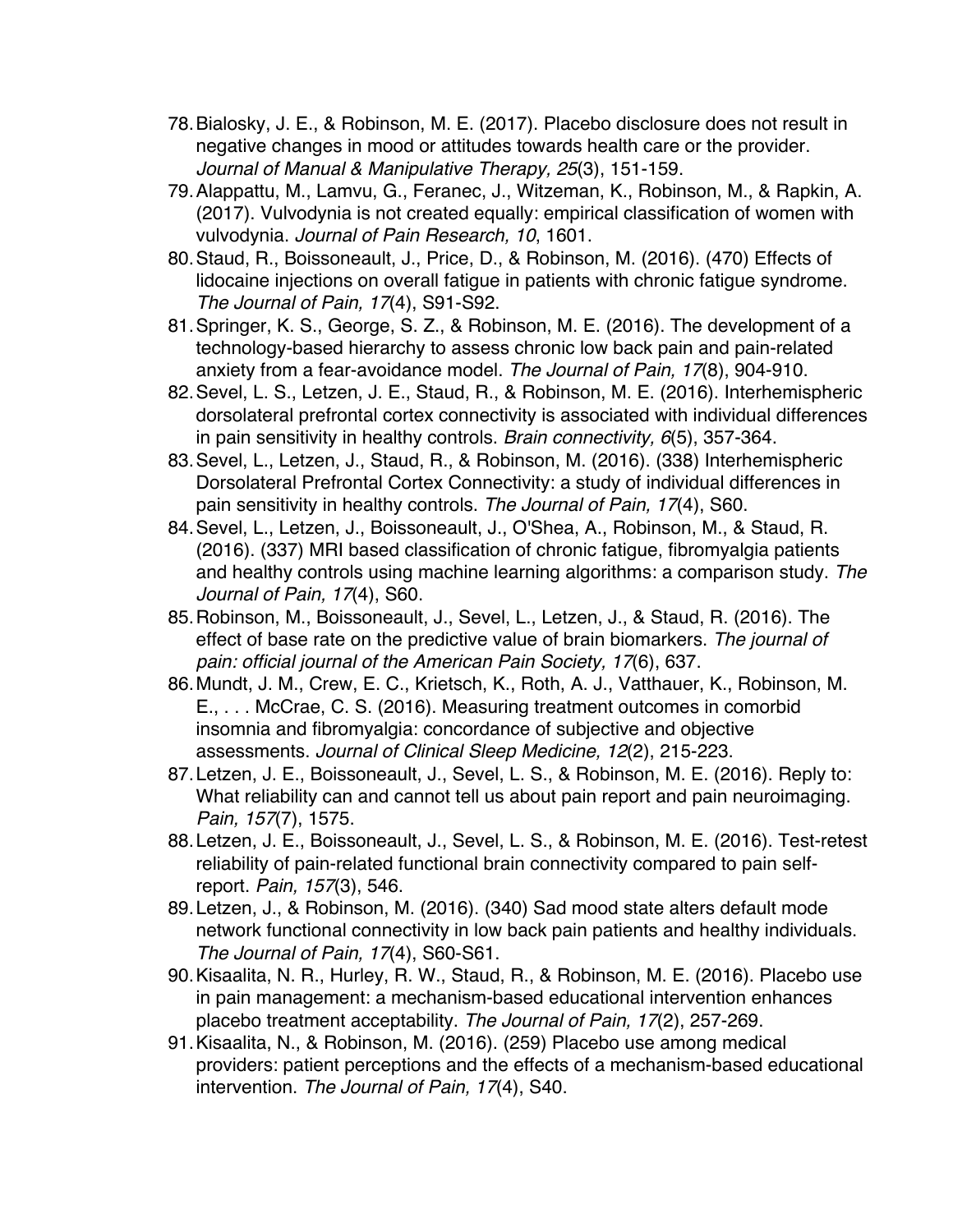- 92.Hollingshead, N. A., Meints, S. M., Miller, M. M., Robinson, M. E., & Hirsh, A. T. (2016). A comparison of race‐related pain stereotypes held by White and Black individuals. *Journal of applied social psychology, 46*(12), 718-723.
- 93.Heft, M. W., & Robinson, M. E. (2016). The challenge of measuring pain in humans. In *Biological Measures of Human Experience across the Lifespan* (pp. 105-115): Springer, Cham.
- 94.Gay, C. W., Robinson, M. E., Lai, S., O'Shea, A., Craggs, J. G., Price, D. D., & Staud, R. (2016). Abnormal resting-state functional connectivity in patients with chronic fatigue syndrome: results of seed and data-driven analyses. *Brain connectivity, 6*(1), 48-56.
- 95.Burton, E., Campbell, C., Robinson, M., Bounds, S., Buenaver, L., & Smith, M. (2016). (322) Sleep mediates the relationship between central sensitization and clinical pain. *The Journal of Pain, 17*(4), S56.
- 96.Boissoneault, J., Mundt, J. M., Bartley, E. J., Wandner, L. D., Hirsh, A. T., & Robinson, M. E. (2016). Assessment of the influence of demographic and professional characteristics on health care providers' pain management decisions using virtual humans. *Journal of dental education, 80*(5), 578-587.
- 97.Boissoneault, J., Letzen, J., O'Shea, A., Lai, S., Robinson, M., & Staud, R. (2016). (254) Altered resting state functional connectivity is correlated with fatigue and pain in patients with chronic fatigue syndrome. *The Journal of Pain, 17*(4), S38-S39.
- 98.Boissoneault, J., Letzen, J., Lai, S., O'Shea, A., Craggs, J., Robinson, M. E., & Staud, R. (2016). Abnormal resting state functional connectivity in patients with chronic fatigue syndrome: an arterial spin-labeling fMRI study. *Magnetic resonance imaging, 34*(4), 603-608.
- 99.Bartley, E., Robinson, M., & Fillingim, R. (2016). (494) Optimizing resilience in orofacial pain and nociception (ORION): exploring the efficacy of a hope intervention for pain. *The Journal of Pain, 17*(4), S98.
- 100. Anderson, R. J., Hurley, R. W., Staud, R., & Robinson, M. E. (2016). Cognitive-motivational influences on health behavior change in adults with chronic pain. *Pain Medicine, 17*(6), 1079-1093.
- 101. Alappattu, M., Robinson, M., & Lamvu, G. (2016). (182) Vulvodynia is not created equally: pain-related distress subgroups in vulvodynia. *The Journal of Pain, 17*(4), S21.
- 102. Wandner, L. D., Torres, C. A., Bartley, E. J., George, S. Z., & Robinson, M. E. (2015). Effect of a perspective-taking intervention on the consideration of pain assessment and treatment decisions. *Journal of Pain Research, 8*, 809.
- 103. Vatthauer, K. E., Craggs, J. G., Robinson, M. E., Staud, R., Berry, R. B., Perlstein, W. M., & McCrae, C. S. (2015). Sleep is associated with task-negative brain activity in fibromyalgia participants with comorbid chronic insomnia. *Journal of Pain Research, 8*, 819.
- 104. Staud, R., Mokthech, M., Price, D. D., & Robinson, M. E. (2015). Evidence for sensitized fatigue pathways in patients with chronic fatigue syndrome. *Pain, 156*(4), 750.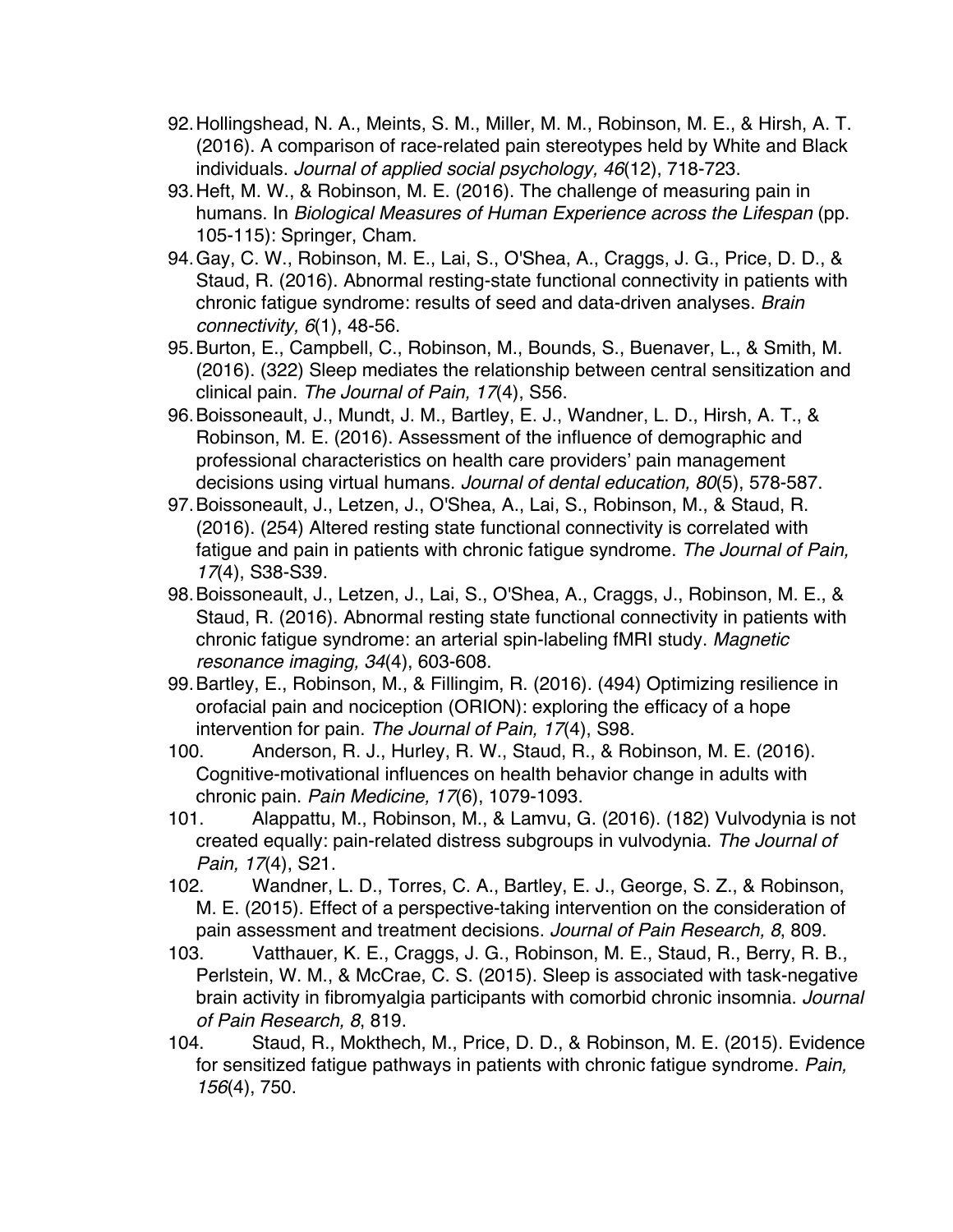- 105. Staud, R., Lucas, Y. E., Price, D. D., & Robinson, M. E. (2015). Effects of milnacipran on clinical pain and hyperalgesia of patients with fibromyalgia: results of a 6-week randomized controlled trial. *The Journal of Pain, 16*(8), 750-759.
- 106. Staud, R., Lai, S., Price, D., Robinson, M., Craggs, J., & Boissoneault, J. (2015). Abnormal Resting State Functional Connectivity in Chronic Fatigue Syndrome Patients: An Arterial Spin-Labeling fMRI Study: Abstract Number: 1020. *Arthritis & Rheumatology, 67*.
- 107. Sevel, L. S., O'Shea, A. M., Letzen, J. E., Craggs, J. G., Price, D. D., & Robinson, M. E. (2015). Effective connectivity predicts future placebo analgesic response: a dynamic causal modeling study of pain processing in healthy controls. *Neuroimage, 110*, 87-94.
- 108. Sevel, L. S., Craggs, J. G., Price, D. D., Staud, R., & Robinson, M. E. (2015). Placebo analgesia enhances descending pain-related effective connectivity: a dynamic causal modeling study of endogenous pain modulation. *The Journal of Pain, 16*(8), 760-768.
- 109. Sevel, L., Craggs, J., Price, D., Staud, R., & Robinson, M. (2015). (312) Placebo analgesia enhances descending pain-related effective connectivity: a dynamic causal modeling study of endogenous pain modulation. *The Journal of Pain, 16*(4), S54.
- 110. Robinson, M. E., O'Shea, A. M., Craggs, J. G., Price, D. D., Letzen, J. E., & Staud, R. (2015). Comparison of machine classification algorithms for fibromyalgia: neuroimages versus self-report. *The Journal of Pain, 16*(5), 472- 477.
- 111. Robinson, M., Bounds, S., Buenaver, L., & Smith, M. (2015). (202) Explaining group differences in clinical pain among knee osteoarthritis patients: a moderated mediation model involving pain catastrophizing and sleep disturbance. *The Journal of Pain, 16*(4), S26.
- 112. O'Shea, A., Gay, C., Robinson, M., Craggs, J., & Staud, R. (2015). (314) Gray matter abnormalities in chronic fatigue syndrome. *The Journal of Pain, 16*(4), S54.
- 113. McCrae, C. S., O'Shea, A. M., Boissoneault, J., Vatthauer, K. E., Robinson, M. E., Staud, R., . . . Craggs, J. G. (2015). Fibromyalgia patients have reduced hippocampal volume compared with healthy controls. *Journal of Pain Research, 8*, 47.
- 114. Gay, C., O'Shea, A., Robinson, M., Craggs, J., & Staud, R. (2015). (315) Default mode network connectivity in chronic fatigue syndrome patients. *The Journal of Pain, 16*(4), S54.
- 115. Gay, C., Horn, M., Bishop, M., Robinson, M., & Bialosky, J. (2015). Investigating dynamic pain sensitivity in the context of the fear‐avoidance model. *European Journal of Pain, 19*(1), 48-58.
- 116. Craggs, J., O'Shea, A., Madhavan, R., Price, D., Lai, S., Robinson, M., & Staud, R. (2015). (235) Regional cerebral blood flow abnormalities in patients with chronic fatigue after a fatiguing task using arterial spin labeling. *The Journal of Pain, 16*(4), S34.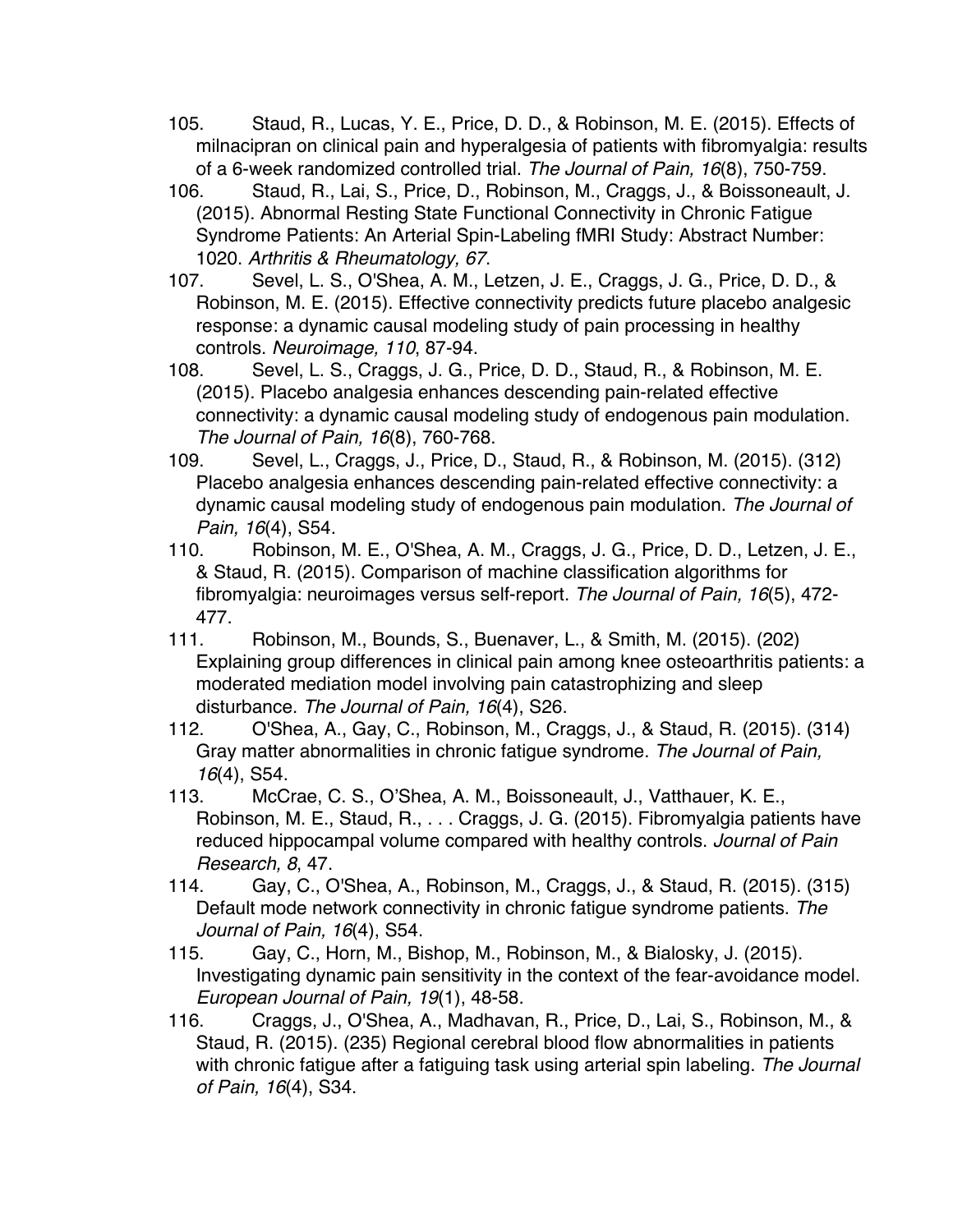- 117. Craggs, J., O'Shea, A., Madhavan, R., Lai, S., Price, D., Robinson, M., & Staud, R. (2015). (236) Resting regional cerebral blood flow abnormalities of fronto-parietal brain areas in patients with chronic fatigue using arterial spin labeling. *The Journal of Pain, 16*(4), S35.
- 118. Coronado, R. A., Bialosky, J. E., Bishop, M. D., Riley 3rd, J. L., Robinson, M. E., Michener, L. A., & George, S. Z. (2015). The comparative effects of spinal and peripheral thrust manipulation and exercise on pain sensitivity and the relation to clinical outcome: a mechanistic trial using a shoulder pain model. *Journal of Orthopaedic & Sports Physical Therapy, 45*(4), 252-264.
- 119. Coronado, R., Bialosky, J., Bishop, M., Riley, J., Robinson, M., Michener, L., & George, S. (2015). THE COMPARATIVE EFFECTS OF CERVICAL AND SHOULDER MANIPULATION AND EXERCISE ON PAIN SENSITIVITY AND CLINICAL OUTCOMES: OPO2293. *Journal of Orthopaedic & Sports Physical, 45*(1).
- 120. Campbell, C. M., Buenaver, L. F., Finan, P., Bounds, S. C., Redding, M., McCauley, L., . . . Smith, M. T. (2015). Sleep, pain catastrophizing, and central sensitization in knee osteoarthritis patients with and without insomnia. *Arthritis care & research, 67*(10), 1387-1396.
- 121. Bunch, J., Boissoneault, J., & Robinson, M. (2015). The Roles of Race and Sex in Prior Pain Experience: 149. *Pain Medicine, 16*(3).
- 122. Boissoneault, J., Vatthauer, K., O'Shea, A., Robinson, M., & McCrae, C. (2015). EFFECTS OF MODERATE ALCOHOL CONSUMPTION ON HIPPOCAMPAL SUBFIELD VOLUME IN FIBROMYALGIA AND INSOMNIA: 670. *Alcoholism: Clinical & Experimental Research, 39*.
- 123. Boissoneault, J., Bunch, J. R., & Robinson, M. (2015). The roles of ethnicity, sex, and parental pain modeling in rating of experienced and imagined pain events. *Journal of behavioral medicine, 38*(5), 809-816.
- 124. Boissoneault, J., Bunch, J., & Robinson, M. (2015). (105) The influence of familial pain models and ethnicity on the rating of experienced and imagined painful events. *The Journal of Pain, 16*(4), S2.
- 125. Beneciuk, J. M., Robinson, M. E., & George, S. Z. (2015). Subgrouping for patients with low back pain: a multidimensional approach incorporating cluster analysis and the STarT Back Screening Tool. *The Journal of Pain, 16*(1), 19-30.
- 126. Bartley, E. J., Boissoneault, J., Vargovich, A. M., Wandner, L. D., Hirsh, A. T., Lok, B. C., . . . Robinson, M. E. (2015). The influence of health care professional characteristics on pain management decisions. *Pain Medicine, 16*(1), 99-111.
- 127. Anderson, R., Hurley, R., Staud, R., & Robinson, M. (2015). (171) Cognitive-motivational influences on health behavior change in chronic pain. *The Journal of Pain, 16*(4), S18.
- 128. Alappattu, M. J., George, S. Z., Robinson, M. E., Fillingim, R. B., Moawad, N., LeBrun, E. W., & Bishop, M. D. (2015). Painful intercourse is significantly associated with evoked pain perception and cognitive aspects of pain in women with pelvic pain. *SEXUAL MEDICINE, 3*(1), 14-23.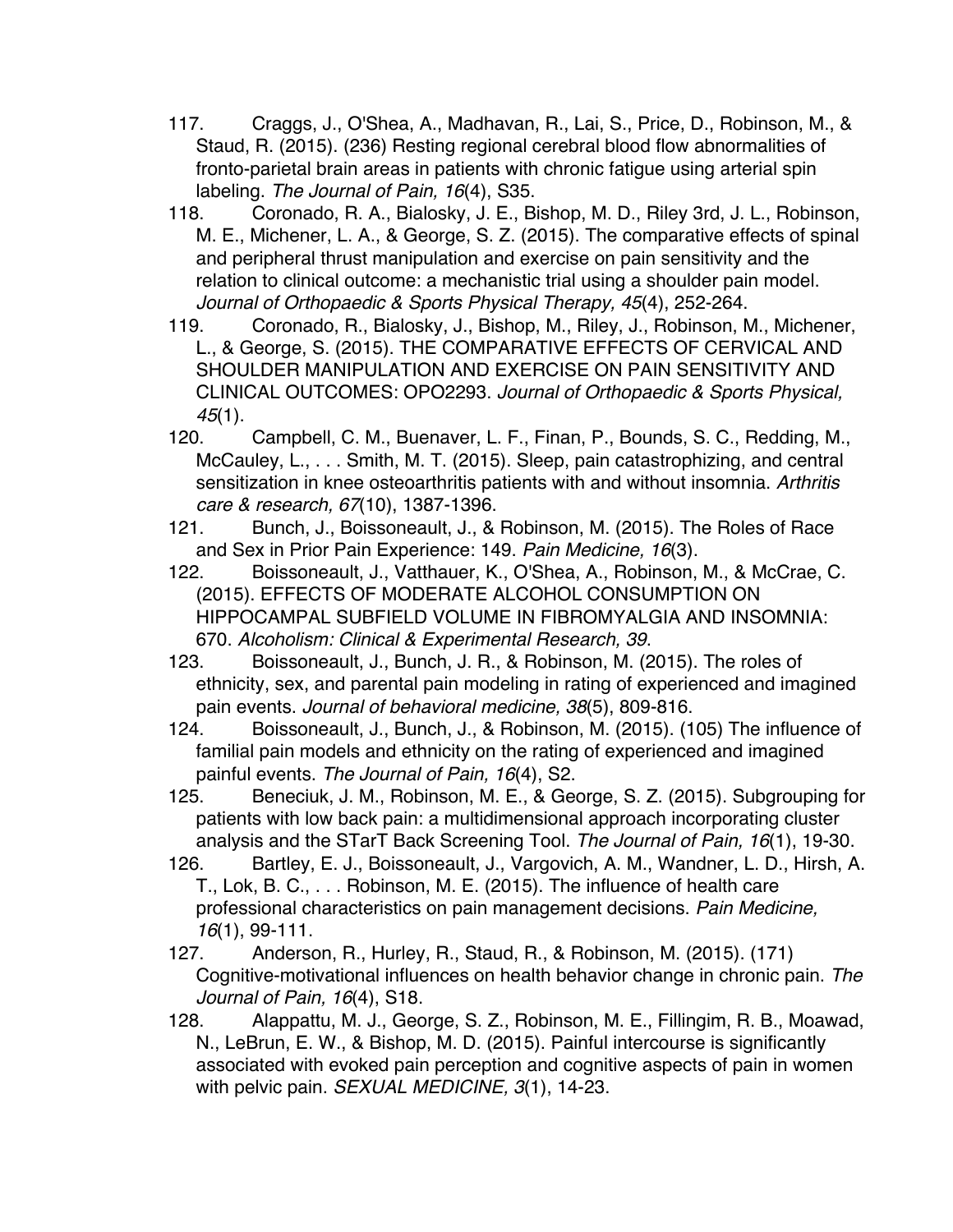- 129. Alappattu, M., George, S., Robinson, M., Fillingim, R., Moawad, N., LeBrun, W. E., & Bishop, M. (2015). Painful Intercourse Is Significantly Associated with Evoked Pain Perception and Cognitive Aspects of Pain in Women with Pelvic Pain (vol 3, pg 14, 2015). *SEXUAL MEDICINE, 3*(3), 225- 225.
- 130. Alappattu, M., George, S., Robinson, M., Fillingim, R., Moawad, N., LeBrun, E., & Bishop, M. (2015). Painful Intercourse Is Significantly Associated with Evoked Pain Perception and Cognitive Aspects of Pain in Women with Pelvic Pain. Sex Med, 2015; 3: 14–23. doi: 10.1002/sm2. 52.
- 131. Wilhelm, S., Mecham, D., Chavez Matias, E., Kartchner, J., Crepeau, P., Andersen, K., . . . Taylor, K. (2014). Blocking the receptor for advanced glycation end-products but not Toll-like receptor 4 attenuates the progression of OA (835.13). *The FASEB Journal, 28*, 835.813.
- 132. Wandner, L. D., Letzen, J. E., Torres, C. A., Lok, B., & Robinson, M. E. (2014). Using virtual human technology to provide immediate feedback about participants′ use of demographic cues and knowledge of their cue use. *The Journal of Pain, 15*(11), 1141-1147.
- 133. Wandner, L. D., Heft, M. W., Lok, B. C., Hirsh, A. T., George, S. Z., Horgas, A. L., . . . Robinson, M. E. (2014). The impact of patients' gender, race, and age on health care professionals' pain management decisions: an online survey using virtual human technology. *International Journal of Nursing Studies, 51*(5), 726-733.
- 134. Wandner, L., Torres, C., Bartley, E., George, S., & Robinson, M. (2014). (524) The effect of a virtual human perspective-taking intervention on pain assessment and treatment decisions. *The Journal of Pain, 15*(4), S107.
- 135. Staud, R., Weyl, E. E., Bartley, E., Price, D. D., & Robinson, M. E. (2014). Analgesic and anti‐hyperalgesic effects of muscle injections with lidocaine or saline in patients with fibromyalgia syndrome. *European Journal of Pain, 18*(6), 803-812.
- 136. Staud, R., Grossman, D., Guelfi, H., DeLelys, V., Amilineni, T., Chauffe, A., & Robinson, M. (2014). (186) Mechanical hyperalgesia predicts clinical pain intensity of patients with rheumatoid arthritis or fibromyalgia. *The Journal of Pain, 15*(4), S22.
- 137. Robinson, M., Campbell, C., Haythornthwaite, J., & Buenaver, L. (2014). (216) Sleep duration moderates the relationship between temporomandibular joint disorder and laboratory pain sensitivity. *The Journal of Pain, 15*(4), S30.
- 138. O'Shea, A., McCrae, C., Vatthauer, K., Robinson, M., Staud, R., Perlstein, W., & Craggs, J. (2014). (309) Bilateral hippocampal volume reductions in fibromyalgia. *The Journal of Pain, 15*(4), S53.
- 139. O'Shea, A., Craggs, J., Madhavan, R., Price, D., Lai, S., Robinson, M., & Staud, R. (2014). Chronic Fatigue Is Associated with Hypoperfusion of Parahippocampal Gyrus.: 251. *Arthritis & Rheumatology, 66*.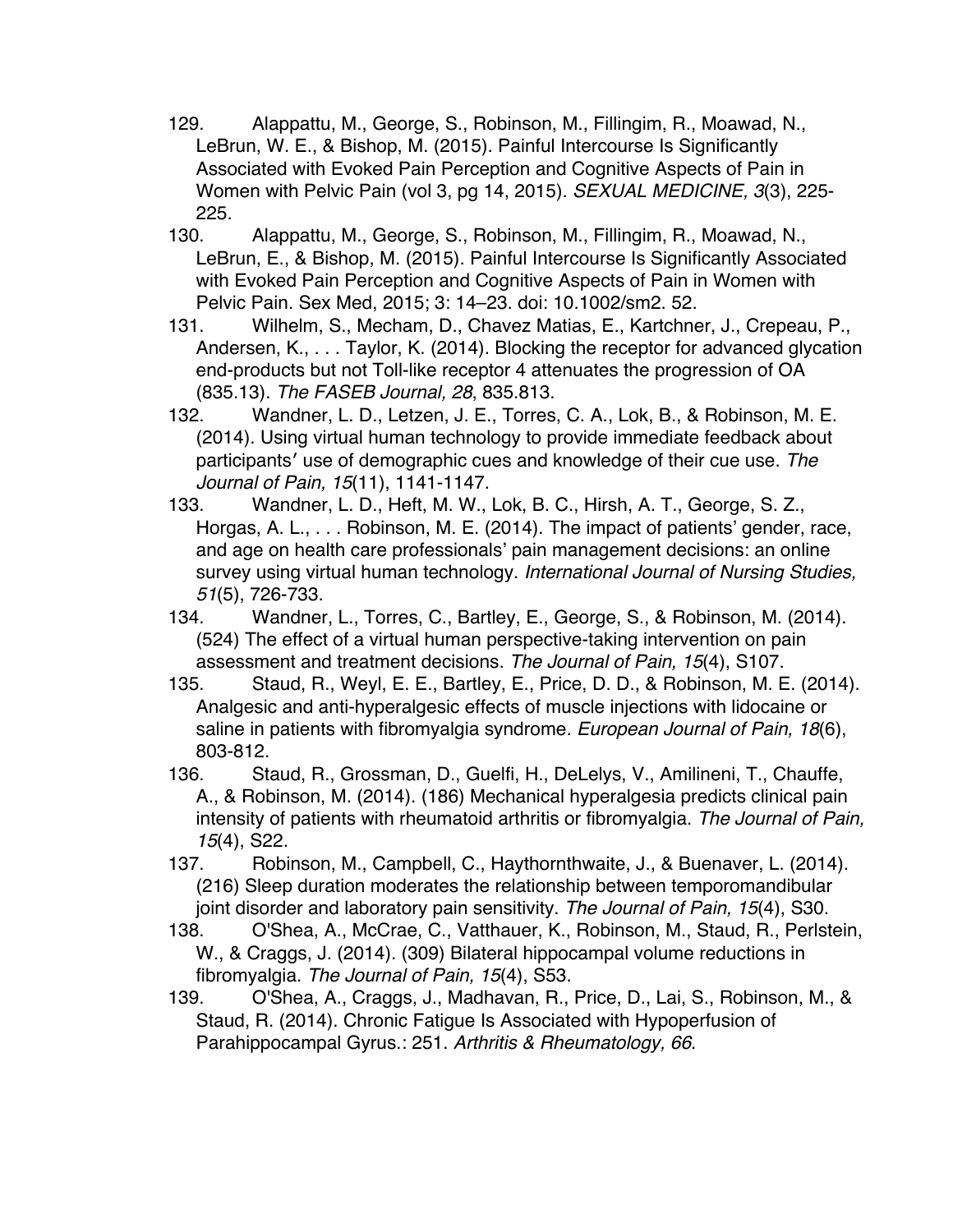- 140. Nisenzon, A. N., George, S. Z., Beneciuk, J. M., Wandner, L. D., Torres, C., & Robinson, M. E. (2014). The role of anger in psychosocial subgrouping for patients with low back pain. *The Clinical Journal of Pain, 30*(6), 501.
- 141. Letzen, J. E., Sevel, L. S., Gay, C. W., O'Shea, A. M., Craggs, J. G., Price, D. D., & Robinson, M. E. (2014). Test-retest reliability of pain-related brain activity in healthy controls undergoing experimental thermal pain. *The Journal of Pain, 15*(10), 1008-1014.
- 142. Kisaalita, N. R., & Robinson, M. E. (2014). Attitudes and motivations of competitive cyclists regarding use of banned and legal performance enhancers. *Journal of sports science & medicine, 13*(1), 44.
- 143. Kisaalita, N., Staud, R., Hurley, R., & Robinson, M. (2014). Placebo use in pain management: The role of medical context, treatment.
- 144. Kisaalita, N., Staud, R., Hurley, R., & Robinson, M. (2014). (568) Educational intervention about placebo mechanisms makes placebo use more acceptable for patients with chronic musculoskeletal pain. *The Journal of Pain, 15*(4), S118.
- 145. Kisaalita, N., Staud, R., Hurley, R., & Robinson, M. (2014). Placebo use in pain management: the role of medical context, treatment efficacy, and deception in determining placebo acceptability. *PAIN®, 155*(12), 2638-2645.
- 146. Kisaalita, N., & Robinson, M. E. (2014). AUTHOR BIOGRAPHY. *Journal of Sports Science and Medicine, 13*, 458-459.
- 147. Kisaalita, N., & Robinson, M. E. (2014). Reply to Letter to Editor: Stereotypes of Athletes' Use of Performance Enhancing Products. *Journal of Sports Science and Medicine, 13*(2), 458-459.
- 148. Heft, M. W., & Robinson, M. E. (2014). Age differences in suprathreshold sensory function. *Age, 36*(1), 1-8.
- 149. Gay, C. W., Robinson, M. E., George, S. Z., Perlstein, W. M., & Bishop, M. D. (2014). Immediate changes after manual therapy in resting-state functional connectivity as measured by functional magnetic resonance imaging in participants with induced low back pain. *Journal of manipulative and physiological therapeutics, 37*(9), 614-627.
- 150. Craggs, J. G., Price, D. D., & Robinson, M. E. (2014). Enhancing the placebo response: functional magnetic resonance imaging evidence of memory and semantic processing in placebo analgesia. *The Journal of Pain, 15*(4), 435- 446.
- 151. Craggs, J., Lai, S., Madhavan, R., Price, D., Robinson, M., & Staud, R. (2014). Cognitive Task Related Hypoperfusion of Frontal Gyrus in Patients with Chronic Fatigue.: 247. *Arthritis & Rheumatology, 66*.
- 152. Craggs, J., Gay, C., O'Shea, A., Madhavan, R., Price, D., Robinson, M., & Staud, R. (2014). Resting State Functional Connectivity Differs Between Chronic Fatigue Syndrome Patients and Healthy Controls.: 897. *Arthritis & Rheumatology, 66*.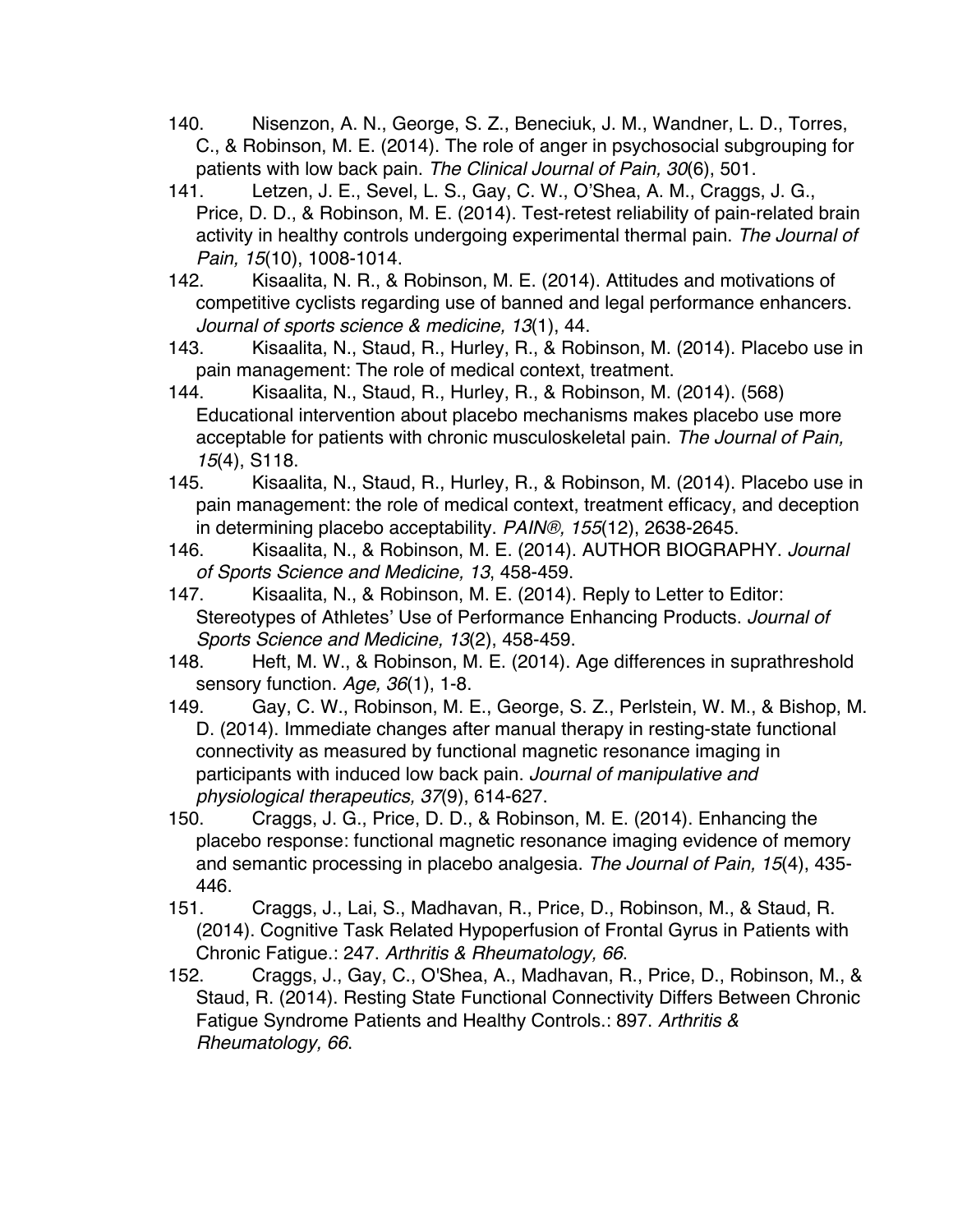- 153. Coronado, R. A., Bialosky, J. E., Robinson, M. E., & George, S. Z. (2014). Pain sensitivity subgroups in individuals with spine pain: potential relevance to short-term clinical outcome. *Physical Therapy, 94*(8), 1111-1122.
- 154. Childs, J. D., Wu, S. S., Teyhen, D. S., Robinson, M. E., & George, S. Z. (2014). Prevention of low back pain in the military cluster randomized trial: effects of brief psychosocial education on total and low back pain–related health care costs. *The Spine Journal, 14*(4), 571-583.
- 155. Boissoneault, J., Robinson, M., & George, S. (2014). (153) A review of predicting chronicity in patients with acute or sub-acute low back pain. *The Journal of Pain, 15*(4), S14.
- 156. Bialosky, J. E., George, S. Z., Horn, M. E., Price, D. D., Staud, R., & Robinson, M. E. (2014). Spinal manipulative therapy–specific changes in pain sensitivity in individuals with low back pain (NCT01168999). *The Journal of Pain, 15*(2), 136-148.
- 157. Bialosky, J., Horn, M., George, S., & Robinson, M. (2014). THE SPECIFIC EFFECTS OF SPINAL MANIPULATIVE THERAPY ON PAIN SENSITIVITY, CLINICAL OUTCOMES, AND PATIENT SATISFACTION: OPL56. *Journal of Orthopaedic & Sports Physical, 44*(1).
- 158. Bartley, E., Wandner, L., Torres, C., Lok, B., Heft, M., & Robinson, M. (2014). (150) The influence of healthcare professional characteristics on pain management decisions: do age, sex, and duration of professional experience matter? *The Journal of Pain, 15*(4), S13.
- 159. Alappattu, M., George, S., Robinson, M., Fillingim, R., & Bishop, M. (2014). (175) Lack of viscero-somatic convergence in chronic pelvic pain in women. *The Journal of Pain, 15*(4), S19.
- 160. Wandner, L. D., George, S. Z., Lok, B. C., Torres, C. A., Chuah, J. H., & Robinson, M. E. (2013). Pain assessment and treatment decisions for virtual human patients. *Cyberpsychology, Behavior, and Social Networking, 16*(12), 904-909.
- 161. Wandner, L., Hirsh, A., Torres, C., Lok, B., Scipio, C., Heft, M., & Robinson, M. (2013). Using virtual human technology to capture dentists' decision policies about pain. *Journal of dental research, 92*(4), 301-305.
- 162. Wandner, L., George, S., Lok, B., Torres, C., Chuah, J., & Robinson, M. (2013). Pain decisions based on pain behavior of virtual humans. *The Journal of Pain, 14*(4), S6.
- 163. Torres, C. A., Bartley, E. J., Wandner, L. D., Alqudah, A. F., Hirsh, A. T., & Robinson, M. E. (2013). The influence of sex, race, and age on pain assessment and treatment decisions using virtual human technology: a cross-national comparison. *Journal of Pain Research, 6*, 577.
- 164. Torres, C., Wandner, L., Alqudah, A., Hirsh, A., Lok, B., & Robinson, M. (2013). Pain assessment and treatment decisions among students in the United States and Jordan. *The Journal of Pain, 14*(4), S8.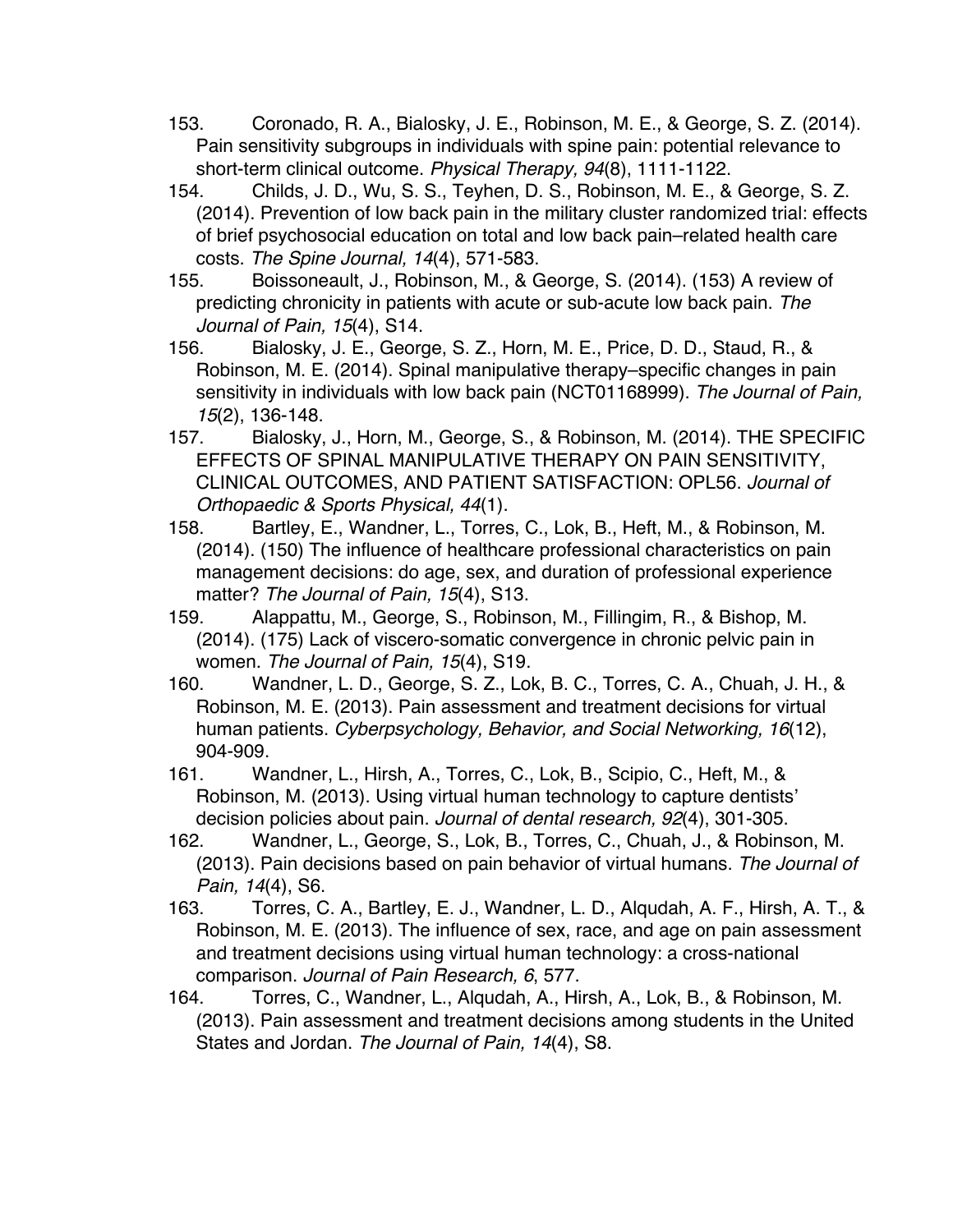- 165. Staud, R., Weyl, E., Bartley, E., Price, D., & Robinson, M. (2013). Muscle injections produce clinically significant analgesic effects in patients with fibromyalgia syndrome. *The Journal of Pain, 14*(4), S65.
- 166. Robinson, M. E., Staud, R., & Price, D. D. (2013). Reply to commentary. *The journal of pain: official journal of the American Pain Society, 14*(4), 334.
- 167. Robinson, M. E., Staud, R., & Price, D. D. (2013). Pain measurement and brain activity: will neuroimages replace pain ratings? *The Journal of Pain, 14*(4), 323-327.
- 168. Letzen, J. E., Craggs, J. G., Perlstein, W. M., Price, D. D., & Robinson, M. E. (2013). Functional connectivity of the default mode network and its association with pain networks in irritable bowel patients assessed via lidocaine treatment. *The Journal of Pain, 14*(10), 1077-1087.
- 169. Kisaalita, N., & Robinson, M. (2013). Predictors of placebo treatment acceptability: participant demographics, perceived knowledge, and efficacy. *The Journal of Pain, 14*(4), S37.
- 170. Bialosky, J., Horn, M., George, S., & Robinson, M. (2013). PLACEBO MECHANISMS OF SPINAL MANIPULATIVE THERAPY IN THE TREATMENT OF INDIVIDUALS WITH LOW BACK PAIN: OPO2184. *Journal of Orthopaedic & Sports Physical, 43*(1).
- 171. Beneciuk, J. M., Bishop, M. D., Fritz, J. M., Robinson, M. E., Asal, N. R., Nisenzon, A. N., & George, S. Z. (2013). The STarT back screening tool and individual psychological measures: evaluation of prognostic capabilities for low back pain clinical outcomes in outpatient physical therapy settings. *Physical Therapy, 93*(3), 321-333.
- 172. Beneciuk, J., Robinson, M., & George, S. (2013). THE START BACK SCREENING TOOL: CONSTRUCT VALIDITY INCORPORATING CLUSTER ANALYSIS: OPL9. *Journal of Orthopaedic & Sports Physical, 43*(1).
- 173. Beneciuk, J., Bishop, M., Fritz, J., Robinson, M., Asal, N., Nisenzon, A., & George, S. (2013). THE START BACK SCREENING TOOL AND INDIVIDUAL PSYCHOLOGICAL MEASURES: PROGNOSTIC INDICATOR OR TREATMENT MONITORING FOR LOW BACK PAIN CLINICAL OUTCOMES: OPL10. *Journal of Orthopaedic & Sports Physical, 43*(1).
- 174. Anderson, R. J., Craggs, J. G., Bialosky, J. E., Bishop, M. D., George, S. Z., Staud, R., & Robinson, M. E. (2013). Temporal summation of second pain: variability in responses to a fixed protocol. *European Journal of Pain, 17*(1), 67- 74.
- 175. Wandner, L. D., Scipio, C. D., Hirsh, A. T., Torres, C. A., & Robinson, M. E. (2012). The perception of pain in others: how gender, race, and age influence pain expectations. *The Journal of Pain, 13*(3), 220-227.
- 176. Vatthauer, K., Craggs, J., Robinson, M., Staud, R., Berry, R., Price, D., . . . McCrae, C. (2012). *SLEEP PREDICTS RESTING BRAIN ACTIVITY IN FIBROMYALGIA PARTICIPANTS WITH INSOMNIA.* Paper presented at the Sleep.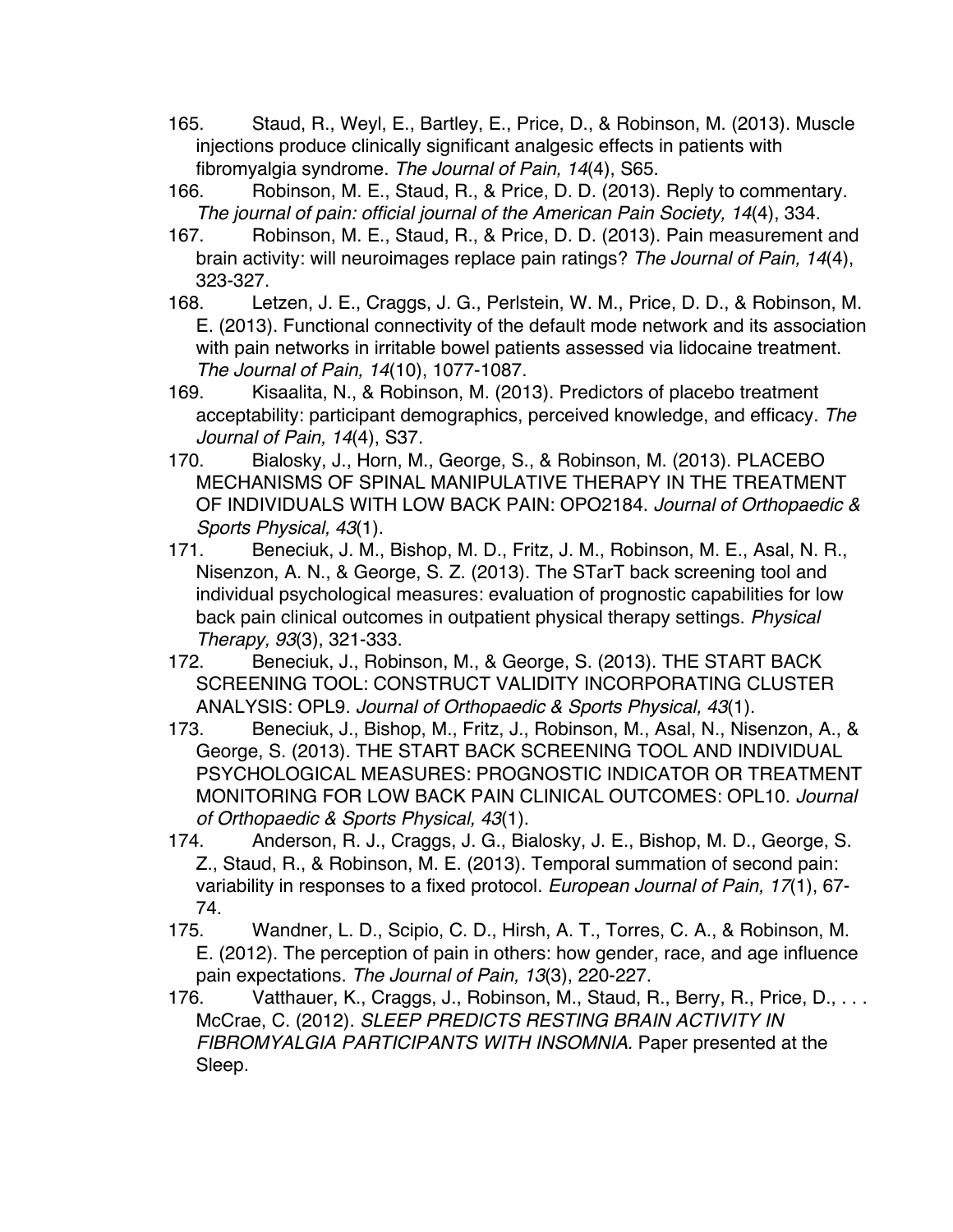- 177. Staud, R., Weyl, E. E., Price, D. D., & Robinson, M. E. (2012). Mechanical and heat hyperalgesia highly predict clinical pain intensity in patients with chronic musculoskeletal pain syndromes. *The Journal of Pain, 13*(8), 725-735.
- 178. Staud, R., Mokhtech, M., Weyl, E., Robinson, M., & Price, D. (2012). Predicting clinical pain in patients with chronic musculoskeletal pain syndromes. *The Journal of Pain, 13*(4), S30.
- 179. Sanderson, K. B., Roditi, D., George, S. Z., Atchison, J. W., Banou, E., & Robinson, M. E. (2012). Investigating patient expectations and treatment outcome in a chronic low back pain population. *Journal of Pain Research, 5*, 15.
- 180. Robinson, M. E., & George, S. Z. (2012). Screening for problematic low back pain: STarT. *Pain, 153*(11), 2159.
- 181. Price, D. D., Staud, R., & Robinson, M. E. (2012). How should we use the visual analogue scale (VAS) in rehabilitation outcomes? II: Visual analogue scales as ratio scales: an alternative to the view of Kersten et al. *Journal of rehabilitation medicine: official journal of the UEMS European Board of Physical and Rehabilitation Medicine, 44*(9), 800.
- 182. Kisaalita, N. R., & Robinson, M. E. (2012). Analgesic placebo treatment perceptions: acceptability, efficacy, and knowledge. *The Journal of Pain, 13*(9), 891-900.
- 183. George, S. Z., Childs, J. D., Teyhen, D. S., Wu, S. S., Wright, A. C., Dugan, J. L., & Robinson, M. E. (2012). Predictors of occurrence and severity of first time low back pain episodes: findings from a military inception cohort. *PloS one, 7*(2), e30597.
- 184. George, S., Wu, S., Childs, J., Teyhen, D., Dugan, J., Wright, A., & Robinson, M. (2012). FIRST EPISODE OF SELF-REPORTED LOW BACK PAIN DURING MILITARY SERVICE: PREDICTORS FROM AN INCEPTION COHORT: OPL57. *Journal of Orthopaedic & Sports Physical, 42*(1).
- 185. Gay, C., Horn-Robinson, M., Bishop, M., Robinson, M., & Bialosky, J. (2012). The role pain sensitivity and fear play in the relationship between low back pain intensity and disability. *The Journal of Pain, 13*(4), S19.
- 186. Dannecker, E. A., Liu, Y., Rector, R. S., Thomas, T. R., Fillingim, R. B., & Robinson, M. E. (2012). Sex differences in exercise-induced muscle pain and muscle damage. *The Journal of Pain, 13*(12), 1242-1249.
- 187. Craggs, J. G., Staud, R., Robinson, M. E., Perlstein, W. M., & Price, D. D. (2012). Effective connectivity among brain regions associated with slow temporal summation of C-fiber-evoked pain in fibromyalgia patients and healthy controls. *The Journal of Pain, 13*(4), 390-400.
- 188. Childs, J. D., Wu, S. S., Teyhen, D. S., Robinson, M. E., & George, S. Z. (2012). Prevention of Low Back Pain in the Military (POLM) Cluster Randomized Trial: Effects of Brief Psychosocial Education on Total and Low Back Pain-Related Health Care Costs. *The Spine Journal, 12*(9), S27-S28.
- 189. Bishop, M. D., George, S. Z., Robinson, M. E., Deng, Z., Yu, R., Chen, X., . . . Garrido-Nag, K. (2012). Available online at www. sciencedirect. com. *Neuroscience Letters, 526*(1), 1-78.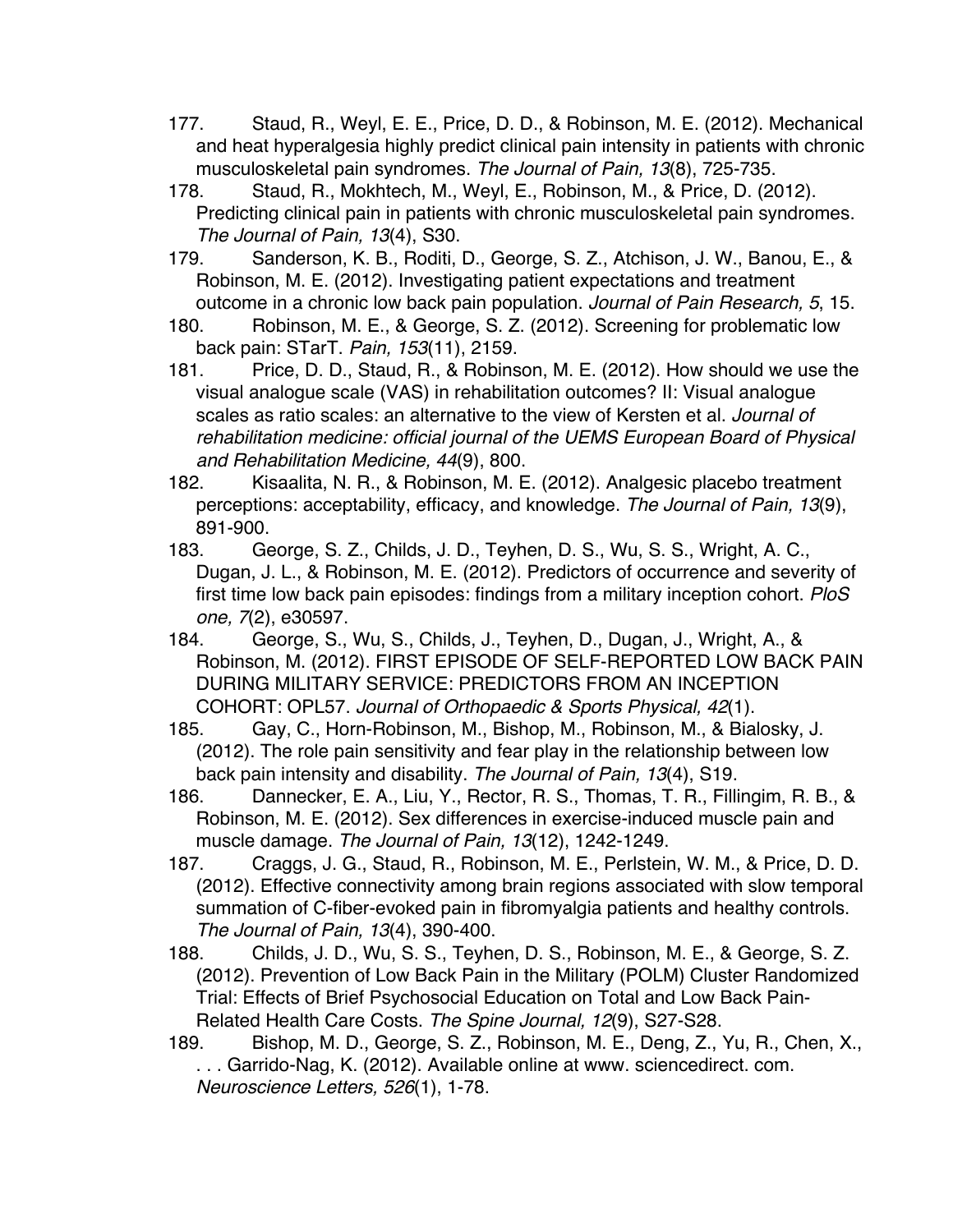- 190. Bishop, M. D., George, S. Z., & Robinson, M. E. (2012). Dynamic, but not static, pain sensitivity predicts exercise-induced muscle pain: covariation of temporal sensory summation and pain intensity. *Neuroscience Letters, 526*(1), 1- 4.
- 191. Beneciuk, J. M., Robinson, M. E., & George, S. Z. (2012). Low back pain subgroups using fear-avoidance model measures: results of a cluster analysis. *The Clinical Journal of Pain, 28*(8), 658.
- 192. Anderson, R. J., McCrae, C. S., Staud, R., Berry, R. B., & Robinson, M. E. (2012). Predictors of clinical pain in fibromyalgia: examining the role of sleep. *The Journal of Pain, 13*(4), 350-358.
- 193. Valencia, C., Robinson, M. E., & George, S. Z. (2011). Socioeconomic status influences the relationship between fear-avoidance beliefs work and disability. *Pain Medicine, 12*(2), 328-336.
- 194. Staud, R., Weyl, E., Goldman, C., Price, D., & Robinson, M. (2011). Vibrotactile analgesia: evidence for functional analgesic mechanisms in fibromyalgia patients. *The Journal of Pain, 12*(4), P21.
- 195. Staud, R., Robinson, M. E., Goldman, C. T., & Price, D. D. (2011). Attenuation of experimental pain by vibro-tactile stimulation in patients with chronic local or widespread musculoskeletal pain. *European Journal of Pain, 15*(8), 836-842.
- 196. Scipio, C., Wandner, L., & Robinson, M. (2011). The perception of pain in others: How gender, race, and age influence pain expectations. *The Journal of Pain, 12*(4), P84.
- 197. Roditi, D., & Robinson, M. E. (2011). The role of psychological interventions in the management of patients with chronic pain. *Psychology research and behavior management, 4*, 41.
- 198. Robinson, M. E., Plasschaert, J., & Kisaalita, N. R. (2011). Effects of high intensity training by heart rate or power in recreational cyclists. *Journal of sports science & medicine, 10*(3), 498.
- 199. Robinson, M. E., Craggs, J. G., Price, D. D., Perlstein, W. M., & Staud, R. (2011). Gray matter volumes of pain-related brain areas are decreased in fibromyalgia syndrome. *The Journal of Pain, 12*(4), 436-443.
- 200. Robinson, M., Arcidiacono, S., Tzall, D., & Sobell, L. C. (2011). Alcohol treatment outcome studies methodological review (2005-2010): Preliminary analysis of pretreatment variables.
- 201. Robinson, M., Arcidiacono, S., Sobell, L. C., & Sobell, M. B. (2011). Evaluation of drug and alcohol treatment outcome studies: 2005-2010.
- 202. O'Brien, E. M., Waxenberg, L. B., Atchison, J. W., Gremillion, H. A., Staud, R. M., McCrae, C. S., & Robinson, M. E. (2011). Intraindividual variability in daily sleep and pain ratings among chronic pain patients: bidirectional association and the role of negative mood. *The Clinical Journal of Pain, 27*(5), 425-433.
- 203. Nisenzon, A. N., Robinson, M. E., Bowers, D., Banou, E., Malaty, I., & Okun, M. S. (2011). Measurement of patient-centered outcomes in Parkinson's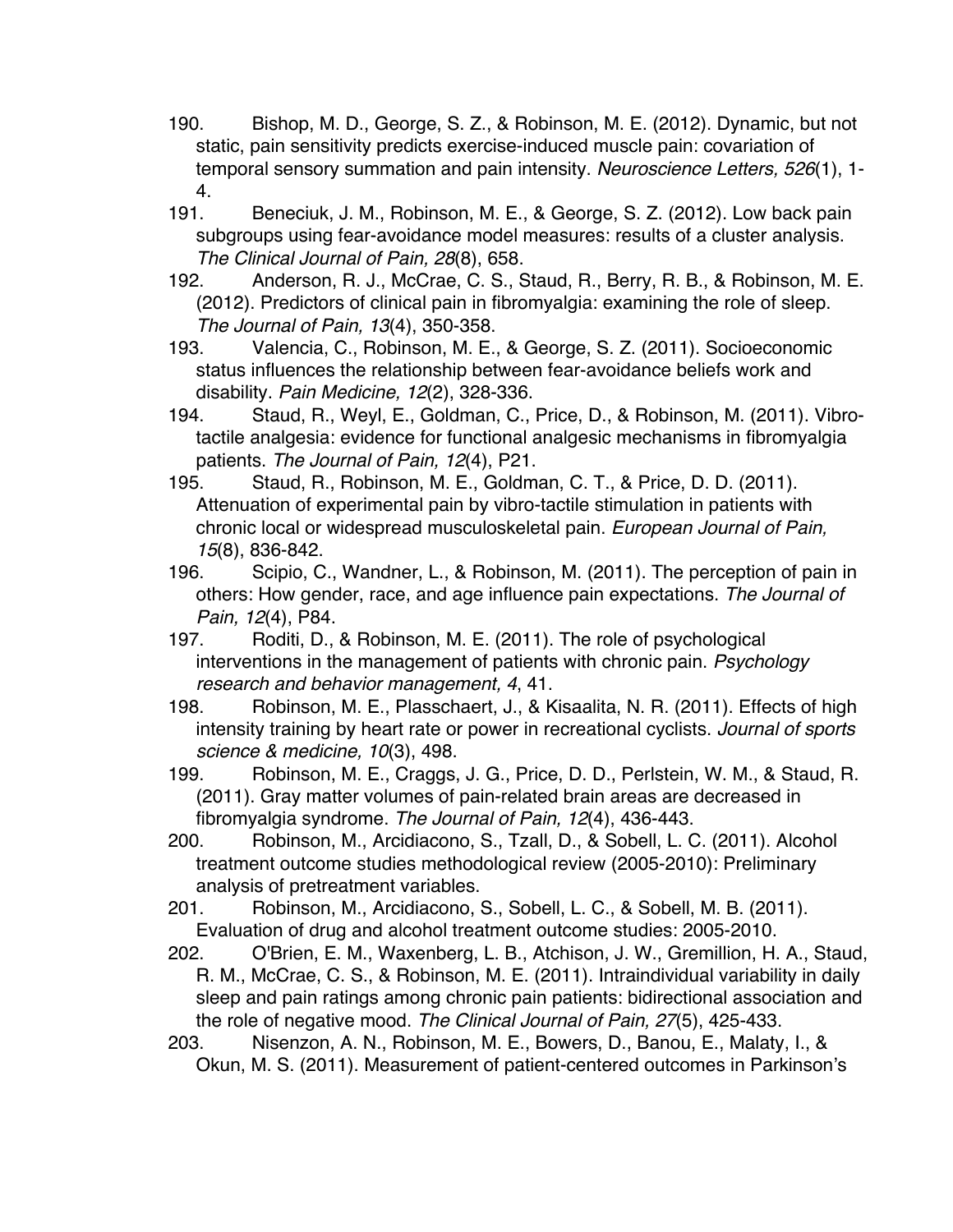disease: what do patients really want from their treatment? *Parkinsonism & related disorders, 17*(2), 89-94.

- 204. Kisaalita, N. R., Roditi, D., & Robinson, M. E. (2011). Factors affecting placebo acceptability: deception, outcome, and disease severity. *The Journal of Pain, 12*(8), 920-928.
- 205. Kisaalita, N., Roditi, D., & Robinson, M. (2011). Empirical ethics: factors affecting the acceptability of a placebo analgesic treatment. *The Journal of Pain, 12*(4), P27.
- 206. Hirsh, A. T., Callander, S. B., & Robinson, M. E. (2011). Patient demographic characteristics and facial expressions influence nurses' assessment of mood in the context of pain: a virtual human and lens model investigation. *International Journal of Nursing Studies, 48*(11), 1330-1338.
- 207. George, S. Z., Childs, J. D., Teyhen, D. S., Wu, S. S., Wright, A. C., Dugan, J. L., & Robinson, M. E. (2011). Brief psychosocial education, not core stabilization, reduced incidence of low back pain: results from the Prevention of Low Back Pain in the Military (POLM) cluster randomized trial. *BMC medicine, 9*(1), 128.
- 208. George, S. Z., Childs, J., Teyhen, D., Wu, S., Wright, A., Dugan, J., & Robinson, M. (2011). *Prevention of Low Back Pain in the Military: A Randomized Clinical Trial*. Retrieved from
- 209. Craggs, J., Price, D., Perlstein, W., & Robinson, M. (2011). Mechanisms of sustained placebo analgesia: fMRI identifies involvement of non-pain processes. *The Journal of Pain, 12*(4), P42.
- 210. Childs, J. D., Teyhen, D. S., Van Wyngaarden, J. J., Dougherty, B. F., Ladislas, B. J., Helton, G. L., . . . George, S. Z. (2011). Predictors of web-based follow-up response in the Prevention of Low Back Pain in the Military Trial (POLM). *BMC Musculoskeletal Disorders, 12*(1), 132.
- 211. Bishop, M. D., Horn, M. E., George, S. Z., & Robinson, M. E. (2011). Selfreported pain and disability outcomes from an endogenous model of muscular back pain. *BMC Musculoskeletal Disorders, 12*(1), 35.
- 212. Bialosky, J. E., Bishop, M. D., Robinson, M. E., Price, D. D., & George, S. Z. (2011). Heightened pain sensitivity in individuals with signs and symptoms of carpal tunnel syndrome and the relationship to clinical outcomes following a manual therapy intervention. *Manual therapy, 16*(6), 602-608.
- 213. Bialosky, J. E., Bishop, M. D., George, S. Z., & Robinson, M. E. (2011). Placebo response to manual therapy: something out of nothing? *Journal of Manual & Manipulative Therapy, 19*(1), 11-19.
- 214. Beneciuk, J., George, S., & Robinson, M. (2011). The fear-avoidance model of musculoskeletal pain and low back pain subgrouping: results of a cluster analysis. *The Journal of Pain, 12*(4), P12.
- 215. Anderson, R., McCrae, C., Staud, R., Berry, R., & Robinson, M. (2011). Predictors of clinical pain intensity in fibromyalgia: examining the role of sleep. *The Journal of Pain, 12*(4), P82.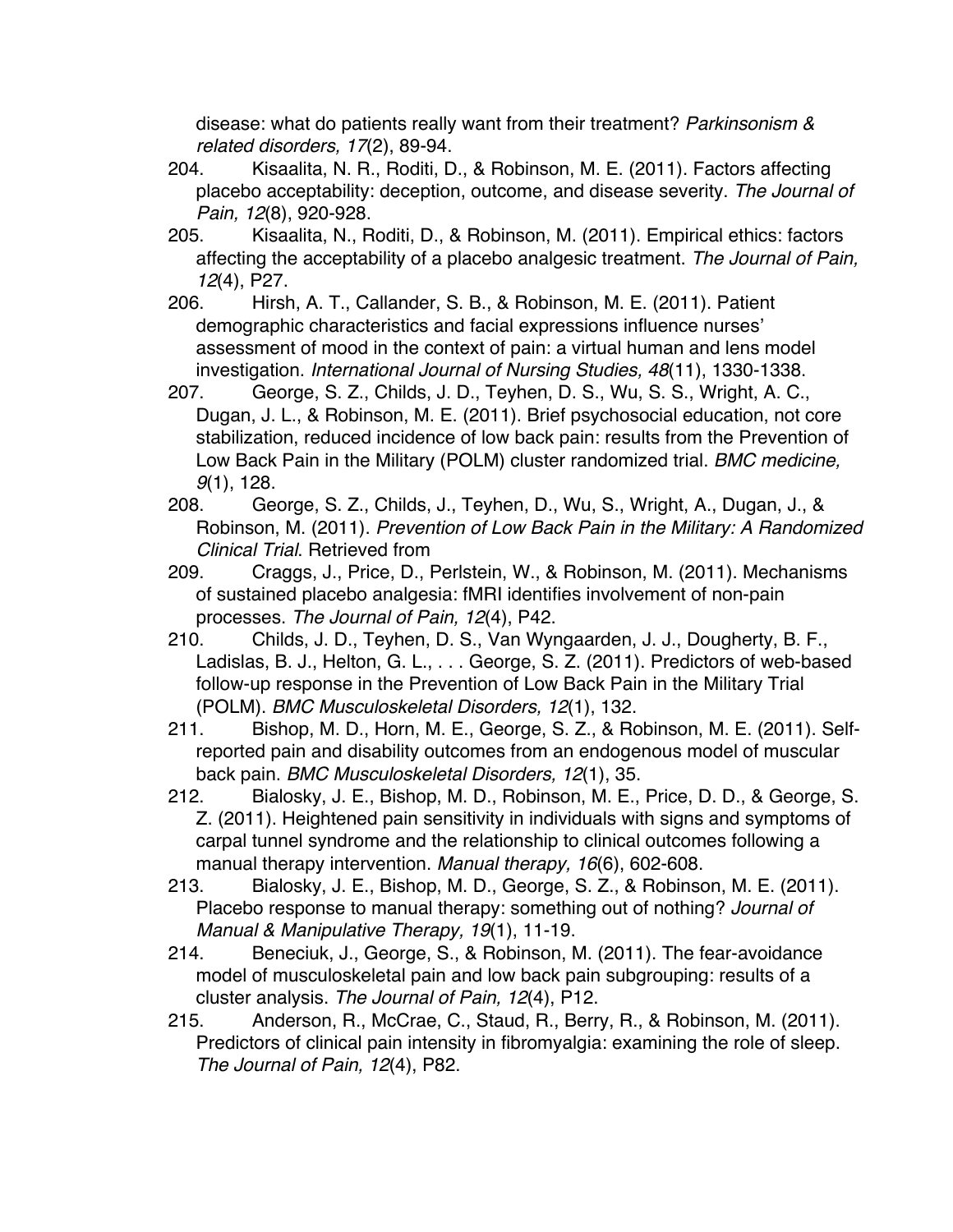- 216. Alappattu, M. J., Bishop, M. D., Bialosky, J. E., George, S. Z., & Robinson, M. E. (2011). Stability of behavioral estimates of activity-dependent modulation of pain. *Journal of Pain Research, 4*, 151.
- 217. Williams, J., Robinson, M., Waxenberg, L., Marsiske, M., Staud, R., McCrae, C., & Craggs, J. (2010). *CHARACTERIZATION OF SLEEP AMONG OLDER GOOD SLEEPERS, OLDER ADULTS WITH INSOMNIA, AND FIBROMYALGIA PATIENTS WITH INSOMNIA.* Paper presented at the Sleep.
- 218. Wandner, L. D., Stutts, L. A., Alqudah, A. F., Craggs, J. G., Scipio, C. D., Hirsh, A. T., & Robinson, M. E. (2010). Virtual human technology: patient demographics and healthcare training factors in pain observation and treatment recommendations. *Journal of Pain Research, 3*, 241.
- 219. Stutts, L. A., Hirsh, A. T., George, S. Z., & Robinson, M. E. (2010). Investigating patient characteristics on pain assessment using virtual human technology. *European Journal of Pain, 14*(10), 1040-1045.
- 220. Stutts, L., Hirsh, A., George, S., & Robinson, M. (2010). The influence of patient characteristics on pain assessment: an investigation using virtual human technology. *The Journal of Pain, 11*(4), S12.
- 221. Staud, R., Robinson, M. E., Weyl, E. E., & Price, D. D. (2010). Pain variability in fibromyalgia is related to activity and rest: role of peripheral tissue impulse input. *The Journal of Pain, 11*(12), 1376-1383.
- 222. Staud, R., Robinson, M. E., & Price, D. D. (2010). Do past pain events systematically impact pain ratings of healthy subjects or fibromyalgia patients? *The Journal of Pain, 11*(2), 142-148.
- 223. Staud, R., Price, D., & Robinson, M. (2010). The provisional diagnostic criteria for fibromyalgia: one step forward, two steps back: comment on the article by Wolfe et al. *Arthritis care & research, 62*(11), 1675-1676.
- 224. Roditi, D., Waxenberg, L., & Robinson, M. E. (2010). Frequency and perceived effectiveness of coping define important subgroups of patients with chronic pain. *The Clinical Journal of Pain, 26*(8), 677-682.
- 225. Robinson, M. E., Bialosky, J. E., Bishop, M. D., Price, D. D., & George, S. Z. (2010). Supra-threshold scaling, temporal summation, and after-sensation: relationships to each other and anxiety/fear. *Journal of Pain Research, 3*, 25.
- 226. Robinson, M., Gray, S., Watson, M., Kennedy, G., Hill, A., Belch, J., & Nimmo, M. (2010). Plasma IL‐6, its soluble receptors and F2‐isoprostanes at rest and during exercise in chronic fatigue syndrome. *Scandinavian journal of medicine & science in sports, 20*(2), 282-290.
- 227. Price, D., Staud, R., & Robinson, M. (2010). The provisional diagnostic criteria for fibromyalgia: one step forward, two steps back: comment on the article by Wolfe et al.
- 228. O'Brien, E. M., Waxenberg, L. B., Atchison, J. W., Gremillion, H. A., Staud, R. M., McCrae, C. S., & Robinson, M. E. (2010). Negative mood mediates the effect of poor sleep on pain among chronic pain patients. *The Clinical Journal of Pain, 26*(4), 310-319.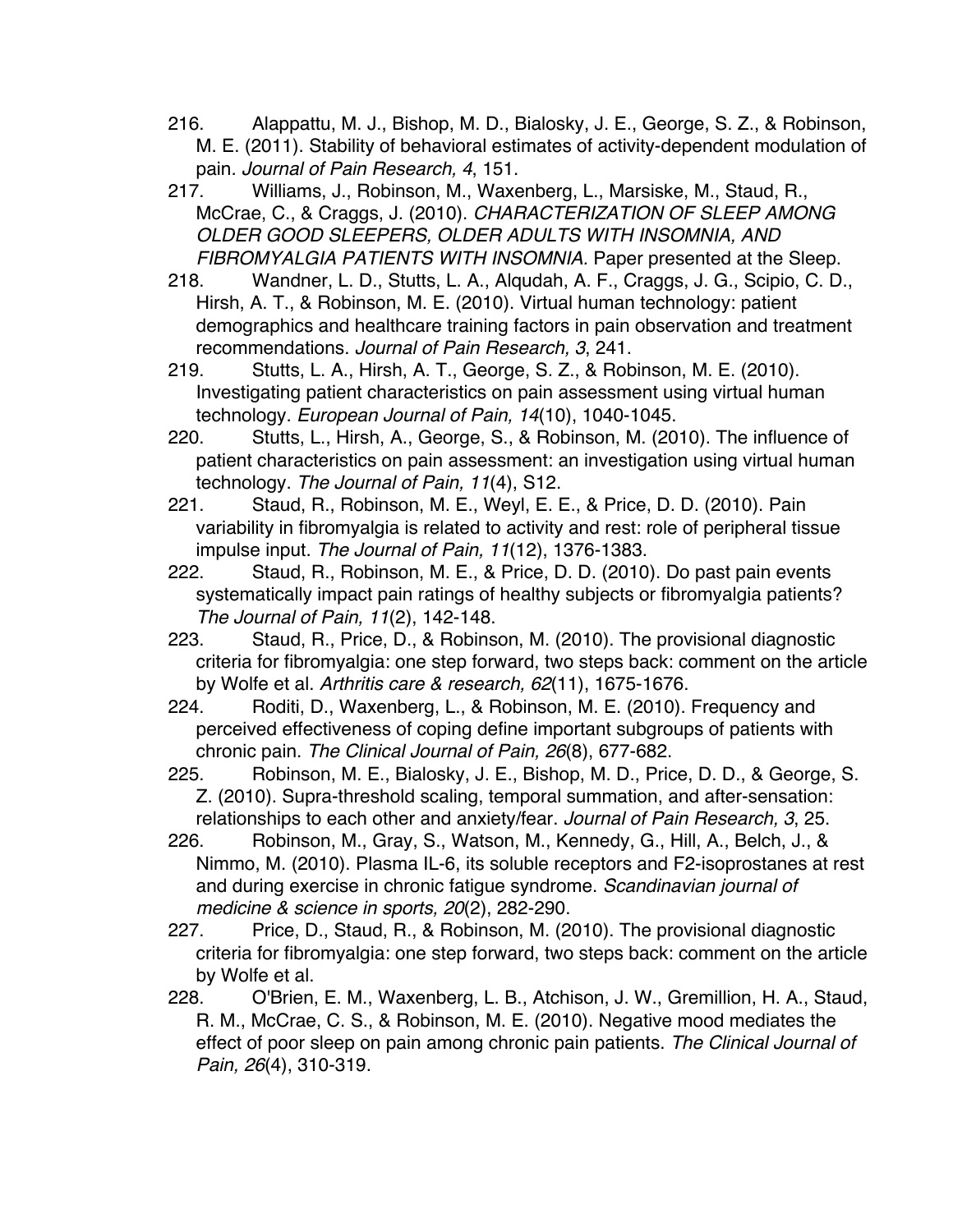- 229. O'Brien, E. M., Staud, R. M., Hassinger, A. D., McCulloch, R. C., Craggs, J. G., Atchison, J. W., . . . Robinson, M. E. (2010). Patient-centered perspective on treatment outcomes in chronic pain. *Pain Medicine, 11*(1), 6-15.
- 230. Kay, D., Nisenzon, A., Robinson, M., Okun, M., Fernandez, H., & Bowers, D. (2010). *PARKINSON PATIENTS CARE ABOUT IMPROVING THEIR SLEEP DIFFICULTIES: DO WE CARE?* Paper presented at the Sleep.
- 231. Hirsh, A. T., Jensen, M. P., & Robinson, M. E. (2010). Evaluation of nurses' self-insight into their pain assessment and treatment decisions. *The Journal of Pain, 11*(5), 454-461.
- 232. HEFT, M., & ROBINSON, M. (2010). Psychometric methods Psychometric methods, 111-117, 1954. *Journal of dental research, 89*(10), 1102-1105.
- 233. Heft, M., & Robinson, M. (2010). Age differences in orofacial sensory thresholds. *Journal of dental research, 89*(10), 1102-1105.
- 234. George, S. Z., Wittmer, V. T., Fillingim, R. B., & Robinson, M. E. (2010). Comparison of graded exercise and graded exposure clinical outcomes for patients with chronic low back pain. *Journal of Orthopaedic & Sports Physical Therapy, 40*(11), 694-704.
- 235. George, S. Z., & Robinson, M. E. (2010). Dynamic nature of the placebo response. In: JOSPT, Inc. JOSPT, 1033 North Fairfax Street, Suite 304, Alexandria, VA ….
- 236. George, S. Z., & Robinson, M. E. (2010). Preference, expectation, and satisfaction in a clinical trial of behavioral interventions for acute and sub-acute low back pain. *The Journal of Pain, 11*(11), 1074-1082.
- 237. George, S., & Robinson, M. (2010). PATIENT SATISFACTION WITH BEHAVIORAL PHYSICAL THERAPY INTERVENTIONS: SECONDARY ANALYSIS FROM A RANDOMIZED CLINICAL TRIAL (NCT00373867): OPL26. *Journal of Orthopaedic & Sports Physical, 40*(1).
- 238. Dzierzewski, J. M., Williams, J. M., Roditi, D., Marsiske, M., McCoy, K., McNamara, J., . . . McCrae, C. S. (2010). Daily variations in objective nighttime sleep and subjective morning pain in older adults with insomnia: evidence of covariation over time. *Journal of the American Geriatrics Society, 58*(5), 925-930.
- 239. Craggs, J., Robinson, M., Price, D., Perlstein, W., & Staud, R. (2010). Structural and functional brain changes in fibromyalgia: investigation of potential mechanisms associated with central sensitization in chronic pain. *The Journal of Pain, 11*(4), S32.
- 240. Bishop, M. D., Craggs, J. G., Horn, M. E., George, S. Z., & Robinson, M. E. (2010). Relationship of intersession variation in negative pain-related affect and responses to thermally-evoked pain. *The Journal of Pain, 11*(2), 172-178.
- 241. Bialosky, J. E., Bishop, M. D., Robinson, M. E., & George, S. Z. (2010). The relationship of the audible pop to hypoalgesia associated with high-velocity, low-amplitude thrust manipulation: a secondary analysis of an experimental study in pain-free participants. *Journal of manipulative and physiological therapeutics, 33*(2), 117-124.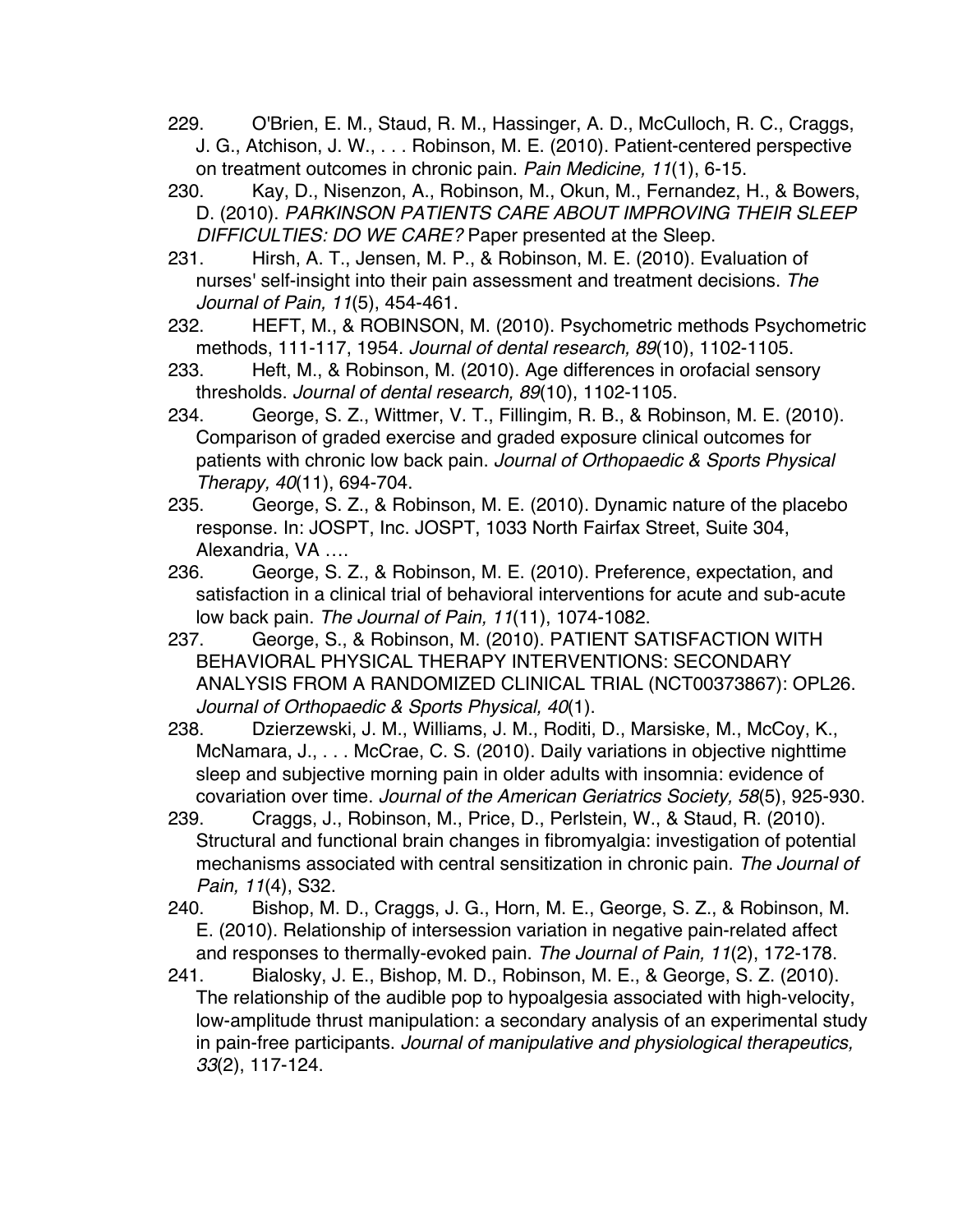- 242. Alqudah, A. F., Hirsh, A. T., Stutts, L. A., Scipio, C. D., & Robinson, M. E. (2010). SEX AND RACE DIFFERENCES IN RATING OTHERS'PAIN, PAIN-RELATED NEGATIVE MOOD, PAIN COPING, AND RECOMMENDING MEDICAL HELP. *Journal of cyber therapy and rehabilitation, 3*(1), 63.
- 243. Vowles, K. E., & Robinson, M. E. (2009). Progressing towards acceptable treatment outcomes. In: LWW.
- 244. Stutts, L. A., Robinson, M. E., McCulloch, R. C., Banou, E., Gremillion, H. A., Waxenberg, L. B., & Staud, R. (2009). Patient centered outcome criteria for successful treatment of facial pain and fibromyalgia. *Journal of orofacial pain, 23*(1), 47.
- 245. Stutts, L. A., McCulloch, R. C., Chung, K., & Robinson, M. E. (2009). Sex differences in prior pain experience. *The Journal of Pain, 10*(12), 1226-1230.
- 246. Staud, R., Robinson, M., & Price, D. (2009). Past pain events do not affect electronic visual analogue and numerical scale ratings of experimental pain in healthy subjects and fibromyalgia patients. *The Journal of Pain, 10*(4), S12.
- 247. Staud, R., Nagel, S., Robinson, M. E., & Price, D. D. (2009). Enhanced central pain processing of fibromyalgia patients is maintained by muscle afferent input: a randomized, double-blind, placebo-controlled study. *PAIN®, 145*(1-2), 96-104.
- 248. Roditi, D., Robinson, M. E., & Litwins, N. (2009). Effects of coping statements on experimental pain in chronic pain patients. *Journal of Pain Research, 2*, 109.
- 249. Robinson, M. E., Teyhen, D. S., Wu, S. S., Dugan, J. L., Wright, A. C., Childs, J. D., . . . George, S. Z. (2009). Mental health symptoms in combat medic training: a longitudinal examination. *Military medicine, 174*(6), 572-577.
- 250. Robinson, M. E., & Price, D. D. (2009). Placebo analgesia: Widening the scope of measured influences. *Pain, 144*(1-2), 5.
- 251. Price, D. D., Craggs, J. G., Zhou, Q., Verne, G. N., Perlstein, W. M., & Robinson, M. E. (2009). Widespread hyperalgesia in irritable bowel syndrome is dynamically maintained by tonic visceral impulse input and placebo/nocebo factors: evidence from human psychophysics, animal models, and neuroimaging. *Neuroimage, 47*(3), 995-1001.
- 252. O'Brien, E., Atchison, J., Gremillion, H., Staud, R., Waxenberg, L., McCrae, C., & Robinson, M. (2009). *INTRA-INDIVIDUAL VARIABILITY IN DAILY SLEEP AND PAIN RATINGS AMONG CHRONIC PAIN PATIENTS.* Paper presented at the Sleep.
- 253. Nisenzon, A., Scipio, C., Roditi, D., Chung, K., Price, D., Craggs, J., & Robinson, M. (2009). The role of expectations in predicting pain response in a repeated placebo design. *The Journal of Pain, 10*(4), S64.
- 254. Hirsh, A. T., George, S. Z., & Robinson, M. E. (2009). Pain assessment and treatment disparities: a virtual human technology investigation. *Pain, 143*(1- 2), 106-113.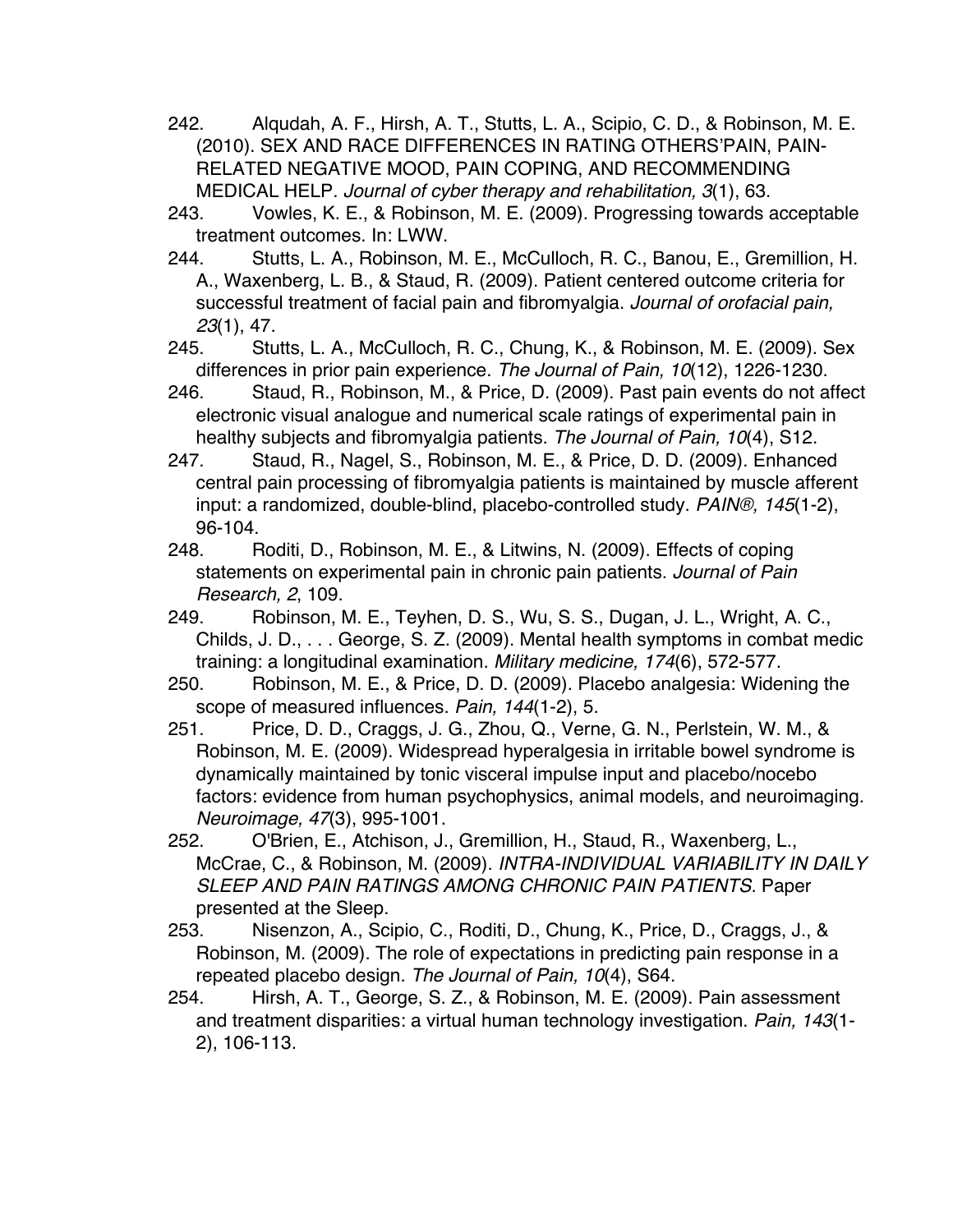255. Guck, T., Schmidt, R., Willcockson, J., & Marty, E. (2009). The Multidimensional Pain Readiness to Change Questionnaire: assessment of reliability, validity, and pre-post changes. *The Journal of Pain, 10*(4), S64.

256. George, S. Z., Valencia, C., Zeppieri Jr, G., & Robinson, M. E. (2009). Development of a self-report measure of fearful activities for patients with low back pain: the fear of daily activities questionnaire. *Physical Therapy, 89*(9), 969- 979.

257. George, S. Z., Teyhen, D. S., Wu, S. S., Wright, A. C., Dugan, J. L., Yang, G., . . . Childs, J. D. (2009). Psychosocial education improves low back pain beliefs: results from a cluster randomized clinical trial (NCT00373009) in a primary prevention setting. *European Spine Journal, 18*(7), 1050-1058.

258. George, S. Z., & Robinson, M. E. (2009). Response to Keele team's response letter. *Pain, 142*(1-2), 164.

259. George, S., Zeppieri, G., Robinson, M., & Valencia, C. (2009). Psychometric properties of the fear of daily activities questionnaire (FDAQ) for patients with low back pain. *The Journal of Pain, 10*(4), S64.

260. Craggs, J., Perlstein, W., Price, D., & Robinson, M. (2009). An investigation into intervention strategies for irritable bowel syndrome (IBS): Using psychophysics and fMRI to investigate the treatment mechanisms of Lidocaine and placebo suggestions. *The Journal of Pain, 10*(4), S39.

261. Bishop, M. D., Robinson, M. E., & Light, K. E. (2009). Tobacco use and recovery of gait and balance function in older adults. *Archives of Physical Medicine and Rehabilitation, 90*(9), 1613-1618.

262. Bialosky, J. E., Bishop, M. D., Robinson, M. E., Zeppieri Jr, G., & George, S. Z. (2009). Spinal manipulative therapy has an immediate effect on thermal pain sensitivity in people with low back pain: a randomized controlled trial. *Physical Therapy, 89*(12), 1292-1303.

263. Bialosky, J. E., Bishop, M. D., Price, D. D., Robinson, M. E., Vincent, K. R., & George, S. Z. (2009). A randomized sham-controlled trial of a neurodynamic technique in the treatment of carpal tunnel syndrome. *Journal of Orthopaedic & Sports Physical Therapy, 39*(10), 709-723.

264. Bialosky, J. E., Bishop, M. D., Price, D. D., Robinson, M. E., & Steven, Z. (2009). Un Modello Globale per l'analisi dei meccanismi di efficacia della Terapia Manuale nel Trattamento del Dolore Muscolo-Scheletrico. *Man Ther, 14*(5), 531- 538.

265. Bialosky, J. E., Bishop, M. D., Price, D. D., Robinson, M. E., & George, S. Z. (2009). The mechanisms of manual therapy in the treatment of musculoskeletal pain: a comprehensive model. *Manual therapy, 14*(5), 531-538.

266. Bialosky, J., Bishop, M., Robinson, M., Price, D., & George, S. (2009). ASSESSMENT OF A NOVEL PLACEBO FOR THE STUDY OF NEURODYNAMIC TREATMENT IN INDIVIDUALS WITH CARPAL TUNNEL SYNDROME: OPO2111. *Journal of Orthopaedic & Sports Physical, 39*(1).

267. Stutts, L., Banou, E., McCulloch, R., Craggs, J., Waxenberg, L., Gremillion, H., & Robinson, M. (2008). (350) Incorporating the facial pain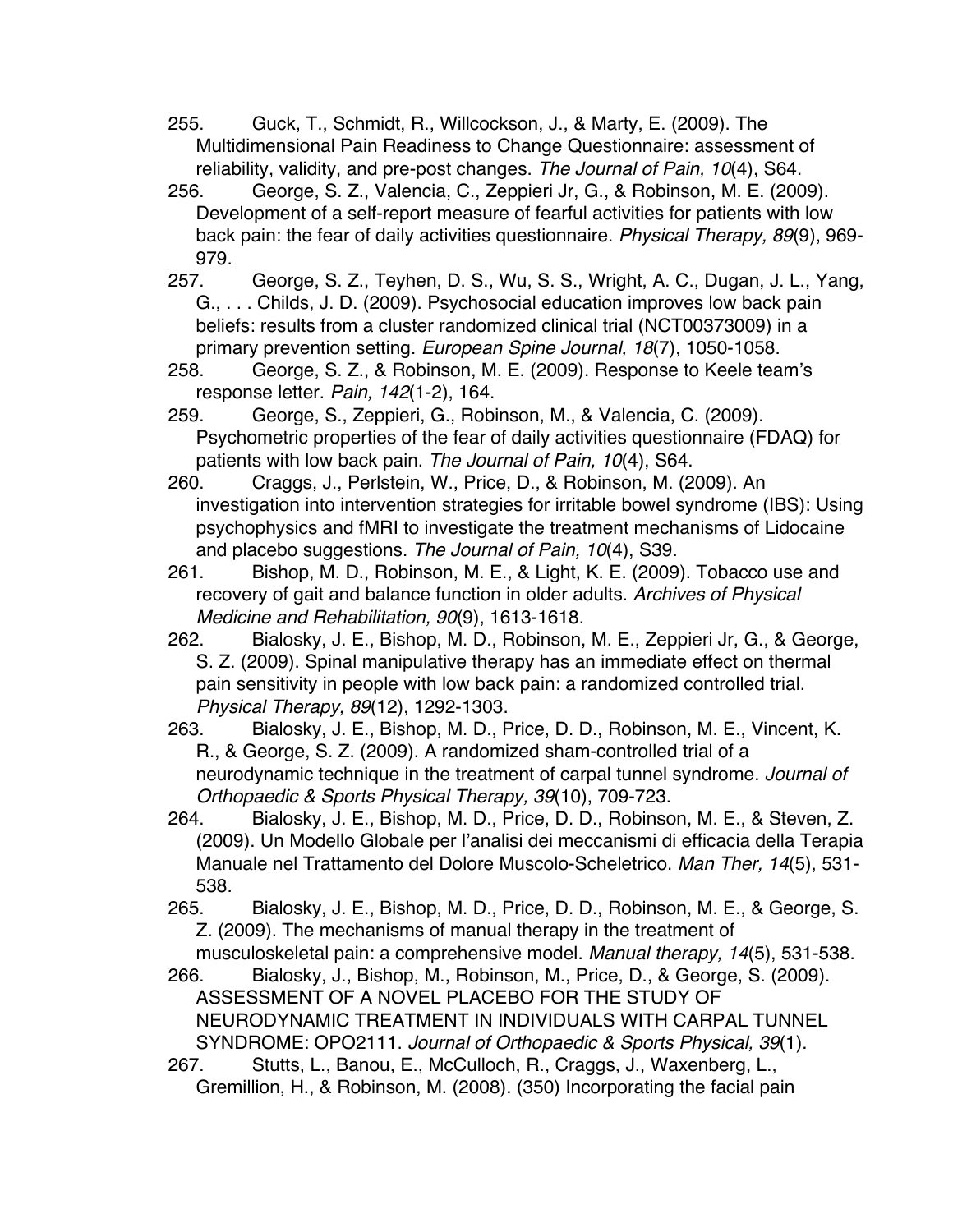patient's perspective into treatment: Comparisons across three pain groups. *The Journal of Pain, 9*(4), 63.

268. Staud, R., O'Brien, E., Craggs, J., Peak, S., Koo, E., Price, D., & Robinson, M. (2008). (368) Fibromyalgia patients have high expectations of symptom relief during rheumatology office visits. *The Journal of Pain, 9*(4), 68.

269. Staud, R., Craggs, J. G., Perlstein, W. M., Robinson, M. E., & Price, D. D. (2008). Brain activity associated with slow temporal summation of C-fiber evoked pain in fibromyalgia patients and healthy controls. *European Journal of Pain, 12*(8), 1078-1089.

270. Staud, R., Bovee, C. E., Robinson, M. E., & Price, D. D. (2008). Cutaneous C-fiber pain abnormalities of fibromyalgia patients are specifically related to temporal summation. *Pain, 139*(2), 315-323.

- 271. Robinson, M., Wittmer, V., George, S., Beneciuk, J., & Fillingim, R. (2008). (302) Opioids for chronic pain: To wean or not to wean. *The Journal of Pain, 9*(4), 51.
- 272. Robinson, M., Alqudah, A., Hirsh, A., & Stutts, L. (2008). (349) Sex and race differences in rating others' pain, pain-related negative mood, pain coping, and need for medical treatment. *The Journal of Pain, 9*(4), 63.
- 273. Price, D. D., Patel, R., Robinson, M. E., & Staud, R. (2008). Characteristics of electronic visual analogue and numerical scales for ratings of experimental pain in healthy subjects and fibromyalgia patients. *Pain, 140*(1), 158-166.
- 274. Price, D., Hirsh, A., & Robinson, M. (2008). Psychological modulation of pain.
- 275. Parenteau, S. C., Jensen, S., Dodd, S., Chung, K., Robinson, M. E., & Pereira, D. B. (2008). *Pain expectations and benefit-finding in women undergoing surgery for suspected endometrial cancer.* Paper presented at the Annals of Behavioral Medicine.
- 276. O'Brien, E. M., Atchison, J. W., Gremillion, H. A., Waxenberg, L. B., & Robinson, M. E. (2008). Somatic focus/awareness: Relationship to negative affect and pain in chronic pain patients. *European Journal of Pain, 12*(1), 104- 115.
- 277. O'Brien, E., Staud, R., Atchison, J., Gremillion, H., Waxenberg, L., & Robinson, M. (2008). *Negative mood mediates the relationship between poor sleep and increased pain in chronic pain patients.* Paper presented at the Sleep.
- 278. Hirsh, A. T., George, S. Z., Bialosky, J. E., & Robinson, M. E. (2008). Fear of pain, pain catastrophizing, and acute pain perception: relative prediction and timing of assessment. *The Journal of Pain, 9*(9), 806-812.
- 279. Hirsh, A. T., Alqudah, A. F., Stutts, L. A., & Robinson, M. E. (2008). Virtual human technology: Capturing sex, race, and age influences in individual pain decision policies. *Pain, 140*(1), 231-238.
- 280. Gray, S. R., Robinson, M., & Nimmo, M. A. (2008). Response of plasma IL-6 and its soluble receptors during submaximal exercise to fatigue in sedentary middle-aged men. *Cell Stress and Chaperones, 13*(2), 247.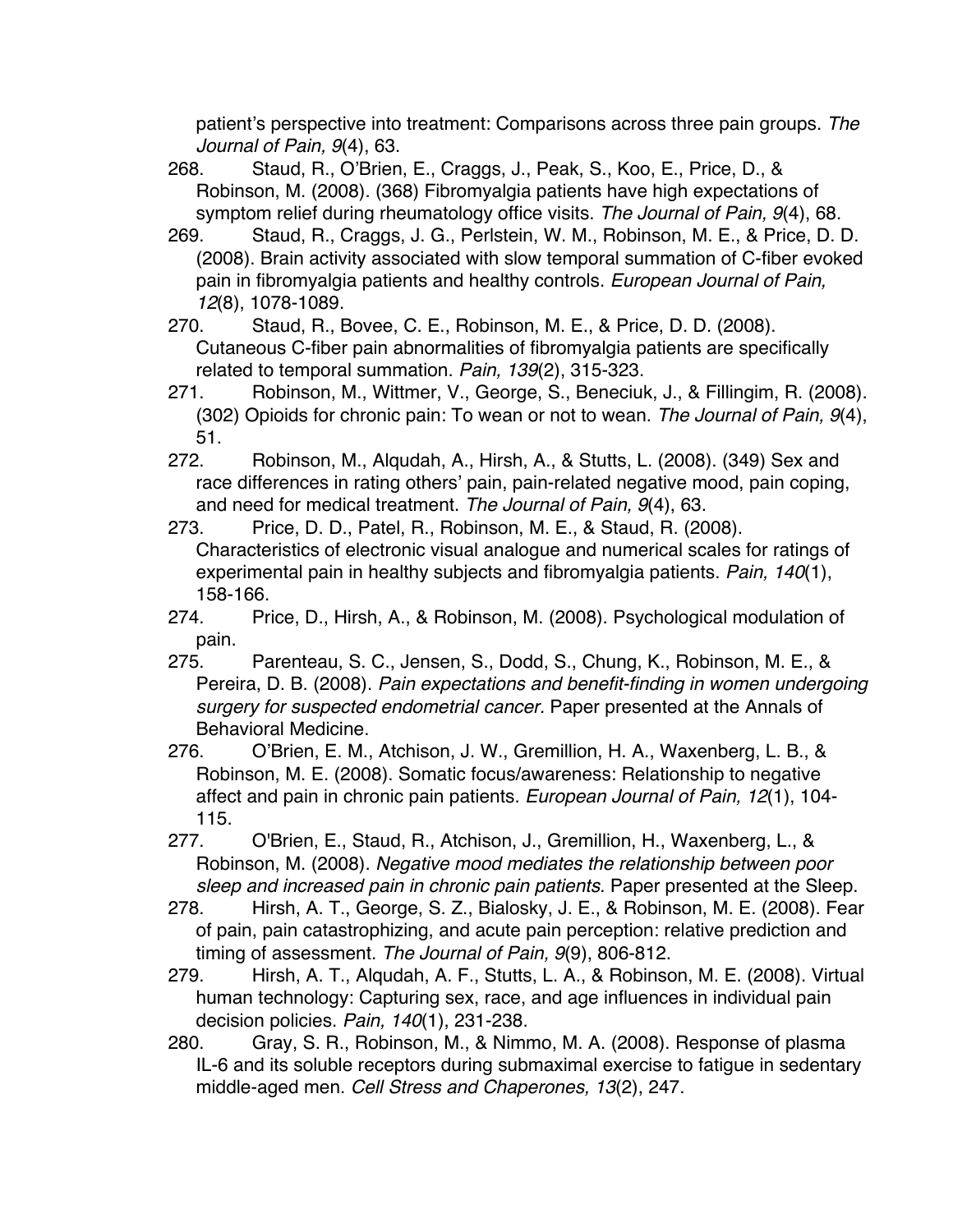- 281. George, S. Z., Zeppieri Jr, G., Cere, A. L., Cere, M. R., Borut, M. S., Hodges, M. J., . . . Robinson, M. E. (2008). A randomized trial of behavioral physical therapy interventions for acute and sub-acute low back pain (NCT00373867). *Pain, 140*(1), 145-157.
- 282. George, S., Wittmer, V., Beneciuk, J., Fillingim, R., & Robinson, M. (2008). (382) The influence of negative mood and pain catastrophizing on outcomes from a chronic pain rehabilitation program. *The Journal of Pain, 9*(4), 71.
- 283. George, S., Valencia, C., & Robinson, M. (2008). (306) The effect of evidence-based education modifications on fear-avoidance beliefs and pain catastrophizing for patients with low back pain. *The Journal of Pain, 9*(4), 52.
- 284. George, S., Cere, A., Zeppieri, G., Cere, M., Borut, M., Hodges, M., . . . Robinson, M. (2008). BEHAVIORAL INTERVENTIONS FOR SUB-ACUTE LOW BACK PAIN: OPL5. *Journal of Orthopaedic & Sports Physical, 38*(1).
- 285. George, S., Bialosky, J. E., Bishop, M. D., Robinson, M. E., & Price, D. D. (2008). Effects of manual therapy on pain perception in individuals with carpal tunnel syndrome. *Journal of Hand Therapy, 21*(4), 428.
- 286. Dannecker, E. A., Price, D. D., O'Connor, P. D., & Robinson, M. E. (2008). Appraisals of pain from controlled stimuli: Relevance to quantitative sensory testing. *British journal of health psychology, 13*(3), 537-550.
- 287. Dannecker, E. A., Knoll, V., & Robinson, M. E. (2008). Sex differences in muscle pain: self-care behaviors and effects on daily activities. *The Journal of Pain, 9*(3), 200-209.
- 288. Craggs, J. G., Price, D. D., Perlstein, W. M., Verne, G. N., & Robinson, M. E. (2008). The dynamic mechanisms of placebo induced analgesia: evidence of sustained and transient regional involvement. *Pain, 139*(3), 660-669.
- 289. Campbell, C. M., France, C. R., Robinson, M. E., Logan, H. L., Geffken, G. R., & Fillingim, R. B. (2008). Ethnic differences in the nociceptive flexion reflex (NFR). *Pain, 134*(1-2), 91-96.
- 290. Campbell, C. M., France, C. R., Robinson, M. E., Logan, H. L., Geffken, G. R., & Fillingim, R. B. (2008). Ethnic differences in diffuse noxious inhibitory controls. *The Journal of Pain, 9*(8), 759-766.
- 291. Brown, J. L., Edwards, P. S., Atchison, J. W., Lafayette-Lucey, A., Wittmer, V. T., & Robinson, M. E. (2008). Defining patient-centered, multidimensional success criteria for treatment of chronic spine pain. *Pain Medicine, 9*(7), 851-862.
- 292. Bialosky, J. E., Hirsh, A. T., Robinson, M. E., & George, S. Z. (2008). Manipulation of pain catastrophizing: An experimental study of healthy participants. *Journal of Pain Research, 1*, 35.
- 293. Bialosky, J. E., Bishop, M. D., Robinson, M. E., Barabas, J. A., & George, S. Z. (2008). The influence of expectation on spinal manipulation induced hypoalgesia: an experimental study in normal subjects. *BMC Musculoskeletal Disorders, 9*(1), 1-9.
- 294. Bialosky, J., George, S., Bishop, M., Zeppieri, G., & Robinson, M. (2008). IMMEDIATE EFFECTS OF SPINAL MANIPULATIVE THERAPY IN SUBJECTS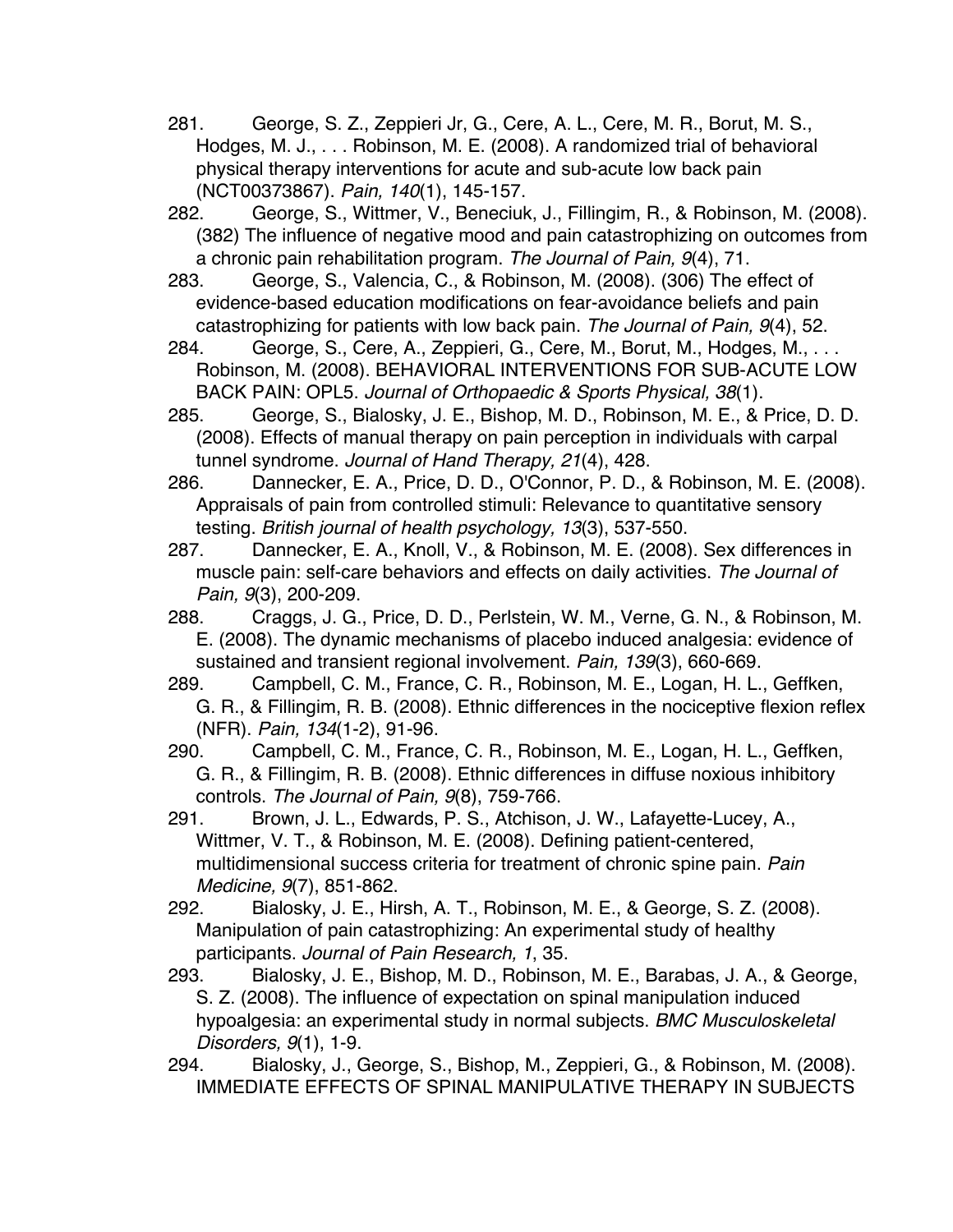WITH LOW BACK PAIN: A PILOT STUDY: OPL8. *Journal of Orthopaedic & Sports Physical, 38*(1).

- 295. Bialosky, J., George, S., Barabas, J., Bishop, M., & Robinson, M. (2008). THE EFFECT OF SUBJECT EXPECTATION ON SPINAL MANIPULATION INDUCED HYPOALGESIA: OPL7. *Journal of Orthopaedic & Sports Physical, 38*(1).
- 296. Staud, R., Whittemore, B., Inosencio, N., Robinson, M., & Price, D. (2007). (691): Highly pain sensitive normal subjects without clinical pain are similar to fibromyalgia patients. *The Journal of Pain, 8*(4), S23.
- 297. Staud, R., Robinson, M. E., & Price, D. D. (2007). Temporal summation of second pain and its maintenance are useful for characterizing widespread central sensitization of fibromyalgia patients. *The Journal of Pain, 8*(11), 893-901.
- 298. Staud, R., Koo, E., Robinson, M. E., & Price, D. D. (2007). Spatial summation of mechanically evoked muscle pain and painful aftersensations in normal subjects and fibromyalgia patients. *Pain, 130*(1-2), 177-187.
- 299. Staud, R., Craggs, J. G., Robinson, M. E., Perlstein, W. M., & Price, D. D. (2007). Brain activity related to temporal summation of C-fiber evoked pain. *Pain, 129*(1-2), 130-142.
- 300. Riley III, J. L., Myers, C. D., Currie, T. P., Mayoral, O., Harris, R. G., Fisher, J. A., . . . Robinson, M. E. (2007). Self-care behaviors associated with myofascial temporomandibular disorder pain. *Journal of orofacial pain, 21*(3).
- 301. Price, D. D., Craggs, J., Verne, G. N., Perlstein, W. M., & Robinson, M. E. (2007). Placebo analgesia is accompanied by large reductions in pain-related brain activity in irritable bowel syndrome patients. *Pain, 127*(1-2), 63-72.
- 302. Price, D., Craggs, J., Verne, G., Perlstein, W., & Robinson, M. (2007). Placebo analgesia is accompanied by large reductions in pain-related brain activity in irritable bowel syndrome patients: Pain (21). *Pain Practice, 7*(1), 79-80.
- 303. O'Brien, E. M., McCulloch, R. C., Hassinger, A. D., Craggs, J. G., Staud, R., & Robinson, M. E. (2007). Incorporating the patient's perspective into treatment: Unique subgroups in fibromyalgia.
- 304. Moshiree, B., Price, D. D., Robinson, M. E., Gaible, R., & Verne, G. N. (2007). Thermal and visceral hypersensitivity in irritable bowel syndrome patients with and without fibromyalgia. *The Clinical Journal of Pain, 23*(4), 323-330.
- 305. Hirsh, A. T., George, S. Z., Riley III, J. L., & Robinson, M. E. (2007). An evaluation of the measurement of pain catastrophizing by the coping strategies questionnaire. *European Journal of Pain, 11*(1), 75-81.
- 306. Hassinger, A., George, S., & Robinson, M. (2007). (917): An examination of the relationship of fear avoidance to disability: A quantitative review. *The Journal of Pain, 8*(4), S80.
- 307. Hassinger, A., George, S., & Robinson, M. (2007). (917): An examination of the relationship of fear avoidance to disability: A quantitative review. *The Journal of Pain, 8*(4), S80.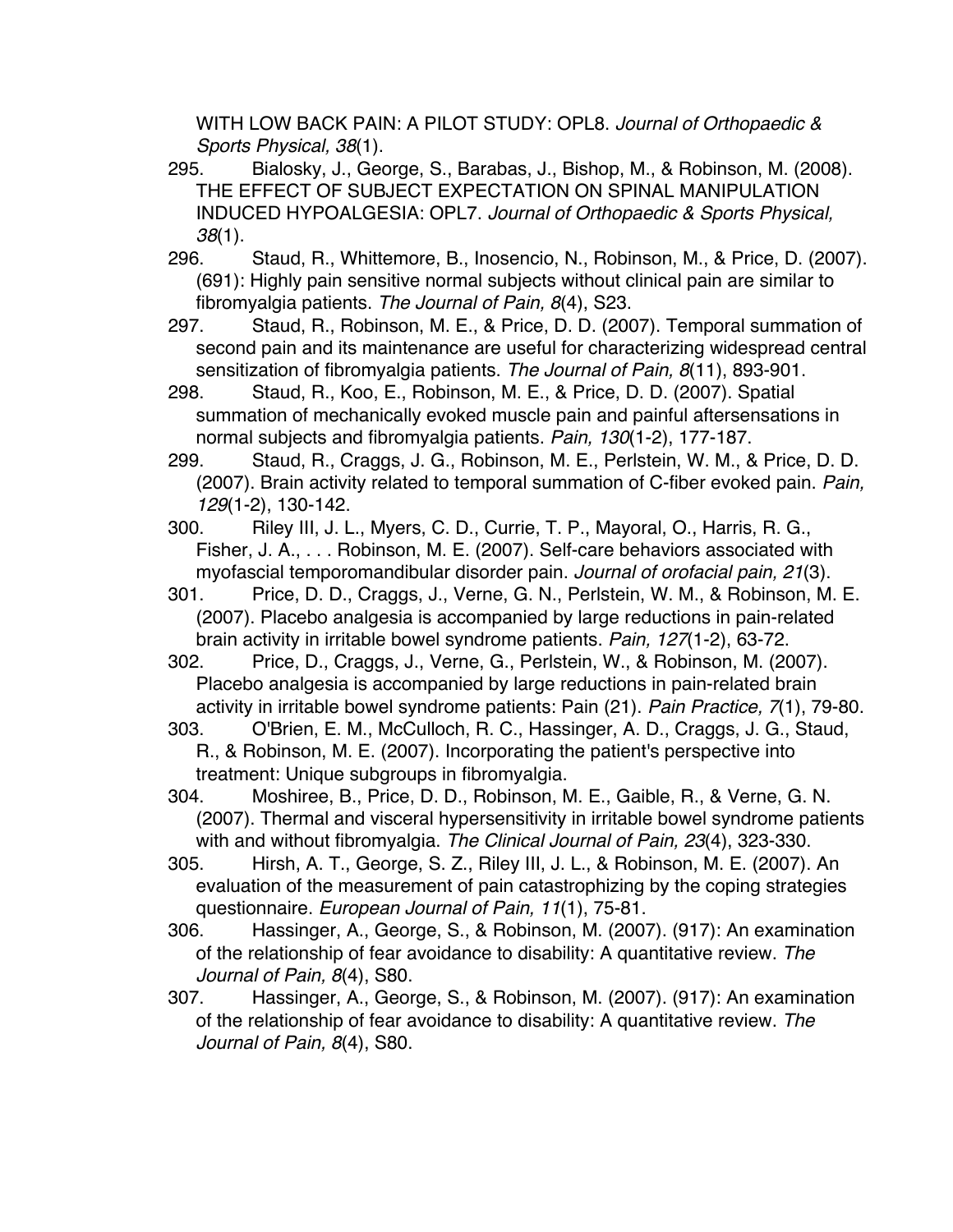- 308. Greenspan, J. D., Craft, R. M., LeResche, L., Arendt-Nielsen, L., Berkley, K. J., Fillingim, R. B., . . . Mayer, E. A. (2007). Studying sex and gender differences in pain and analgesia: a consensus report. *Pain, 132*, S26-S45.
- 309. George, S. Z., Wittmer, V. T., Fillingim, R. B., & Robinson, M. E. (2007). Sex and pain-related psychological variables are associated with thermal pain sensitivity for patients with chronic low back pain. *The Journal of Pain, 8*(1), 2-10.
- 310. George, S. Z., Childs, J. D., Teyhen, D. S., Wu, S. S., Wright, A. C., Dugan, J. L., & Robinson, M. E. (2007). Rationale, design, and protocol for the prevention of low back pain in the military (POLM) trial (NCT00373009). *BMC Musculoskeletal Disorders, 8*(1), 1-11.
- 311. George, S. Z., Bialosky, J. E., Wittmer, V. T., & Robinson, M. E. (2007). Sex differences in pain drawing area for individuals with chronic musculoskeletal pain. *Journal of Orthopaedic & Sports Physical Therapy, 37*(3), 115-121.
- 312. Dannecker, E. A., George, S. Z., & Robinson, M. E. (2007). Influence and stability of pain scale anchors for an investigation of cold pressor pain tolerance. *The Journal of Pain, 8*(6), 476-482.
- 313. Craggs, J. G., Price, D. D., Verne, G. N., Perlstein, W. M., & Robinson, M. M. (2007). Functional brain interactions that serve cognitive–affective processing during pain and placebo analgesia. *Neuroimage, 38*(4), 720-729.
- 314. Craggs, J., Price, D., Perlstein, W., Verne, N., & Robinson, M. (2007). (639): fMRI identifies differential pain/analgesic structures: Placebo analgesia is a temporal derivative of anticipation. *The Journal of Pain, 8*(4), S10.
- 315. Chung, S. K., Price, D. D., Verne, G. N., & Robinson, M. E. (2007). Revelation of a personal placebo response: its effects on mood, attitudes and future placebo responding. *Pain, 132*(3), 281-288.
- 316. Bishop, M. D., Meuleman, J., Robinson, M., & Light, K. E. (2007). Influence of pain and depression on fear of falling, mobility, and balance in older male veterans. *Journal of Rehabilitation Research & Development, 44*(5).
- 317. Staud, R., Vierck, C., Robinson, M., & Price, D. (2006). Overall fibromyalgia pain is predicted by ratings of local pain and pain-related negative affect—possible role of peripheral tissues. *Rheumatology, 45*(11), 1409-1415.
- 318. Staud, R., Price, D. D., Stone, A. A., Adler, G. K., Greenspan, J., Arendt-Nielsen, L., & Robinson, M. E. (2006). *Evaluation of fibromyalgia pain: from bench to bedside.* Paper presented at the 25th Annual Scientific Meeting of the American Pain Society.
- 319. Staud, R., Koo, E., Rodriguez, M., Patel, R., & Robinson, M. (2006). (704): Fibromyalgia pain flares are not predictable by high levels of pain and distress. *The Journal of Pain, 7*(4), S29.
- 320. Shechtman, O., Anton, S. D., Kanasky Jr, W. F., & Robinson, M. E. (2006). The use of the coefficient of variation in detecting sincerity of effort: a meta-analysis. *Work, 26*(4), 335-341.
- 321. Price, D. D., Zhou, Q., Moshiree, B., Robinson, M. E., & Verne, G. N. (2006). Reply to the Commentaries. *The Journal of Pain, 7*(8), 542-543.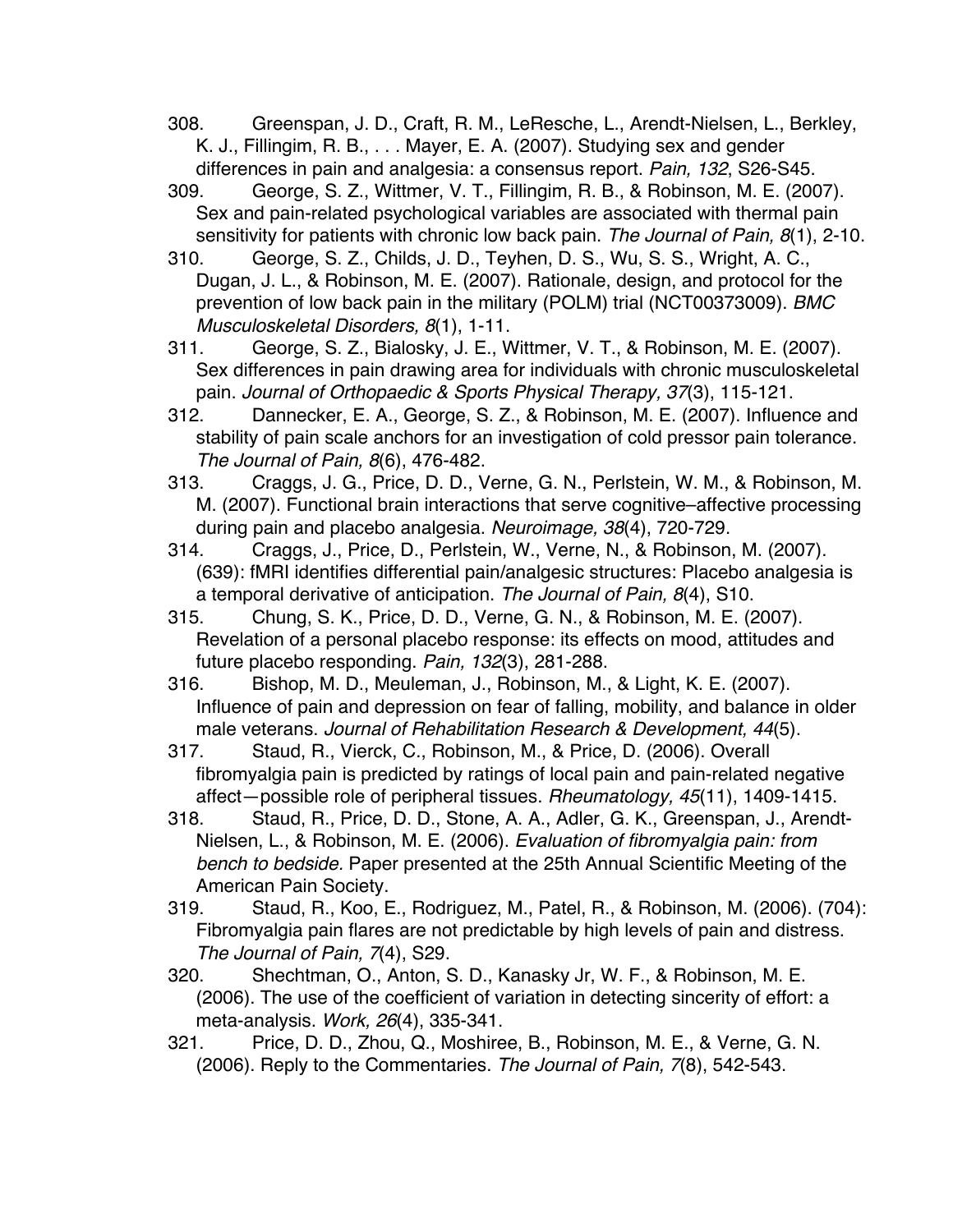- 322. Price, D. D., Zhou, Q., Moshiree, B., Robinson, M. E., & Verne, G. N. (2006). Peripheral and central contributions to hyperalgesia in irritable bowel syndrome. *The Journal of Pain, 7*(8), 529-535.
- 323. Price, D. D., Robinson, M. E., & Verne, G. N. (2006). Measuring pain and hyperalgesia in persistent pain conditions with a special emphasis on irritable bowel syndrome. In *Chronic Abdominal and Visceral Pain* (pp. 145-158): CRC Press.
- 324. Price, D. D., Robinson, M. E., & Verne, G. N. (2006). 9 Measuring Pain and Hyperalgesia in Persistent Pain Conditions with Emphasis on Irritable Bowel Syndrome. *Chronic Abdominal and Visceral Pain: Theory and Practice*, 127.
- 325. Price, D. D., Fillingim, R. B., & Robinson, M. E. (2006). Placebo analgesia: friend or foe? *Current rheumatology reports, 8*(6), 418-424.
- 326. Menzel, N. N., & Robinson, M. E. (2006). Back pain in direct patient care providers: early intervention with cognitive behavioral therapy. *Pain Management Nursing, 7*(2), 53-63.
- 327. Menzel, N. N., Lilley, S., & Robinson, M. E. (2006). Interventions to reduce back pain in rehabilitation hospital nursing staff. *Rehabilitation Nursing Journal, 31*(4), 138-147.
- 328. Koo, E., Whittemore, B., Inosencio, N. J., Bovee, C., Robinson, M. E., Vierck, C. J., . . . Staud, R. (2006). *Highly pain sensitive normal subjects without clinical pain are similar to fibromyalgia patients.* Paper presented at the ARTHRITIS AND RHEUMATISM.
- 329. Hirsh, A. T., Waxenberg, L. B., Atchison, J. W., Gremillion, H. A., & Robinson, M. E. (2006). Evidence for sex differences in the relationships of pain, mood, and disability. *The Journal of Pain, 7*(8), 592-601.
- 330. Hirsh, A., Waxenberg, L., Atchison, J., Gremillion, H., & Robinson, M. (2006). (336/897): Sex differences in the pain-mood-disability nexus. *The Journal of Pain, 7*(4), S9.
- 331. George, S. Z., Wittmer, V. T., Fillingim, R. B., & Robinson, M. E. (2006). Fear-avoidance beliefs and temporal summation of evoked thermal pain influence self-report of disability in patients with chronic low back pain. *Journal of Occupational Rehabilitation, 16*(1), 92-105.
- 332. George, S. Z., Dannecker, E. A., & Robinson, M. E. (2006). Fear of pain, not pain catastrophizing, predicts acute pain intensity, but neither factor predicts tolerance or blood pressure reactivity: An experimental investigation in pain-free individuals. *European Journal of Pain, 10*(5), 457-465.
- 333. George, S. Z., Bishop, M. D., Bialosky, J. E., Zeppieri, G., & Robinson, M. E. (2006). Immediate effects of spinal manipulation on thermal pain sensitivity: an experimental study. *BMC Musculoskeletal Disorders, 7*(1), 1-10.
- 334. George, S., Bialosky, J., Wittmer, V., & Robinson, M. (2006). OPO222 THE INFLUENCE OF SEX, PERSONALITY, AND COPING STYLE ON THE PAIN DRAWING. *Journal of Orthopaedic & Sports Physical, 36*(1).
- 335. Dannecker, E. A., Robinson, M. E., Hausenblas, H. A., & O'Connor, P. J. (2006). Cognitive Appraisals of the Meaning of Delayed-Onset Muscle Pain: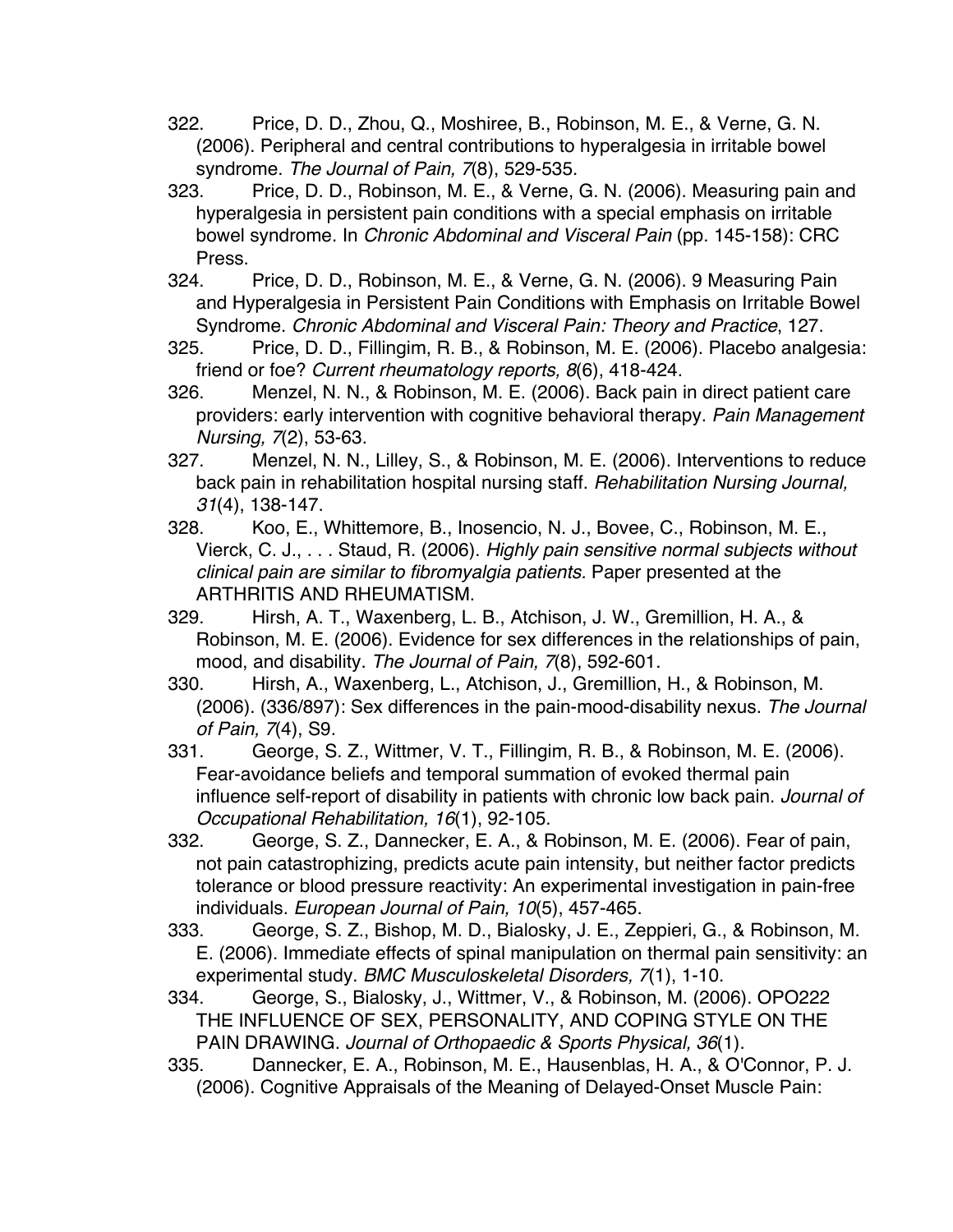2644Board# 152 2: 00 PM–3: 00 PM. *Medicine & Science in Sports & Exercise, 38*(5), S503.

- 336. Dannecker, E., George, S., & Robinson, M. (2006). (979): Influence and stability of pain scale anchors. *The Journal of Pain, 7*(4), S93.
- 337. Young, J., Robinson, M., Chell, S., Sanderson, D., Chaplin, S., Burns, E., & Fear, J. (2005). A prospective baseline study of frail older people before the introduction of an intermediate care service. *Health & social care in the community, 13*(4), 307-312.
- 338. Vase, L., Robinson, M. E., Verne, G. N., & Price, D. D. (2005). Increased placebo analgesia over time in irritable bowel syndrome (IBS) patients is associated with desire and expectation but not endogenous opioid mechanisms. *Pain, 115*(3), 338-347.
- 339. Staud, R., Vierck, C. J., Robinson, M. E., & Price, D. D. (2005). Effects of the N-methyl-D-aspartate receptor antagonist dextromethorphan on temporal summation of pain are similar in fibromyalgia patients and normal control subjects. *The Journal of Pain, 6*(5), 323-332.
- 340. Staud, R., Robinson, M. E., & Price, D. D. (2005). Isometric exercise has opposite effects on central pain mechanisms in fibromyalgia patients compared to normal controls. *Pain, 118*(1-2), 176-184.
- 341. Staud, R., Robinson, M., Price, D., & Vierck, C. (2005). New evidence for central sensitization of fibromyalgia patients: Windup maintenance is abnormal. *The Journal of Pain, 6*(3), S6.
- 342. Staud, R., Patel, R., Koo, E., Robinson, M., & Price, D. (2005). *Opposite effects of isometric exercise on central pain mechanisms in fibromyalgia (FM) patients compared to normal controls (NC).* Paper presented at the ARTHRITIS AND RHEUMATISM.
- 343. Staud, R., Koo, E., Patel, R., Rodriguez, M., & Robinson, M. (2005). *Fibromyalgia (FM) flares occur less frequently in patients with high levels of pain and distress.* Paper presented at the ARTHRITIS AND RHEUMATISM.
- 344. Robinson, M. E., Dannecker, E. A., George, S. Z., Otis, J., Atchison, J. W., & Fillingim, R. B. (2005). Sex differences in the associations among psychological factors and pain report: a novel psychophysical study of patients with chronic low back pain. *The Journal of Pain, 6*(7), 463-470.
- 345. Robinson, M. E., Brown, J. L., George, S. Z., Edwards, P. S., Atchison, J. W., Hirsh, A. T., . . . Fillingim, R. B. (2005). Multidimensional success criteria and expectations for treatment of chronic pain: the patient perspective. *Pain Medicine, 6*(5), 336-345.
- 346. Price, D. D., Chung, S. K., & Robinson, M. E. (2005). *Conditioning, expectation, and desire for relief in placebo analgesia.* Paper presented at the Seminars in Pain Medicine.
- 347. Papas, R., Fisher, J., Robinson, M., & Riley, J. (2005). Caregiver trust and expectations about care: Race and ethnic differences in health care visits for pain. *The Journal of Pain, 6*(3), S64.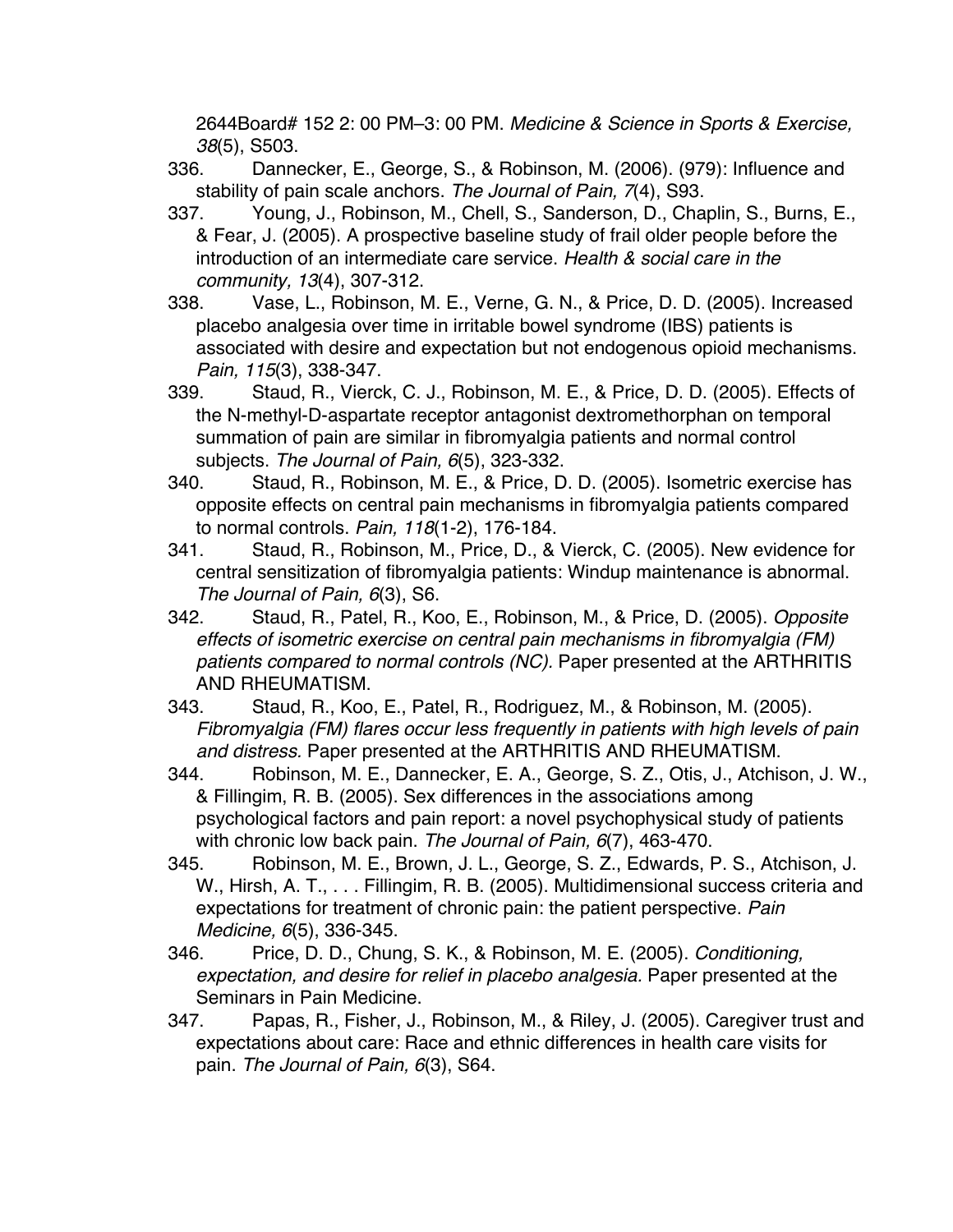- 348. O'Brien, E., & Robinson, M. (2005). Somatic focus/awareness: Relationship to negative mood and pain. *The Journal of Pain, 6*(3), S66.
- 349. Moshiree, B., Price, D. D., Robinson, M. E., & Verne, N. G. (2005). Comparison of Visceral and Somatic Pain Sensitivity in Irritable Bowel Syndrome Patients with and without Fibromyalgia: 890. *American Journal of Gastroenterology, 100*, S327.
- 350. Moshiree, B., Gupta, V., Gaible, R., Robinson, M., Price, D., & Verne, G. (2005). *Thermal and visceral hypersensitivity in irritable bowel syndrome patients with and without fibromyalgia.* Paper presented at the Gastroenterology.
- 351. Moshiree, B., Gaible, R., Robinson, M., Price, D., & Verne, G. (2005). Visceral and thermal hypersensitivity in the Irritable Bowel Syndrome and Fibromyalgia. *The Journal of Pain, 6*(3), S6.
- 352. Jump, R. L., Robinson, M. E., Armstrong, A. E., Barnes, E. V., Kilbourn, K. M., & Richards, H. B. (2005). Fatigue in systemic lupus erythematosus: contributions of disease activity, pain, depression, and perceived social support. *The Journal of rheumatology, 32*(9), 1699-1705.
- 353. Hirsh, A. T., Atchison, J. W., Berger, J. J., Waxenberg, L. B., Lafayette-Lucey, A., Bulcourf, B. B., & Robinson, M. E. (2005). Patient satisfaction with treatment for chronic pain: predictors and relationship to compliance. *The Clinical Journal of Pain, 21*(4), 302-310.
- 354. Hirsh, A., George, S., Riley, J., & Robinson, M. (2005). Sex differences and construct redundancy of the Coping Strategies Questionnaire-Catastrophizing Subscale. *The Journal of Pain, 6*(3), S60.
- 355. Hastie, B. A., Riley III, J. L., Robinson, M. E., Glover, T., Campbell, C. M., Staud, R., & Fillingim, R. B. (2005). Cluster analysis of multiple experimental pain modalities. *Pain, 116*(3), 227-237.
- 356. Gupta, V., Robinson, M., Vase, L., Verne, D., & Price, D. (2005). *Can naloxone reverse the placebo effect seen in irritable bowel syndrome?* Paper presented at the 106th Annual Meeting of the American Gastroenterological Association and Digestive Disease Week.
- 357. George, S., Wittmer, V., Fillingim, R., & Robinson, M. (2005). Does experimental pain sensitivity contribute to reports of clinical pain intensity and disability? *The Journal of Pain, 6*(3), S74.
- 358. George, S., Wittmer, V., Fillingim, R., & Robinson, M. (2005). Psychological influence on central sensitization of pain for patients with chronic low back pain. *The Journal of Pain, 6*(3), S83.
- 359. George, S. (2005). The centralization phenomenon and fear avoidance beliefs as prognostic factors for acute low back pain. Author response. *J Orthop Sports Phys Ther, 35*, 845-847.
- 360. Frölich, M. A., Price, D. D., Robinson, M. E., Shuster, J. J., Theriaque, D. W., & Heft, M. W. (2005). The effect of propofol on thermal pain perception. *Anesthesia & Analgesia, 100*(2), 481-486.
- 361. Dannecker, E. A., O'Connor, P. D., Atchison, J. W., & Robinson, M. E. (2005). The Effect Of Eccentric Strength Testing On Delayed-onset Muscle Pain: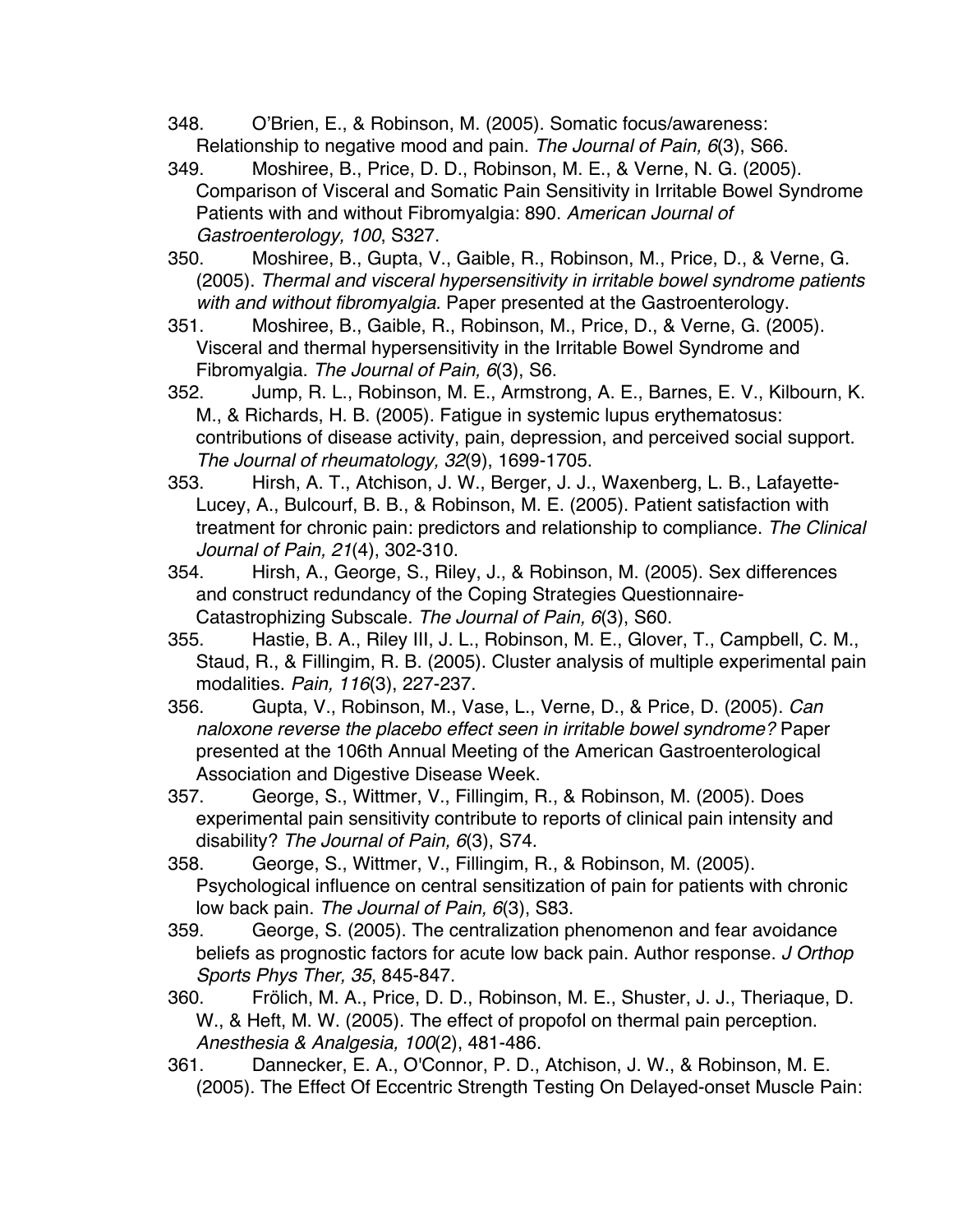979 Board# 201 10: 30 AM–12: 00 PM. *Medicine & Science in Sports & Exercise, 37*(5), S190.

362. Dannecker, E. A., Hausenblas, H. A., Kaminski, T. W., & Robinson, M. E. (2005). Sex differences in delayed onset muscle pain. *The Clinical Journal of Pain, 21*(2), 120-126.

- 363. Dannecker, E. A., D O'Connor, P., Atchison, J. W., & Robinson, M. E. (2005). Effect of eccentric strength testing on delayed-onset muscle pain. *Journal of Strength and Conditioning Research, 19*(4), 888.
- 364. Dannecker, E., & Robinson, M. (2005). Threat and challenge appraisals of pain. *The Journal of Pain, 6*(3), S66.
- 365. Chung, S., Waxenberg, L., Atchison, J., Gremillion, H., & Robinson, M. (2005). Anxiety mediates the relationship between catastrophizing and disability. *The Journal of Pain, 6*(3), S84.
- 366. Campbell, S. N., Nicolas, A., Ardern, H., Townsel, A., Robinson, M., & Schellenberger, T. (2005). Physiological measure and Attitudes towards Interracial Relationships.
- 367. Verne, G. N., Soldevia-Pico, C., Robinson, M. E., Spicer, K. M., & Reuben, A. (2004). Autonomic dysfunction and gastroparesis in cirrhosis. *Journal of clinical gastroenterology, 38*(1), 72-76.
- 368. Verne, G. N., Robinson, M. E., & Price, D. D. (2004). Representations of pain in the brain. *Current rheumatology reports, 6*(4), 261-265.
- 369. Vase, L., Robinson, M., Verne, G., & Price, D. (2004). *Expectancy and desire may increase placebo analgesia over time.* Paper presented at the 2nd Joint Scientific Meeting of the American Pain Society and the Canadian Pain Society.
- 370. Vase, L., Robinson, M., Verne, G., & Price, D. (2004). Placebo: Expectancy and desire may increase placebo analgesia over time. *The Journal of Pain, 5*(3), S2.
- 371. Vase, L., Price, D., Verne, G., & Robinson, M. (2004). The contribution of changes in expected pain levels and desire for pain relief to placebo analgesia. In *Psychological Methods of Pain Control* (pp. 207-234): IASP Press.
- 372. Unrod, M., Kassel, J. D., & Robinson, M. (2004). Effects of smoking, distraction, and gender on pain perception. *Behavioral Medicine, 30*(3), 133-140.
- 373. Staud, R., Vierck, C. J., Robinson, M. E., & Price, D. D. (2004). Spatial summation of heat pain within and across dermatomes in fibromyalgia patients and pain-free subjects. *Pain, 111*(3), 342-350.
- 374. Staud, R., Robinson, M., Vierck, C., & Price, D. (2004). Myofascial pain and fibromyalgia: Spatial summation of heat pain is not abnormal in patients with fibromyalgia syndrome. *The Journal of Pain, 5*(3), S4.
- 375. Staud, R., Robinson, M., Price, D., & Vierck, C. (2004). *New evidence for central sensitization of fibromyalgia patients: Windup maintenance is abnormal.* Paper presented at the ARTHRITIS AND RHEUMATISM.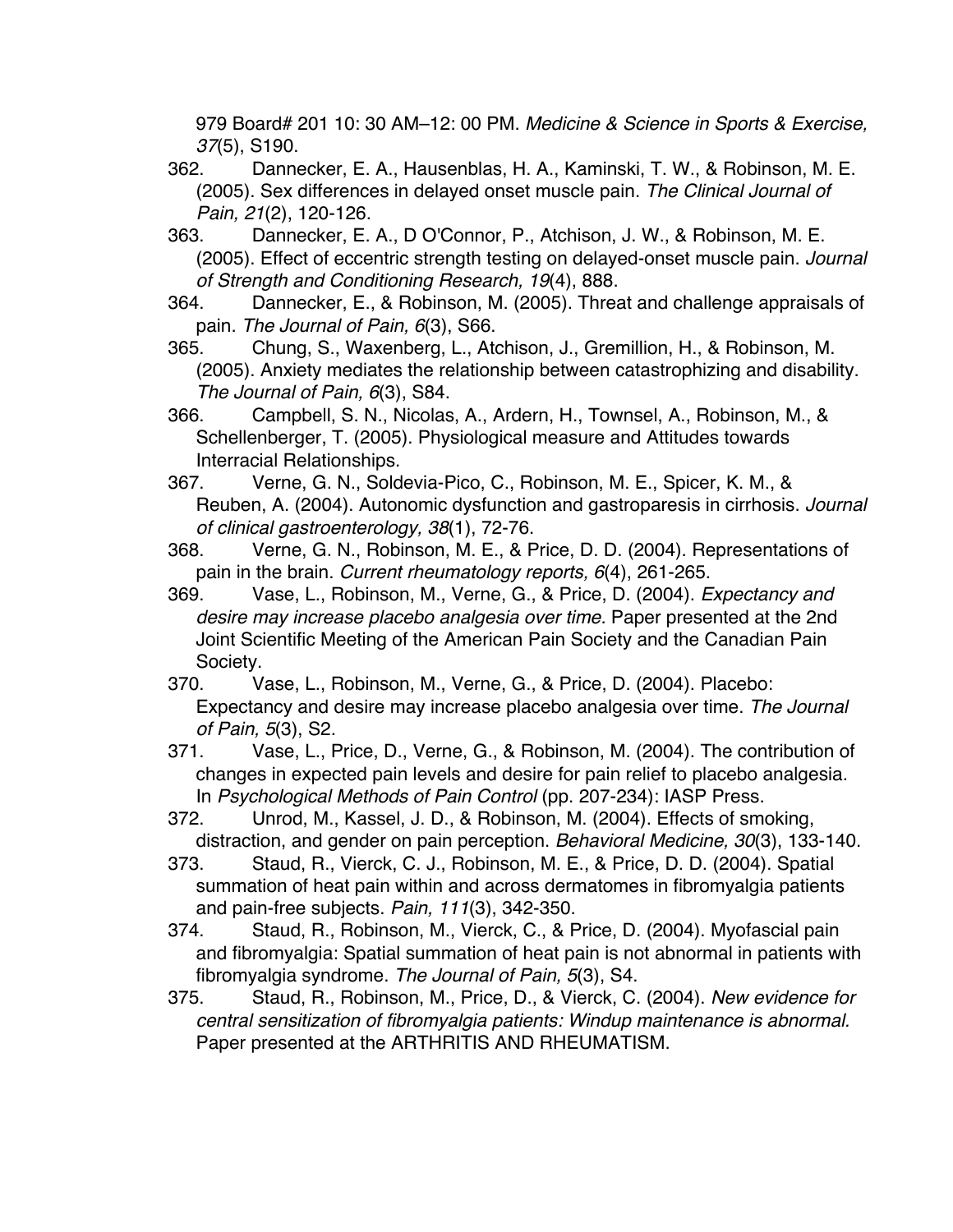- 376. Staud, R., Price, D. D., Robinson, M. E., & Vierck Jr, C. J. (2004). Body pain area and pain-related negative affect predict clinical pain intensity in patients with fibromyalgia. *The Journal of Pain, 5*(6), 338-343.
- 377. Staud, R., Price, D. D., Robinson, M. E., Mauderli, A. P., & Vierck, C. J. (2004). Maintenance of windup of second pain requires less frequent stimulation in fibromyalgia patients compared to normal controls. *Pain, 110*(3), 689-696.
- 378. Robinson, M. E., Wise, E. A., Gagnon, C., Fillingim, R. B., & Price, D. D. (2004). Influences of gender role and anxiety on sex differences in temporal summation of pain. *The Journal of Pain, 5*(2), 77-82.
- 379. Robinson, M. E., & Wise, E. A. (2004). Prior pain experience: influence on the observation of experimental pain in men and women. *The Journal of Pain, 5*(5), 264-269.
- 380. Robinson, M. E., George, S. Z., Dannecker, E. A., Jump, R. L., Hirsh, A. T., Gagnon, C. M., & Brown, J. L. (2004). Sex differences in pain anchors revisited: Further investigation of "most intense" and common pain events. *European Journal of Pain, 8*(4), 299-305.
- 381. Robinson, M. E., & Dannecker, E. A. (2004). Critical issues in the use of muscle testing for the determination of sincerity of effort. *The Clinical Journal of Pain, 20*(6), 392-398.
- 382. Robinson, M. E., Bulcourf, B., Atchison, J. W., Berger, J., Lafayette-Lucy, A., Hirsh, A. T., & Riley III, J., L. (2004). Compliance in pain rehabilitation: Patient and provider perspectives. *Pain Medicine, 5*(1), 66-80.
- 383. Jump, R., Armstrong, A., Santiago, B., Barnes, E., Narain, S., Robinson, M., & Richards, H. (2004). *Pain and fatigue are associated with increased Creactive protein in patients with chronic rheumatic diseases and may contribute to cardiovascular risk.* Paper presented at the ARTHRITIS AND RHEUMATISM.
- 384. Hirsh, A., Chung, S., O'Brien, E., George, S., Cianfrini, L., Atchison, J., . . . Robinson, M. (2004). Other: Does the catastrophizing subscale of the coping strategies questionnaire provide unique information regarding the pain experience? *The Journal of Pain, 5*(3), S127.
- 385. Hastie, B., Fillingim, R., Riley, J., Robinson, M., Glover, T., Campbell, C., & Staud, R. (2004). Other: Cluster analyses of multiple experimental pain modalities. *The Journal of Pain, 5*(3), S128.
- 386. Gupta, V., Robinson, M. E., Vase, L., Price, D. D., & Verne, G. N. (2004). RECTAL LIDOCAINE, A NEW TREATMENT FOR IRRITABLE BOWEL SYNDROME?: 869. *American Journal of Gastroenterology, 99*, S284.
- 387. Edwards, P., Riley, J., Brown, J., George, S., Fillingim, R., Waxenberg, L., . . . Robinson, M. (2004). Clinical outcomes measurement: Patients' success criteria predicted by distress and expectations for treatment. *The Journal of Pain, 5*(3), S111.
- 388. Dannecker, E. A., O'Connor, P. D., Atchison, J. W., & Robinson, M. E. (2004). Sex Differences in Ratings of Perceived Exertion and Muscle Pain During Eccentric Contractions. *Medicine & Science in Sports & Exercise, 36*(5), S223.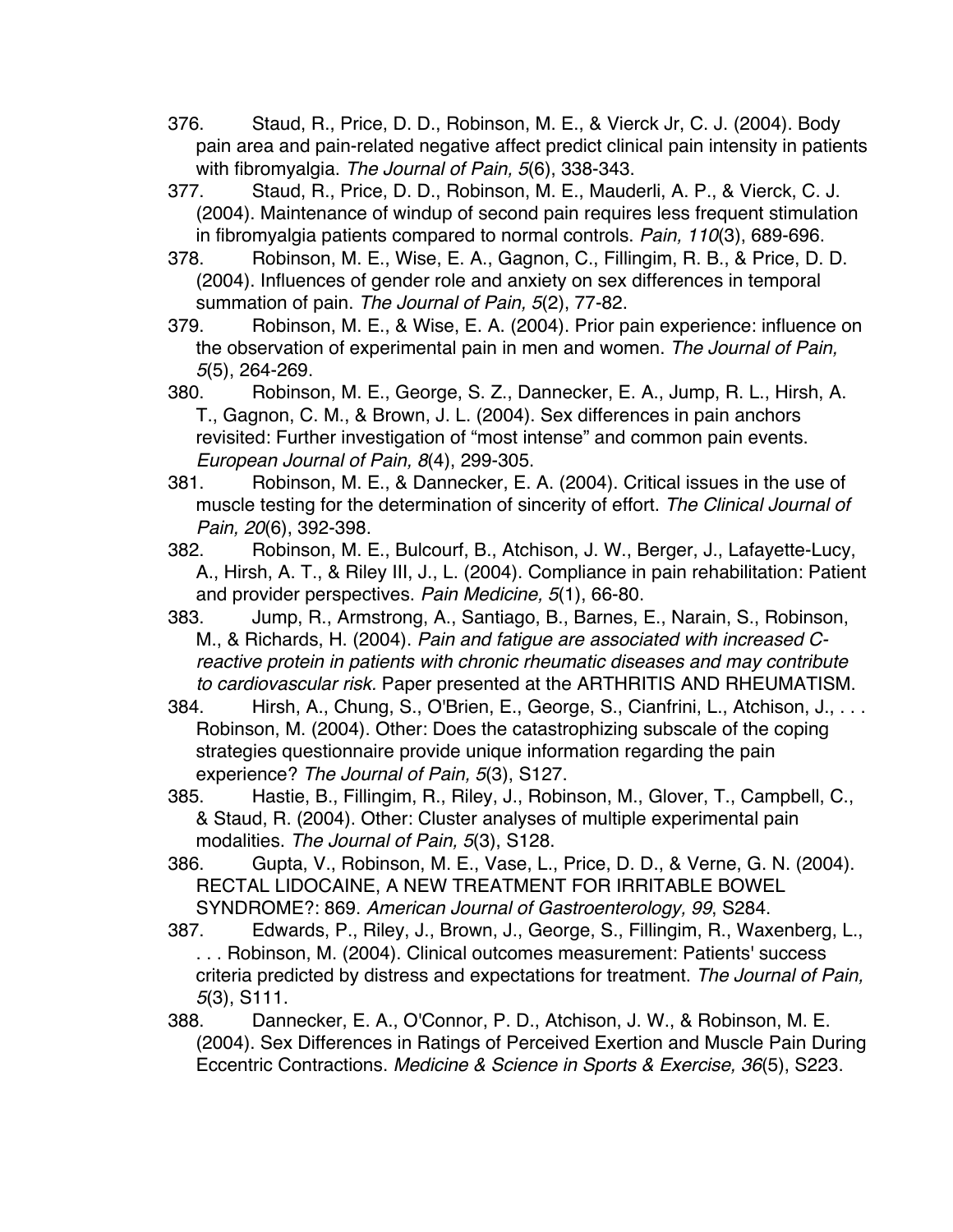389. Dannecker, E. A., Gagnon, C. M., Jump, R. L., Brown, J. L., & Robinson, M. E. (2004). Self-care behaviors for muscle pain. *The Journal of Pain, 5*(9), 521- 527.

390. Brown, J., Edwards, P., George, S., Fillingim, R., Waxenberg, L., Atchison, J., . . . Robinson, M. (2004). Clinical outcomes measurement: Patient centered success criteria and expectations for treatment: A comparison of spine pain and facial pain patients. *The Journal of Pain, 5*(3), S115.

391. Verne, G. N., Robinson, M. E., Vase, L., & Price, D. D. (2003). Reversal of visceral and cutaneous hyperalgesia by local rectal anesthesia in irritable bowel syndrome (IBS) patients. *Pain, 105*(1-2), 223-230.

392. Verne, G. N., Himes, N. C., Robinson, M. E., Gopinath, K. S., Briggs, R. W., Crosson, B., & Price, D. D. (2003). Central representation of visceral and cutaneous hypersensitivity in the irritable bowel syndrome. *PAIN®, 103*(1-2), 99- 110.

393. Verne, G. N., Davis, R. H., Robinson, M. E., Gordon, J. M., Eaker, E. Y., & Sninksy, C. A. (2003). Treatment of chronic constipation with colchicine: randomized, double-blind, placebo-controlled, crossover trial. *The American journal of gastroenterology, 98*(5), 1112-1116.

394. Vase, L., Robinson, M. E., Verne, G. N., & Price, D. D. (2003). The contributions of suggestion, desire, and expectation to placebo effects in irritable bowel syndrome patients: an empirical investigation. *Pain, 105*(1-2), 17-25.

395. Vase, L., Price, D. D., Robinson, M. E., & Verne, N. (2003). Reversal of visceral and cutaneous hyperalgesia by local rectal anesthesia in irritable bowel syndrome (IBS) patients. *Gastroenterology, 124*(4), A115-A116.

396. Vase, L., Price, D., Robinson, M., & Verne, G. (2003). Local anesthesia reverses hyperalgesia in irritable bowel syndrome patients.

397. Staud, R., Robinson, M. E., Vierck Jr, C. J., & Price, D. D. (2003). Diffuse noxious inhibitory controls (DNIC) attenuate temporal summation of second pain in normal males but not in normal females or fibromyalgia patients. *Pain, 101*(1- 2), 167-174.

398. Staud, R., Robinson, M. E., Vierck Jr, C. J., Cannon, R. C., Mauderli, A. P., & Price, D. D. (2003). Ratings of experimental pain and pain-related negative affect predict clinical pain in patients with fibromyalgia syndrome. *Pain, 105*(1-2), 215-222.

399. Staud, R., Price, D., Robinson, M., Cannon, R., & Vierck, C. (2003). *Spatial summation of thermal pain is not abnormal in patients with fibromyalgia syndrome.* Paper presented at the ARTHRITIS AND RHEUMATISM.

400. Staud, R., Cannon, R. C., Mauderli, A. P., Robinson, M. E., Price, D. D., & Vierck Jr, C. J. (2003). Temporal summation of pain from mechanical stimulation of muscle tissue in normal controls and subjects with fibromyalgia syndrome. *Pain, 102*(1-2), 87-95.

401. Robinson, M. E., & Wise, E. A. (2003). Gender bias in the observation of experimental pain. *Pain, 104*(1-2), 259-264.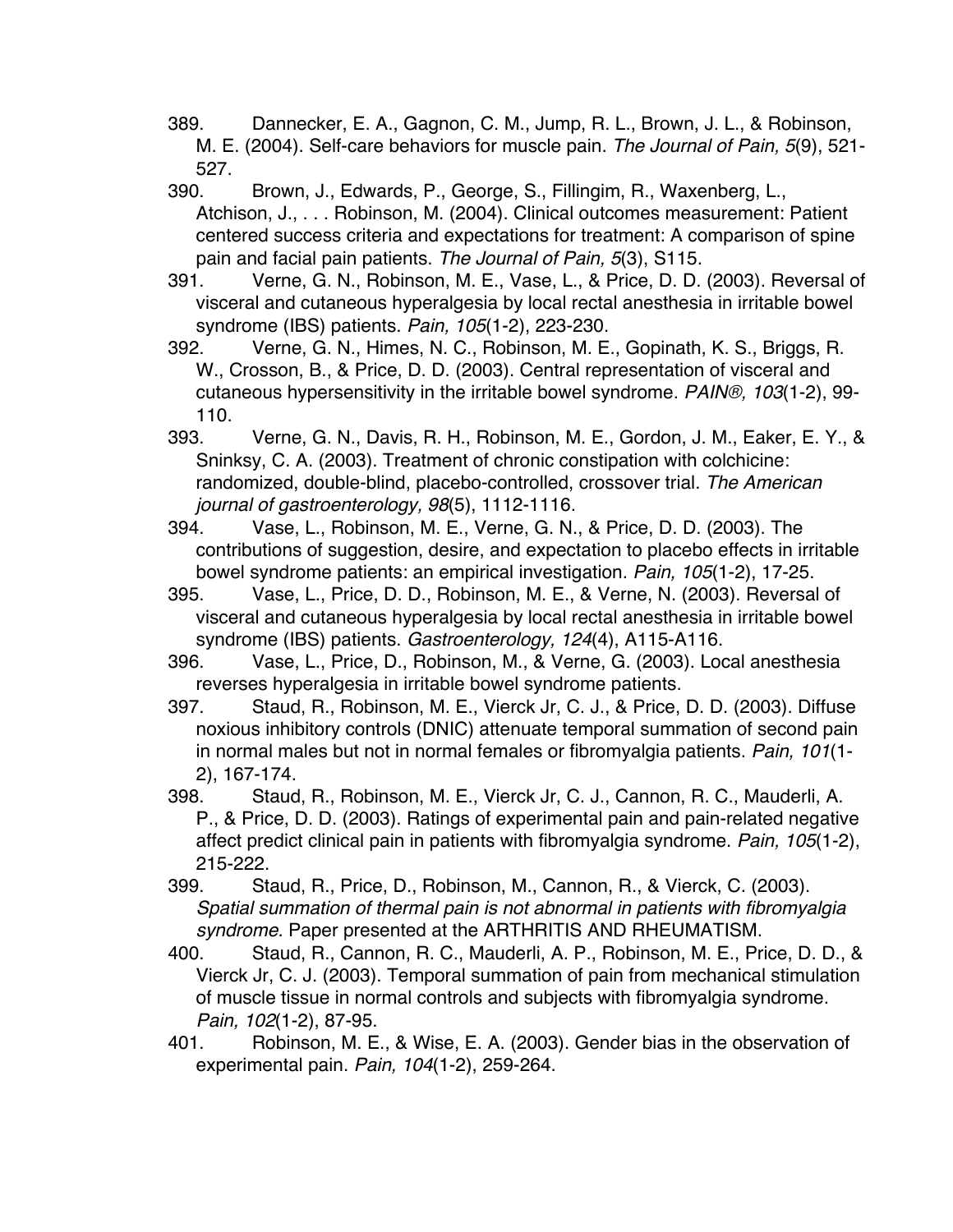- 402. Robinson, M. E., Gagnon, C. M., Riley III, J. L., & Price, D. D. (2003). Altering gender role expectations: effects on pain tolerance, pain threshold, and pain ratings. *The Journal of Pain, 4*(5), 284-288.
- 403. Robinson, M. E., Gagnon, C. M., Dannecker, E. A., Brown, J. L., Jump, R. L., & Price, D. D. (2003). Sex differences in common pain events: Expectations and anchors. *The Journal of Pain, 4*(1), 40-45.
- 404. Robinson, M. E., Brown, J. L., George, S. Z., Edwards, P. S., Atchison, J. W., Hirsh, A. T., . . . Fillingim, R. B. (2003). Presentation 6: A preliminary investigation of patient-centered outcomes in patients with chronic pain. *Archives of Physical Medicine and Rehabilitation, 84*(10), E5.
- 405. Robinson, M. E. (2003). Visceral Sensory Neuroscience: Interoception Oliver. In: LWW.
- 406. Myers, C. D., Riley III, J. L., & Robinson, M. E. (2003). Psychosocial contributions to sex-correlated differences in pain. *The Clinical Journal of Pain, 19*(4), 225-232.
- 407. Geisser, M. E., Robinson, M. E., Miller, Q. L., & Bade, S. M. (2003). Psychosocial factors and functional capacity evaluation among persons with chronic pain. *Journal of Occupational Rehabilitation, 13*(4), 259-276.
- 408. Gaible, R., Price, D. D., Robinson, M. E., Staud, R., & Verne, G. N. (2003). Spatial distribution of cutaneous hypersensitivity in the irriable bowel syndrome versus fibromyalgia. *Gastroenterology, 124*(4), A252.
- 409. Dunphy, R. C., Bridgewater, L., Price, D. D., Robinson, M. E., Zeilman III, C. J., & Verne, G. N. (2003). Visceral and cutaneous hypersensitivity in Persian Gulf war veterans with chronic gastrointestinal symptoms. *Pain, 102*(1-2), 79-85.
- 410. Dannecker, E. A., Price, D. D., & Robinson, M. E. (2003). An examination of the relationships among recalled, expected, and actual intensity and unpleasantness of delayed onset muscle pain. *The Journal of Pain, 4*(2), 74-81.
- 411. Dannecker, E. A., Gagnon, C. M., Brown, J. L., Jump, R. L., & Robinson, M. E. (2003). MUSCLE PAIN SELF-CARE BEHAVIORS. *Medicine & Science in Sports & Exercise, 35*(5), S243.
- 412. Dannecker, E., Koltyn, K., Riley III, J., & Robinson, M. (2003). Sex differences in delayed onset muscle soreness. *Journal of sports medicine and physical fitness, 43*(1), 78.
- 413. Brown, J. L., Sheffield, D., Leary, M. R., & Robinson, M. E. (2003). Social support and experimental pain. *Psychosomatic Medicine, 65*(2), 276-283.
- 414. Wise, E. A., Price, D. D., Myers, C. D., Heft, M. W., & Robinson, M. E. (2002). Gender role expectations of pain: relationship to experimental pain perception. *Pain, 96*(3), 335-342.
- 415. Vase, L., Price, D., Robinson, M., & Verne, G. (2002). *Contribution of expectancy and desire to placebo analgesia.* Paper presented at the 21st Annual Scientific Meeting of the American Pain Society.
- 416. Staud, R., Vierck, C., Mauderli, A., Cannon, R., Robinson, M., & Price, D. (2002). *Dextromethorphan attenuates thermal wind-up of Fibromyalgia patients.* Paper presented at the ARTHRITIS AND RHEUMATISM.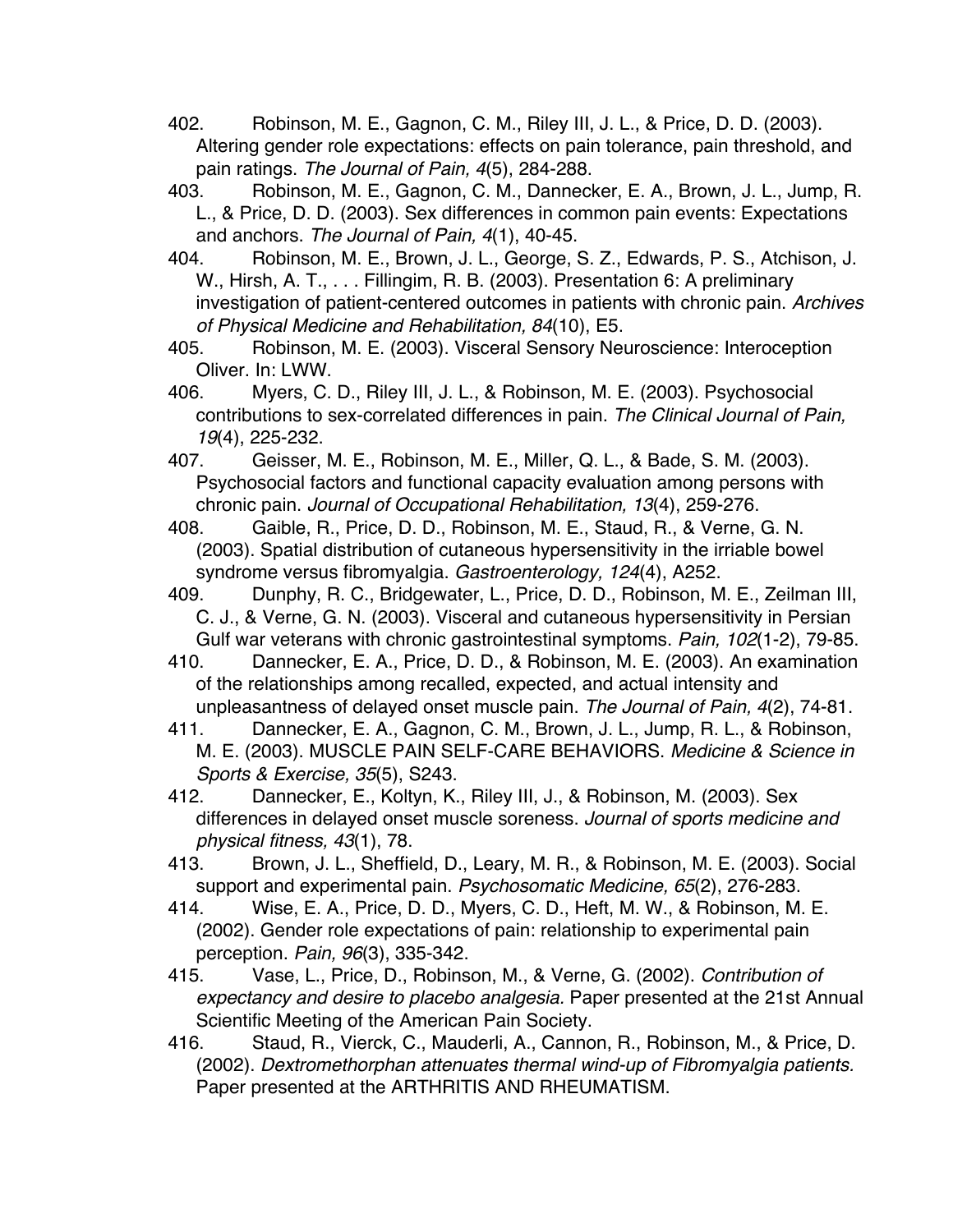- 417. Staud, R., Robinson, M., Mauderli, A., Cannon, R., Vierck, C., & Price, D. (2002). *Opioids modulate the enhanced temporal summation of second pain of fibromyalgia patients.* Paper presented at the ARTHRITIS AND RHEUMATISM.
- 418. Robinson, M., Gremillion, H., Gagnon, C., & Shelling, R. (2002). *Sex differences in pain perception of chronic orofacial pain patients.* Paper presented at the Journal of dental research.
- 419. Price, D. D., Staud, R., Robinson, M. E., Mauderli, A. P., Cannon, R., & Vierck, C. J. (2002). Enhanced temporal summation of second pain and its central modulation in fibromyalgia patients. *Pain, 99*(1-2), 49-59.
- 420. Nagella, N., Stavropoulos, F., Riley, J., & Robinson, M. (2002). *Association between sensory testing and pain report following oral surgery.* Paper presented at the Journal of dental research.
- 421. King, T. Z., Fennell, E., Bauer, R., Crosson, B., Dede, D., Riley, J., ... Roper, S. (2002). MMPI-2 profiles of patients with intractable epilepsy. *Archives of clinical neuropsychology, 17*(6), 583-593.
- 422. Jump, R., Richards, H., Kilbourn, K., & Robinson, M. (2002). *Multifactorial causes of fatigue in SLE: Contributions of pain, depression and perceived social support.* Paper presented at the ARTHRITIS AND RHEUMATISM.
- 423. Dannecker, E. A., O'Connor, P., Atchison, J. W., & Robinson, M. E. (2002). The use of delayed onset muscle pain as a clinically relevant pain stimulus: Reliability. *Medicine & Science in Sports & Exercise, 34*(5), 127.
- 424. Dannecker, E., Koltyn, K., Riley Iii, J., & Robinson, M. (2002). The influence of endurance exercise on delayed onset muscle soreness. *Journal of sports medicine and physical fitness, 42*(4), 458.
- 425. Verne, G. N., Robinson, M. E., & Price, D. D. (2001). Hypersensitivity to visceral and cutaneous pain in the irritable bowel syndrome. *Pain, 93*(1), 7-14.
- 426. Verne, G. N., Himes, N. C., Robinson, M. E., Briggs, R. W., Gopinath, K. S., Weng, L., & Price, D. D. (2001). Central representation of cutaneous and visceral pain in irritable bowel syndrome. *Gastroenterology, 120*(5), A713.
- 427. Staud, R., Price, D., Vierck, C., Dloughy, B., Cannon, R., & Robinson, M. (2001). Diffuse noxious inhibitory controls (DNIC) do not affect wind-up of fibromyalgia patients. *Arthritis & Rheumatism, 44*(9).
- 428. Staud, R., Carl, K., Vierck, C., Price, D., Robinson, M., Cannon, R., & Mauderli, A. (2001). Repetitive muscle stimuli result in enhanced wind-up of fibromyalgia patients. *Arthritis & Rheumatism, 44*(9).
- 429. Robinson, M. E., & Riley, J. L. (2001). Presurgical psychological screening.
- 430. Robinson, M. E., Riley III, J. L., Myers, C. D., Papas, R. K., Wise, E. A., Waxenberg, L. B., & Fillingim, R. B. (2001). Gender role expectations of pain: relationship to sex differences in pain. *The Journal of Pain, 2*(5), 251-257.
- 431. Riley III, J. L., Robinson, M. E., Wade, J. B., Myers, C. D., & Price, D. D. (2001). Sex differences in negative emotional responses to chronic pain. *The Journal of Pain, 2*(6), 354-359.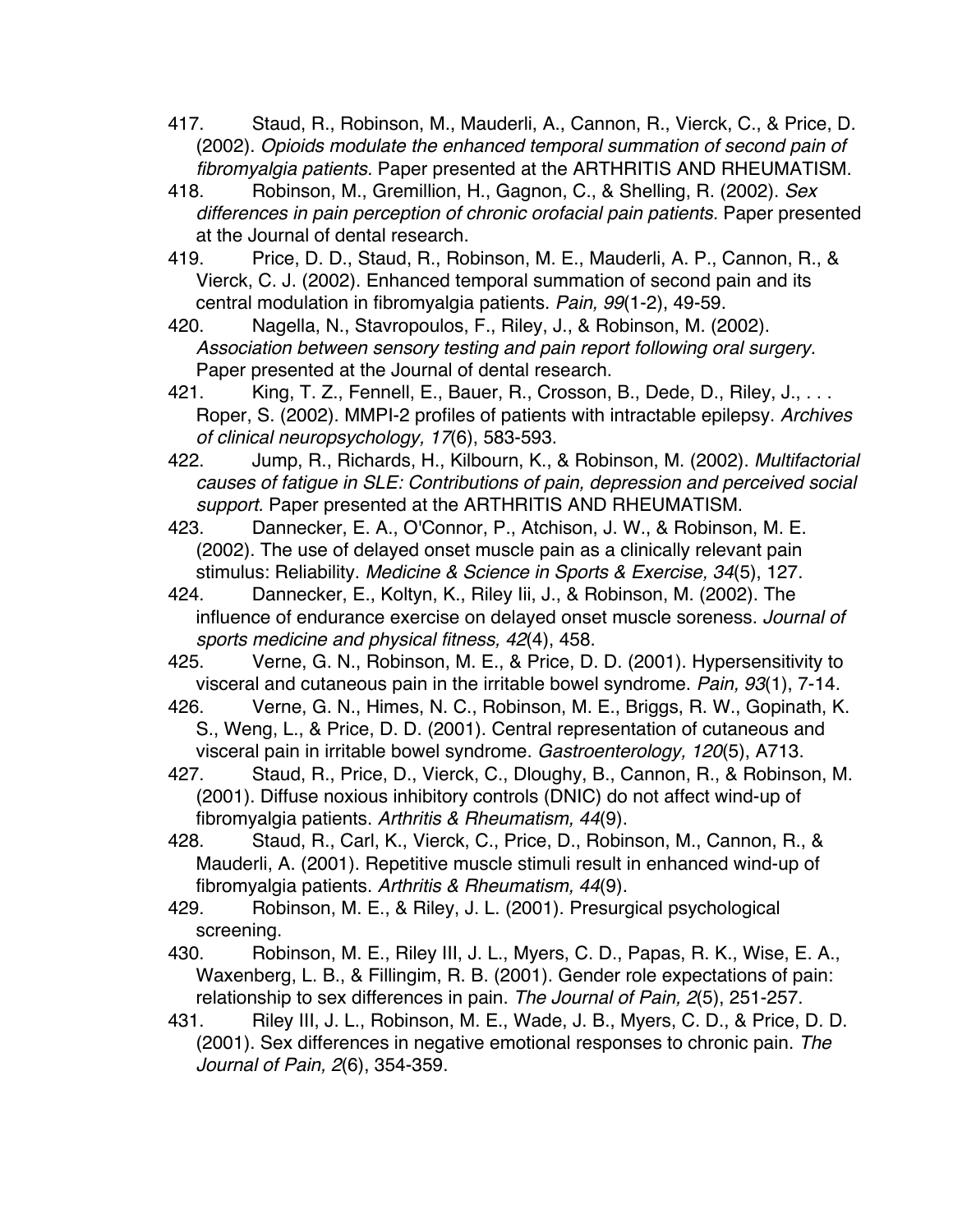- 432. Riley III, J. L., Myers, C. D., Robinson, M. E., Bulcourf, B., & Gremillion, H. A. (2001). Factors predicting orofacial pain patient satisfaction with improvement. *Journal of orofacial pain, 15*(1).
- 433. Riley III, J. L., Benson, M. B., Gremillion, H. A., Myers, C. D., Robinson, M. E., Smith Jr, C. L., & Waxenberg, L. B. (2001). Sleep disturbance in orofacial pain patients: pain-related or emotional distress? *CRANIO®, 19*(2), 106-113.
- 434. Papas, R. K., Robinson, M. E., & Riley III, J. L. (2001). Perceived spouse responsiveness to chronic pain: three empirical subgroups. *The Journal of Pain, 2*(5), 262-269.
- 435. Myers, C. D., Robinson, M. E., Riley III, J. L., & Sheffield, D. (2001). Sex, gender, and blood pressure: contributions to experimental pain report. *Psychosomatic Medicine, 63*(4), 545-550.
- 436. Jeon, H., Trimble, M., Brunt, D., & Robinson, M. (2001). Facilitation of quadriceps activation following a concentrically controlled knee flexion movement: the influence of transition rate. *The Journal of orthopaedic and sports physical therapy, 31*(3), 122-129; discussion 130-122.
- 437. Wise, E. A., Riley III, J. L., & Robinson, M. E. (2000). Clinical pain perception and hormone replacement therapy in postmenopausal women experiencing orofacial pain. *The Clinical Journal of Pain, 16*(2), 121-126.
- 438. Verne, G. N., Price, D. D., & Robinson, M. E. (2000). Hypersensitivity to cutaneous (heat induced) pain in the irritable bowel syndrome. *Gastroenterology, 118*(4), A845.
- 439. Staud, R., Vierck, C., Mauderli, A., Robinson, M., Cannon, R., & Price, D. (2000). *Evidence for abnormal central pain processing in patients with fibromyalgia syndrome.* Paper presented at the ARTHRITIS AND RHEUMATISM.
- 440. Robinson, M. E., Riley, J. L., & Myers, C. D. (2000). Psychosocial contributions to sex-related differences in pain responses. *Progress in Pain research and management, 17*, 41-70.
- 441. Riley III, J. L., Wade, J. B., Robinson, M. E., & Price, D. D. (2000). The stages of pain processing across the adult lifespan. *The Journal of Pain, 1*(2), 162-170.
- 442. Geisser, M. E., Roth, R. S., Theisen, M. E., Robinson, M. E., & Riley III, J. L. (2000). Negative affect, self-report of depressive symptoms, and clinical depression: relation to the experience of chronic pain. *The Clinical Journal of Pain, 16*(2), 110-120.
- 443. Campbell, L., Riley, J., Kashikar-Zuck, S., Gremillion, H., & Robinson, M. (2000). Somatic, affective, and pain characteristics of chronic TMD patients with sexual versus physical abuse histories. *Journal of Orafacial Pain, 14*(2), 112-119.
- 444. Brown, F. F., Robinson, M. E., Riley III, J. L., Gremillion, H. A., McSolay, J., & Meyers, G. (2000). Better palpation of pain: reliability and validity of a new pressure pain protocol in TMD. *CRANIO®, 18*(1), 58-65.
- 445. Robinson, M. E., & Riley III, J. L. (1999). Models of pain. *Handbook of pain syndromes: Biopsychosocial perspectives*, 23-40.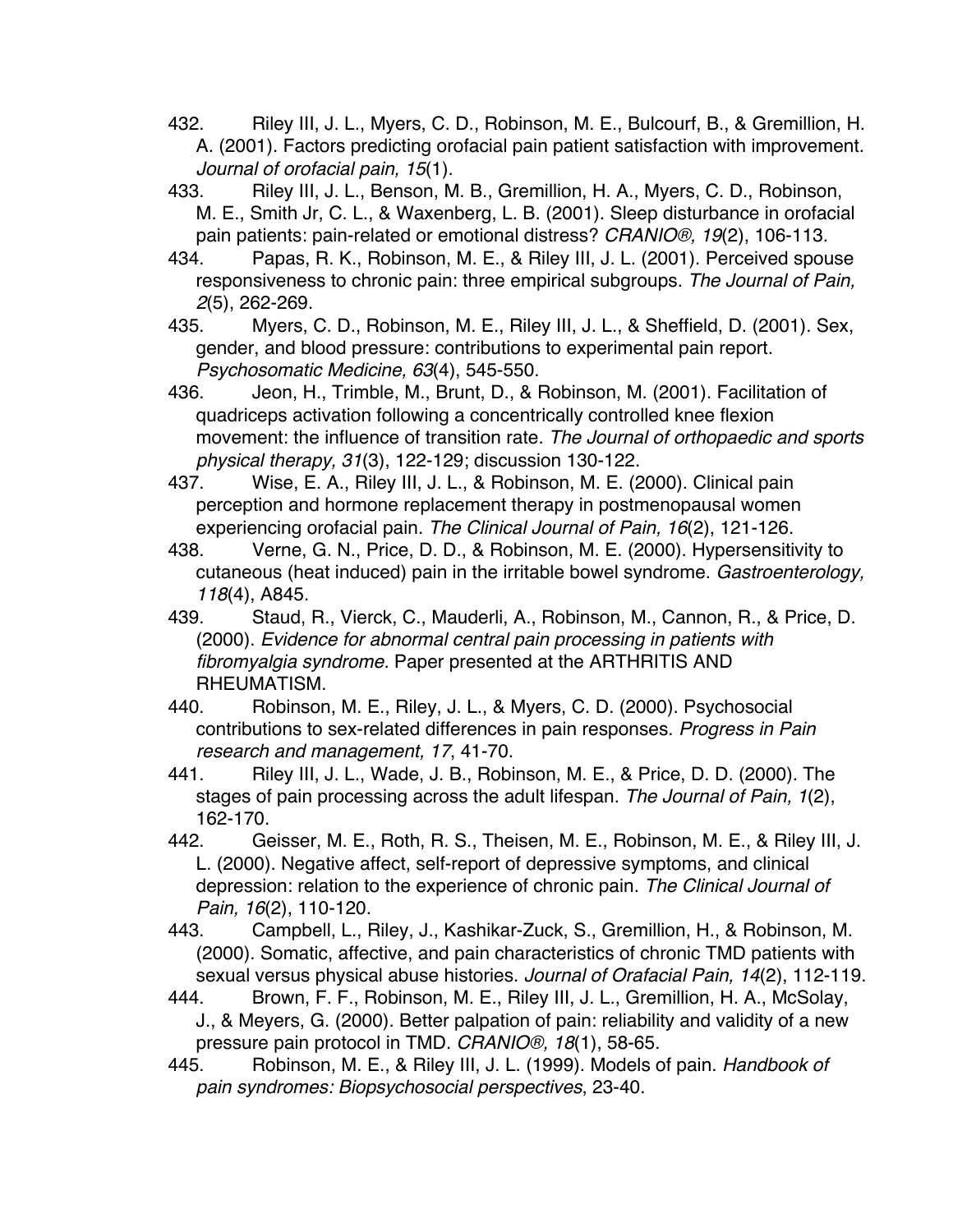- 446. Robinson, M. E., & Riley III, J. L. (1999). The role of emotion in pain. *Psychosocial factors in pain: Critical perspectives*, 74-88.
- 447. Riley III, J. L., Zawacki, T. M., Robinson, M. E., & Geisser, M. E. (1999). Empirical test of the factor structure of the West Haven-Yale Multidimensional Pain Inventory. *The Clinical Journal of Pain, 15*(1), 24-30.
- 448. Riley III, J. L., Robinson, M. E., Wise, E. A., & Price, D. (1999). A metaanalytic review of pain perception across the menstrual cycle. *Pain, 81*(3), 225- 235.
- 449. Riley III, J. L., Robinson, M. E., Wise, E. A., Campbell, L. C., Kashikar-Zuck, S., & Gremillion, H. A. (1999). Predicting treatment compliance following facial pain evaluation. *CRANIO®, 17*(1), 9-16.
- 450. Riley III, J. L., Robinson, M. E., & Geisser, M. E. (1999). Empirical subgroups of the Coping Strategies Questionnaire-Revised: a multisample study. *The Clinical Journal of Pain, 15*(2), 111-116.
- 451. Myers, C. D., Robinson, M. E., Guthrie, T. H., Lamp, S. P., & Lottenberg, R. (1999). Adjunctive approaches for sickle cell chronic pain. *Alternative health practitioner, 5*(3), 203-212.
- 452. Geisser, M. E., Robinson, M. E., & Riley, J. L. (1999). *Reply to the commentaries.* Paper presented at the Pain Forum.
- 453. Geisser, M. E., Robinson, M. E., & Riley III, J. L. (1999). *Pain beliefs, coping, and adjustment to chronic pain: let's focus more on the negative.* Paper presented at the Pain Forum.
- 454. Robinson, M. E., Wise, E. A., Riley III, J. L., & Atchison, J. W. (1998). Sex differences in clinical pain: A multisample study. *Journal of Clinical Psychology in Medical Settings, 5*(4), 413-424.
- 455. Robinson, M. E., Riley III, J. L., Brown, F. F., & Gremillion, H. (1998). Sex differences in response to cutaneous anesthesia: a double blind randomized study. *Pain, 77*(2), 143-149.
- 456. Robinson, M., Sadler, I., O'Connor, D., & Riley, J. (1998). Detection of submaximal effort and assessment of stability of the coefficient of variation. *Occupational Health and Industrial Medicine, 6*(38), 310.
- 457. Riley III, J. L., Robinson, M. E., Wise, E. A., Myers, C. D., & Fillingim, R. B. (1998). Sex differences in the perception of noxious experimental stimuli: a meta-analysis. *Pain, 74*(2-3), 181-187.
- 458. Riley III, J. L., Robinson, M. E., Kvaal, S. A., & Gremillion, H. A. (1998). Effects of physical and sexual abuse in facial pain: Direct or mediated? *CRANIO®, 16*(4), 259-266.
- 459. Riley III, J. L., & Robinson, M. E. (1998). Validity of MMPI-2 profiles in chronic back pain patients: Differences in path models of coping and somatization. *The Clinical Journal of Pain, 14*(4), 324-335.
- 460. Williamson, D., Robinson, M. E., & Melamed, B. (1997). Pain behavior, spouse responsiveness, and marital satisfaction in patients with rheumatoid arthritis. *Behavior Modification, 21*(1), 97-118.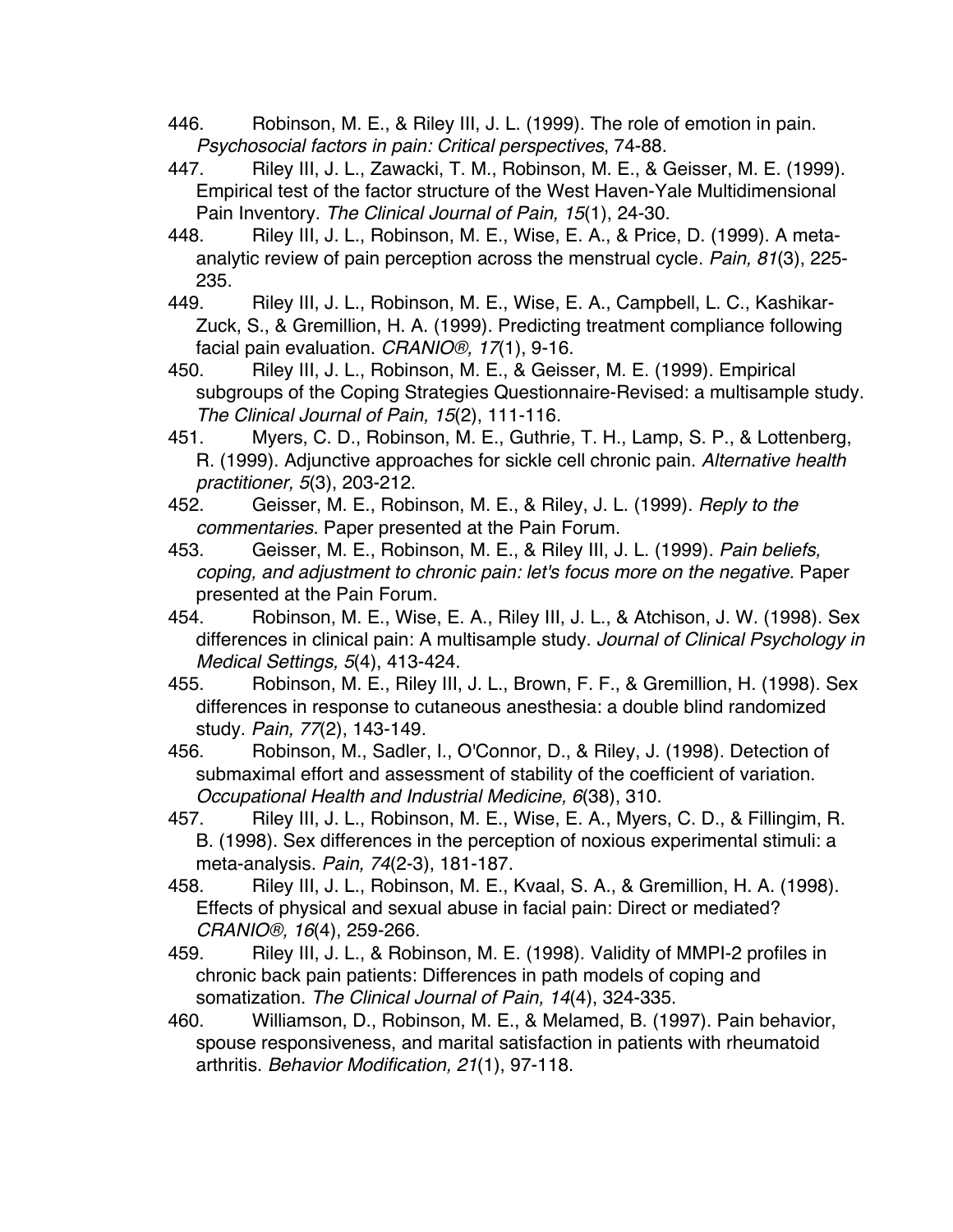- 461. Robinson, M. E., Sadler, I. J., O'Connor, P. D., & Riley, J. L. (1997). Detection of submaximal effort and assessment of stability of the coefficient of variation. *Journal of Occupational Rehabilitation, 7*(4), 207-215.
- 462. Robinson, M. E., Riley III, J. L., Myers, C. D., Sadler, I. J., Kvaal, S. A., Geisser, M. E., & Keefe, F. J. (1997). The Coping Strategies Questionnaire: a large sample, item level factor analysis. *The Clinical Journal of Pain, 13*(1), 43- 49.
- 463. Robinson, M. E., Myers, C. D., Sadler, I. J., Riley III, J. L., Kvaal, S. A., & Geisser, M. E. (1997). Bias effects in three common self-report pain assessment measures. *The Clinical Journal of Pain, 13*(1), 74-81.
- 464. Robinson, M., Shigaki, C., Riley, J., & Gremillion, H. (1997). *Pain reception in abused and non-abused patients with chronic facial pain.* Paper presented at the Journal of dental research.
- 465. Riley III, J. L., & Robinson, M. E. (1997). CSQ: Five factors or fiction? *The Clinical Journal of Pain, 13*(2), 156-162.
- 466. Geisser, M. E., Roth, R. S., & Robinson, M. E. (1997). Assessing depression among persons with chronic pain using the Center for Epidemiological Studies-Depression Scale and the Beck Depression Inventory: a comparative analysis. *The Clinical Journal of Pain, 13*(2), 163-170.
- 467. Lin, P.-c., Robinson, M. E., Carlos Jr, J., & O'Connor, P. (1996). Detection of submaximal effort in isometric and isokinetic knee extension tests. *Journal of Orthopaedic & Sports Physical Therapy, 24*(1), 19-24.
- 468. Holzberg, A. D., Robinson, M. E., Geisser, M. E., & Gremillion, H. A. (1996). The effects of depression and chronic pain on psychosocial and physical functioning. *The Clinical Journal of Pain, 12*(2), 118-125.
- 469. Brown, F. F., Robinson, M. E., Riley, J. L., & Gremillion, H. A. (1996). Pain severity, negative affect, and microstressers as predictors of life interference in TMD patients. *CRANIO®, 14*(1), 63-70.
- 470. Robinson, M., Geisser, M., Wittmer, V., & Smith, A. (1995). Relationship between MMPI-2 cluster profiles and surgical outcome in low-back pain patients. *Journal of spinal disorders, 8*(3), 213-219.
- 471. PEPINE, C., BERTOLET, B., ROBINSON, M., LINDHOLM, L., GREENE, A., GOLDBERG, D., . . . KAUFMANN, P. (1995). *RELATIONSHIP OF PSYCHOLOGICAL CHARACTERISTICS TO DAILY-LIFE ISCHEMIA-PATIENTS ENROLLED IN THE PSYCHOPHYSIOLOGICAL INVESTIGATIONS OF MYOCARDIAL-ISCHEMIA (PIMI) STUDY.* Paper presented at the CIRCULATION.
- 472. Geisser, M. E., Robinson, M. E., & Richardson, C. (1995). A time series analysis of the relationship between ambulatory EMG, pain, and stress in chronic low back pain. *Biofeedback and Self-regulation, 20*(4), 339-355.
- 473. Geisser, M. E., Bingham, H. G., & Robinson, M. E. (1995). Pain and anxiety during burn dressing changes: concordance between patients' and nurses' ratings and relation to medication administration and patient variables. *The Journal of burn care & rehabilitation, 16*(2), 165-171.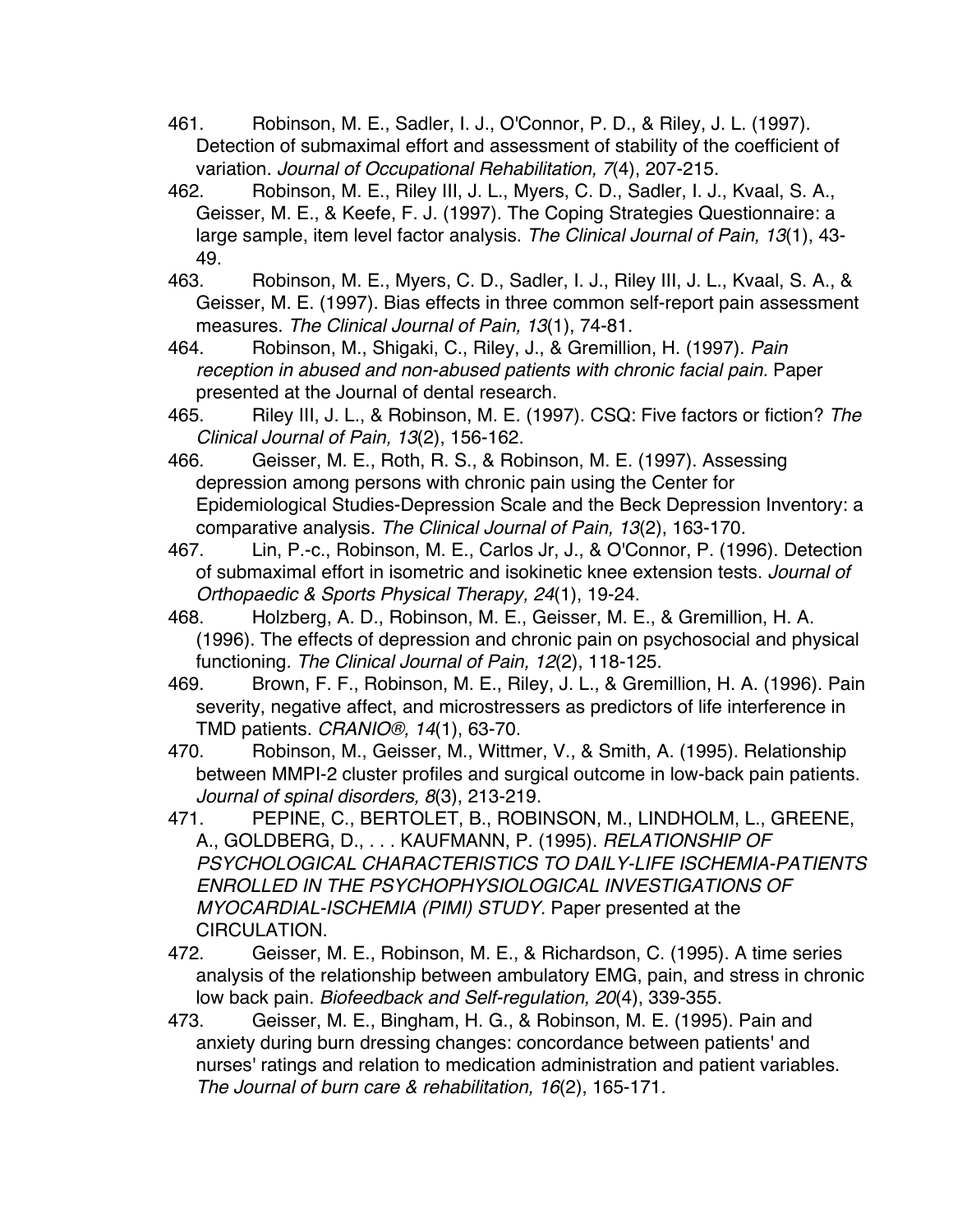- 474. Fuller, A. K., & Robinson, M. E. (1995). Perceptual differences between patients with chronic low back pain and healthy volunteers using magnitude matching and clinically relevant stimuli. *Behavior Therapy, 26*(2), 241-253.
- 475. Williams, D. A., Robinson, M. E., & Geisser, M. E. (1994). Pain beliefs: assessment and utility. *Pain, 59*(1), 71-78.
- 476. Shirley, F. R., O'Connor, P., Robinson, M. E., & MacMillan, M. (1994). Comparison of lumbar range of motion using three measurement devices in patients with chronic low back pain. *Spine, 19*(7), 779-783.
- 477. Shapiro, D. E., Rodrigue, J. R., Boggs, S. R., & Robinson, M. E. (1994). Cluster analysis of the medical coping modes questionnaire: evidence for coping with cancer styles? *Journal of psychosomatic research, 38*(2), 151-159.
- 478. Robinson, M. E., O'Connor, P. D., Riley, J. L., Kvaal, S., & Shirley, F. R. (1994). Variability of isometric and isotonic leg exercise: utility for detection of submaximal effort. *Journal of Occupational Rehabilitation, 4*(3), 163-169.
- 479. Geisser, M. E., Robinson, M. E., Keefe, F. J., & Weiner, M. L. (1994). Catastrophizing, depression and the sensory, affective and evaluative aspects of chronic pain. *Pain, 59*(1), 79-83.
- 480. Geisser, M. E., Robinson, M. E., & Henson, C. D. (1994). The Coping Strategies Questionnaire and chronic pain adjustment: A conceptual and empirical reanalysis. *The Clinical Journal of Pain*.
- 481. Robinson, M. E., O'Connor, P. D., Shirley, F. R., & Mac Millan, M. (1993). Intrasubject reliability of spinal range of motion and velocity determined by video motion analysis. *Physical Therapy, 73*(9), 626-631.
- 482. Robinson, M. E., Greene, A. F., & Geisser, M. E. (1993). Specificity of MMPI cluster types to chronic illness. *Psychology and Health, 8*(4), 285-294.
- 483. Robinson, M. E., Geisser, M. E., Hanson, C. S., & O'Connor, P. D. (1993). Detecting submaximal efforts in grip strength testing with the coefficient of variation. *Journal of Occupational Rehabilitation, 3*(1), 45-50.
- 484. Riley 3rd, J., Robinson, M. E., Geisser, M. E., & Wittmer, V. T. (1993). Multivariate cluster analysis of the MMPI-2 in chronic low-back pain patients. *The Clinical Journal of Pain, 9*(4), 248-252.
- 485. O'Connor, P. D., Robinson, M. E., Shirley, F. R., & Mac Millan, M. (1993). The effect of marker placement deviations on spinal range of motion determined by video motion analysis. *Physical Therapy, 73*(7), 478-483.
- 486. Logue, P. E., Robinson, M., & Coffey, C. E. (1993). The effect of ECT on the perception of emotion in depressed patients. *Archives of clinical neuropsychology, 8*(1), 35-40.
- 487. Holzberg, A. D., Robinson, M. E., & Geisser, M. E. (1993). The relationship of cognitive distortion to depression in chronic pain: the role of ambiguity and desirability in self-ratings. *The Clinical Journal of Pain, 9*(3), 202- 206.
- 488. Geisser, M. E., Gaskin, M. E., Robinson, M. E., & Greene, A. F. (1993). The relationship of depression and somatic focus to experimental and clinical pain in chronic pain patients. *Psychology and Health, 8*(6), 405-415.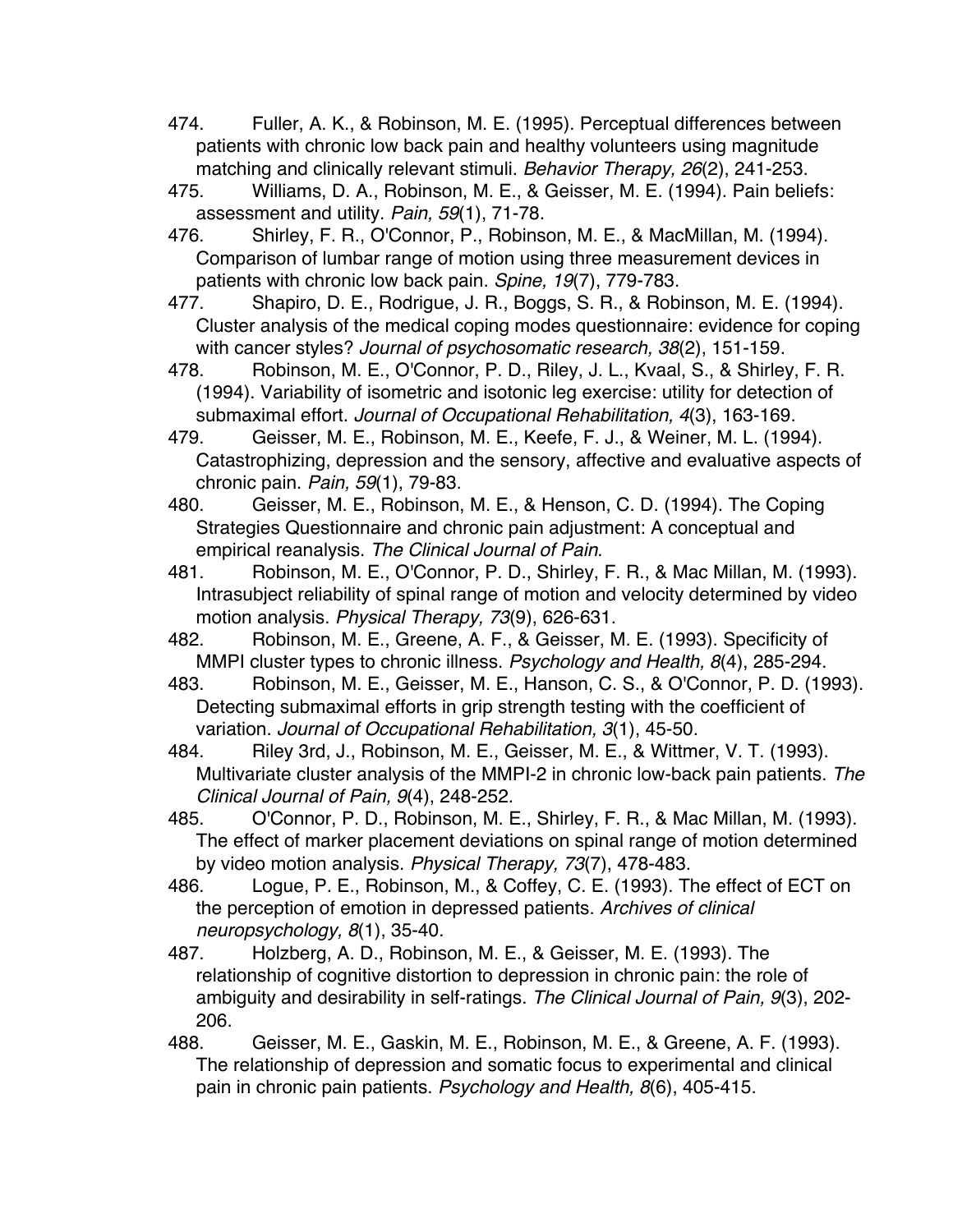- 489. Fuller, A., & Robinson, M. (1993). A test of exercise analgesia using signal detection theory and a within-subjects design. *Perceptual and motor skills, 76*(3\_suppl), 1299-1310.
- 490. Cassisi, J. E., Sypert, G. W., Laganá, L., Friedman, E. M., & Robinson, M. E. (1993). Pain, disability, and psychological functioning in chronic low back pain subgroups: myofascial versus herniated disc syndrome. *Neurosurgery, 33*(3), 379-386.
- 491. Cassisi, J. E., Sexton-Radek, K., Castrogiovanni, M., Chastain, D., & Robinson, M. E. (1993). The use of ambulatory EMG monitoring to measure compliance with lumbar strengthening exercise. *Biofeedback and Self-regulation, 18*(1), 45-52.
- 492. Cassisi, J. E., Robinson, M. E., O'Conner, P., & MacMillan, M. (1993). Trunk strength and lumbar paraspinal muscle activity during isometric exercise in chronic low-back pain patients and controls. *Spine, 18*(2), 245-251.
- 493. Swimmer, G. I., Robinson, M. E., & Geisser, M. E. (1992). Relationship of MMPI cluster type, pain coping strategy, and treatment outcome. *The Clinical Journal of Pain, 8*(2), 131-137.
- 494. Robinson, M. E., O'Connor, P. D., MacMillan, M., Shirley, F. R., Greene, A. F., Geisser, M. E., & Fuller, A. K. (1992). Physical and psychosocial correlates of test-retest isometric torque variability in patients with chronic low back pain. *Journal of Occupational Rehabilitation, 2*(1), 11-18.
- 495. Robinson, M. E., O'Connor, P., MacMillan, M., Fuller, A., & Cassisi, J. E. (1992). Effect of instructions to simulate a back injury on torque reproducibility in an isometric lumbar extension task. *Journal of Occupational Rehabilitation, 2*(4), 191-199.
- 496. Robinson, M. E., Greene, A. F., O'Connor, P., Graves, J. E., & Mac Millan, M. (1992). Reliability of lumbar isometric torque in patients with chronic low back pain. *Physical Therapy, 72*(3), 186-190.
- 497. Robinson, M. E., Cassisi, J. E., O'Connor, P. D., & MacMillan, M. (1992). Lumbar iEMG during isotonic exercise: chronic low back pain patients versus controls. *Journal of spinal disorders, 5*(1), 8-15.
- 498. Robinson, M. (1992). Effect of instructions to simulate a back injury on torque reproducibility in an isometric lumbar extension test. *J Occup Rehabil, 2*, 1-9.
- 499. Geisser, M. E., Robinson, M. E., & Pickren, W. E. (1992). Differences in cognitive coping strategies among pain-sensitive and pain-tolerant individuals on the cold-pressor test. *Behavior Therapy, 23*(1), 31-41.
- 500. Gaskin, M., Greene, A. F., Robinson, M. E., & Geisser, M. (1992). Negative affect and the experience of chronic pain. *Journal of psychosomatic research, 36*(8), 707-713.
- 501. Robinson, M. E., Mac Millan, M., & fFatrick, O. C. (1991). Reproducibility of Maximal Versus Submaximal Efforts. *J Spinal Disord, 4*(4).
- 502. Robinson, M. E., Geisser, M. E., Dieter, J. N., & Swerdlow, B. (1991). The relationship between MMPI cluster membership and diagnostic category in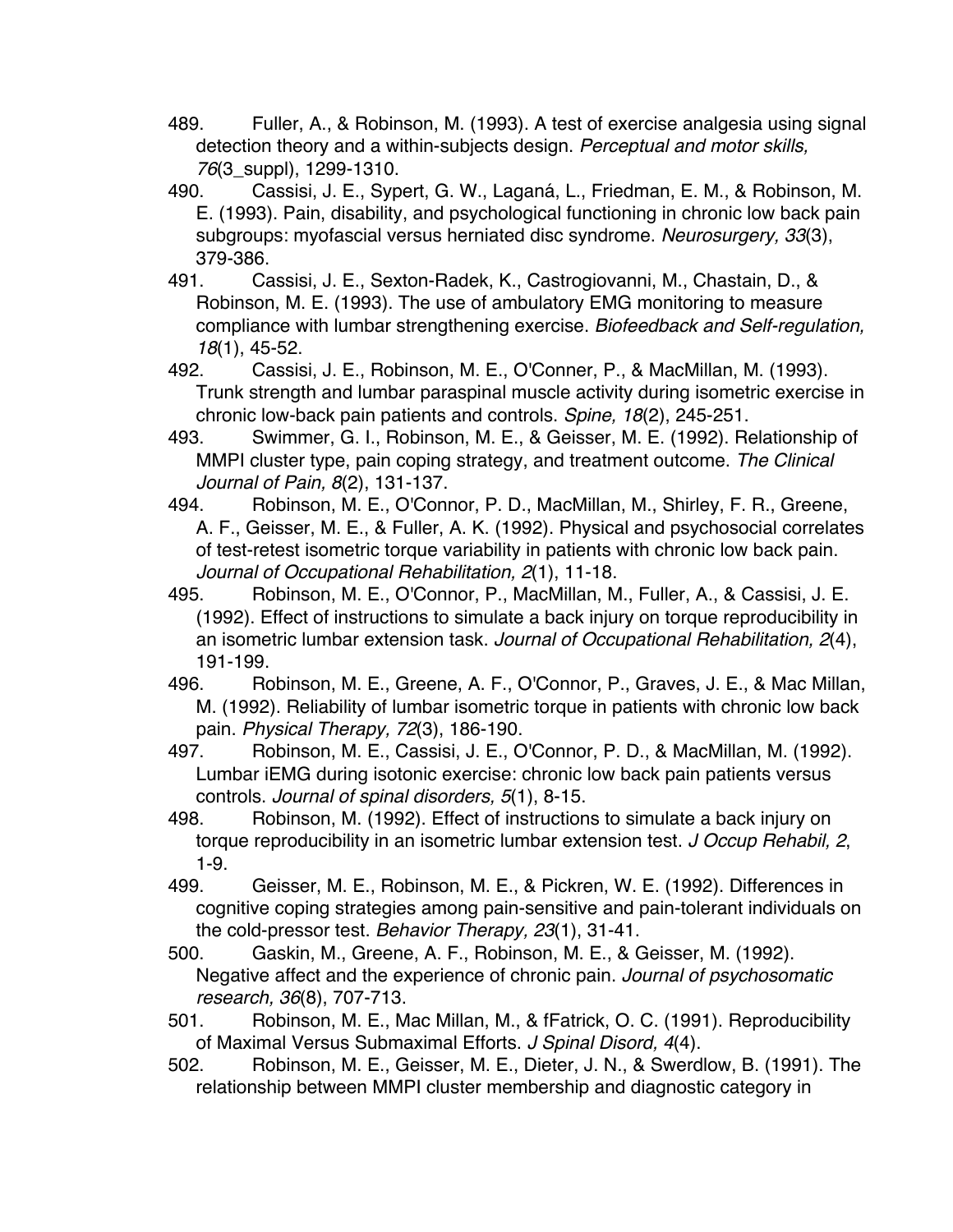headache patients. *Headache: The Journal of Head and Face Pain, 31*(2), 111- 115.

- 503. Geisser, M. E., Robinson, M. E., & Pickren, W. E. (1991). Differences in Cognitive Coping Strategies Among Pain-Sensitive and Pain-Tolerant Individuals on the Cold-Pressor Test. *The Clinical Journal of Pain, 7*(1), 59.
- 504. Robinson, M. E., & Swimmer, G. I. (1990). PAIN reviews: A reply to Costello and Schoenfeld.
- 505. Robinson, M. E., Swimmer, G. I., & Rallof, D. (1989). The PAIN MMPI classification system: a critical review. *Pain, 37*(2), 211-214.
- 506. Robinson, M. E. (1988). *The effect of exercise on the perception of pain in athletes and nonathletes: a signal detection theory analysis.* Bowling Green State University,
- 507. Johnson, C., Peters Jr, R. J., Kisaalita, N., Robinson, M. E., Teixeira-Coelho, F., Uendeles-Pinto, J. P., . . . Soares, D. D. (1986). Letters to Editors. *Quality Progress*, 6.
- 508. Robinson, M. E. (1985). *The effect of elevated skin temperature on the perception of thermal stimulation: a signal detection theory analysis.* Bowling Green State University,

Book Chapters

**Robinson**, M.E., and Riley, J.L. (1998). Models of Pain. in Handbook of Pain Syndromes: A Biopsychosocial Perspective, Block, A., Kremer, E., and Fernandez, E. eds. Erlbaum

**Robinson**, M.E., and Riley, J.L. (1998). Negative Emotion in Pain. in Psychosocial Factors in Pain, Gatchel, R., and Turk, D. (eds.). Guilford Press.

**Robinson**, M.E., Riley, J.L., and Myers, C.D. (2000). Psychosocial Contributions to Sex-Related Differences in Pain Responses. in Sex, Gender, and Pain, Fillingim, R. ed. IASP Press.

**Robinson, M.E.**, and Riley, J.L. (2001). Presurgical Psychological Screening. In Handbook of Pain Assessment, Turk, D. and Melzack, R. eds.

Vase. L, Price, D.D., Verne, G.N., **Robinson**, M.E. (2004). The contribution of changes in expected pain levels and desire for relief to placebo analgesia. In: Psychological methods of pain control: basic science and clinical perspectives. D. D. Price and M. Catherine Bushnell (Eds), I. A. S. P. Press: Seattle, 207-234.

Papas, R.K**.,** Riley, III, J.L., & **Robinson**, M.E. (2006). Multidimensional associations with health care use in the community. pgs.. in H. Flor, E. Kalso, & J. Dostrovsky (Eds.), *Proceedings of the 11th World Congress on Pain*. Seattle: IASP Press. 567-574